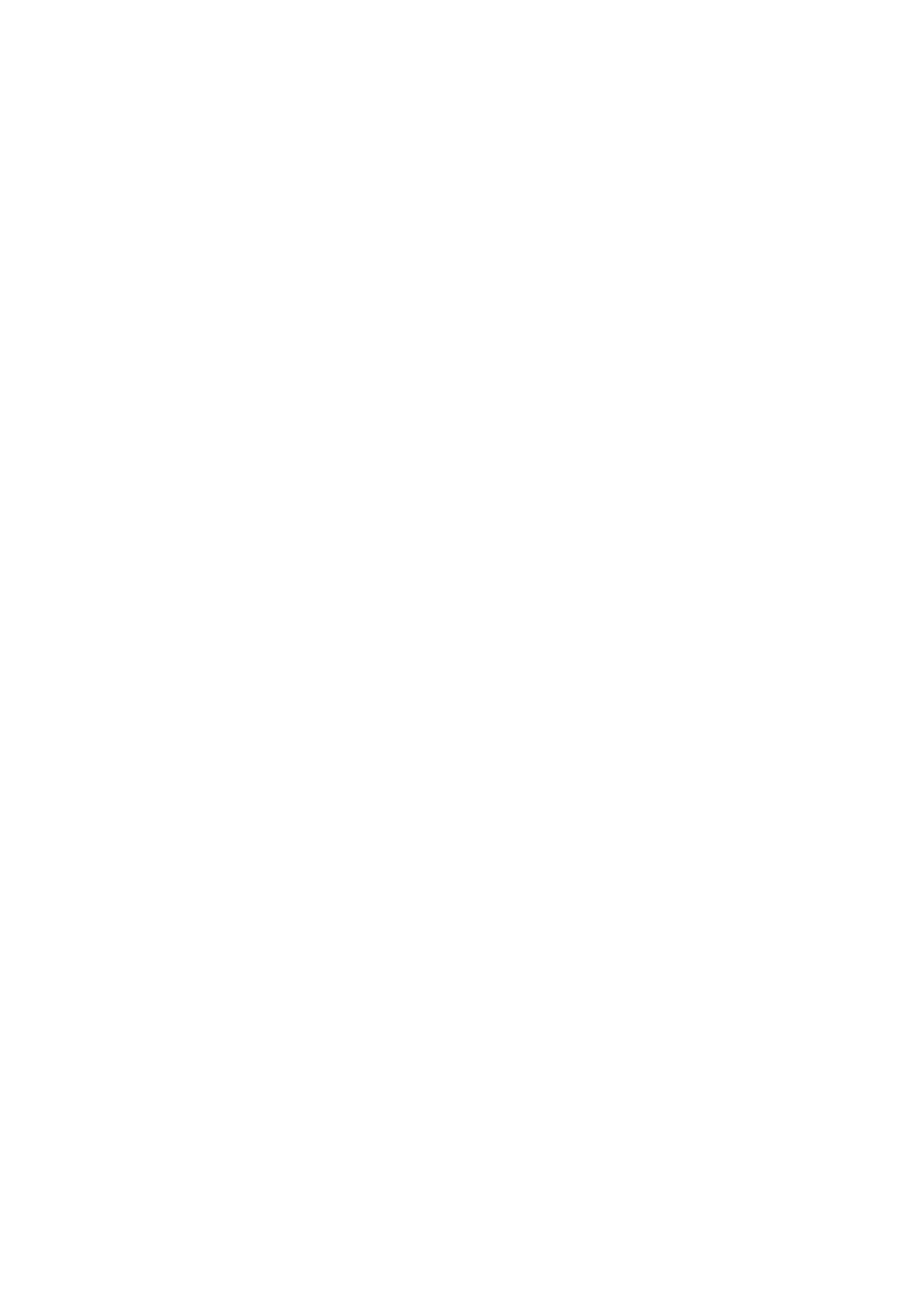**Afghanistan Research and Evaluation Unit**

**Issues Paper Series**

# **Opium Poppy and Informal Credit**

**Adam Pain**

Funding for this research was provided by the United Kingdom's Department for International Development (DFID). **October 2008**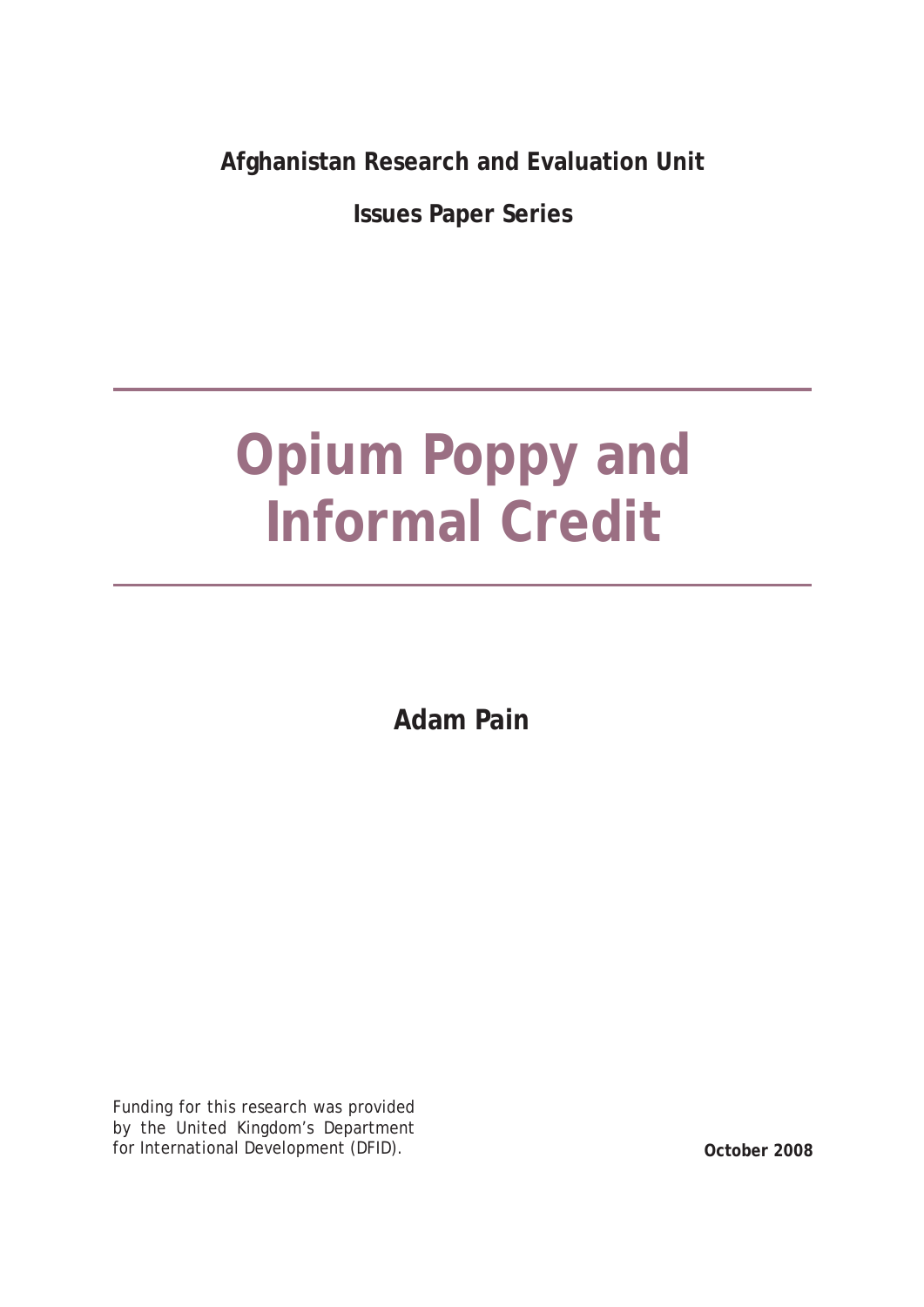**Editor:** AREU Editorial Team **Design and Layout:** Chris Bassett

#### Cover Photograph: AREU file photo

© 2008 Afghanistan Research and Evaluation Unit. All rights reserved. No part of this publication may be reproduced, stored in a retrieval system or transmitted in any form or by any means, electronic, recording or otherwise without prior written permission of the publisher, the Afghanistan Research and Evaluation Unit. Permission can be obtained by emailing areu@areu.org.af or by calling +93 799 608 548.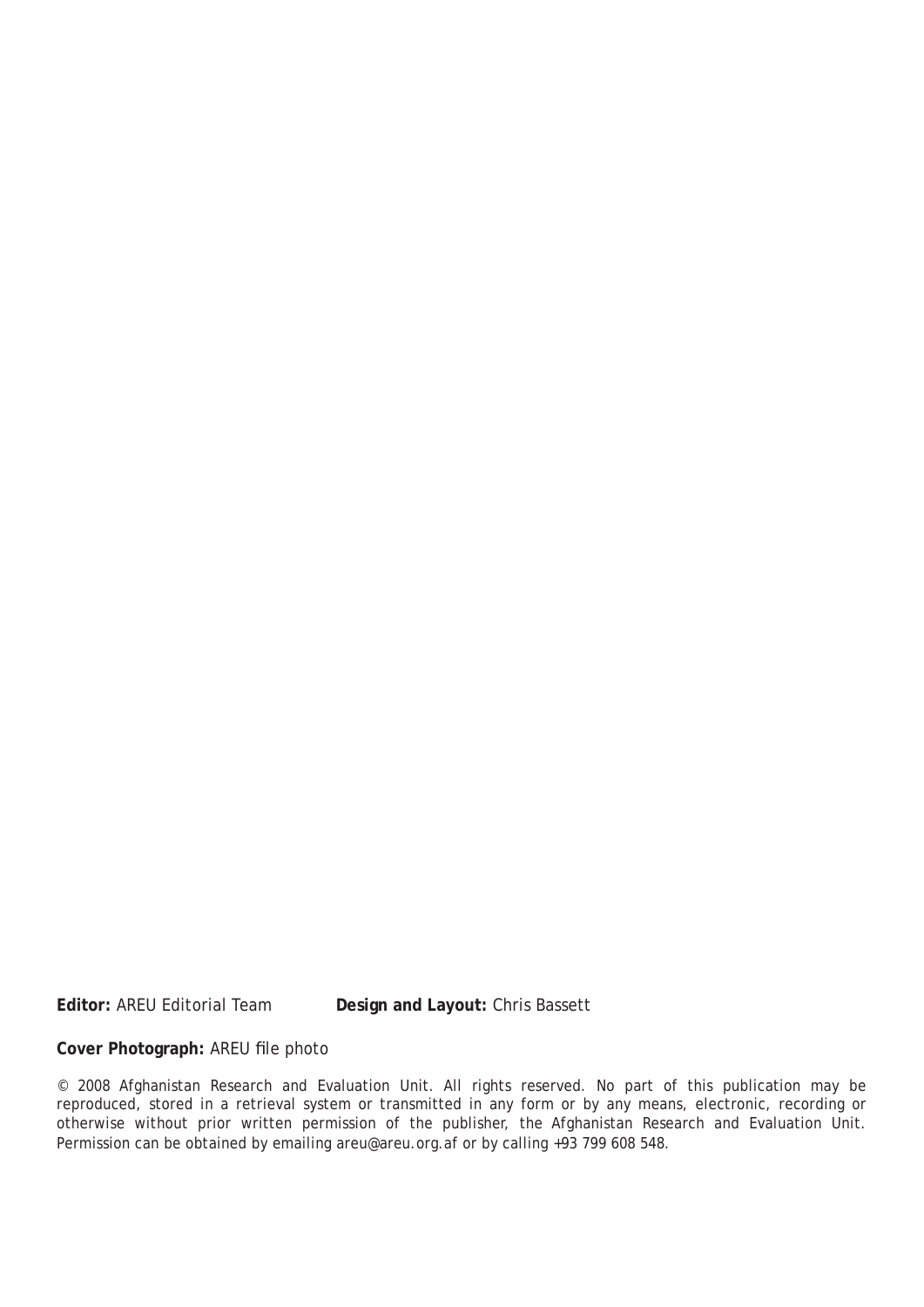# **About the Author**

Adam Pain has worked on issues of rural livelihoods in the Himalayan region for the last 15 years. He is a research fellow at the School of Development Studies, University of East Anglia, UK, and a visiting professor of rural development at the Department of Urban and Rural Development, Swedish University of Agricultural Science, Uppsala. His recent publications for AREU include *Evidence from the Field: Understanding Changing Levels of Opium Poppy Cultivation in Afghanistan* (with David Mansfield) and *Finding the Money: Informal Credit Practices in Rural Afghanistan* (with Floortje Klijn).

# **About the Afghanistan Research and Evaluation Unit (AREU)**

The Afghanistan Research and Evaluation Unit (AREU) is an independent research organisation headquartered in Kabul. AREU's mission is to conduct high-quality research that informs and influences policy and practice. AREU also actively promotes a culture of research and learning by strengthening analytical capacity in Afghanistan and facilitating reflection and debate. Fundamental to AREU's vision is that its work should improve Afghan lives.

AREU was established in 2002 by the assistance community working in Afghanistan. Its Board of Directors includes representatives from donors, the UN and other multilateral agencies, and NGOs. AREU has recently received funding from: the European Commission; the governments of Denmark (DANIDA), the United Kingdom (DFID), Switzerland (SDC), Norway and Sweden (SIDA); the United Nations High Commissioner for Refugees (UNHCR); the Government of Afghanistan's Ministry of Agriculture, Irrigation and Livestock; the World Bank; UNICEF; the Aga Khan Foundation; and the United Nations Development Fund for Women (UNIFEM).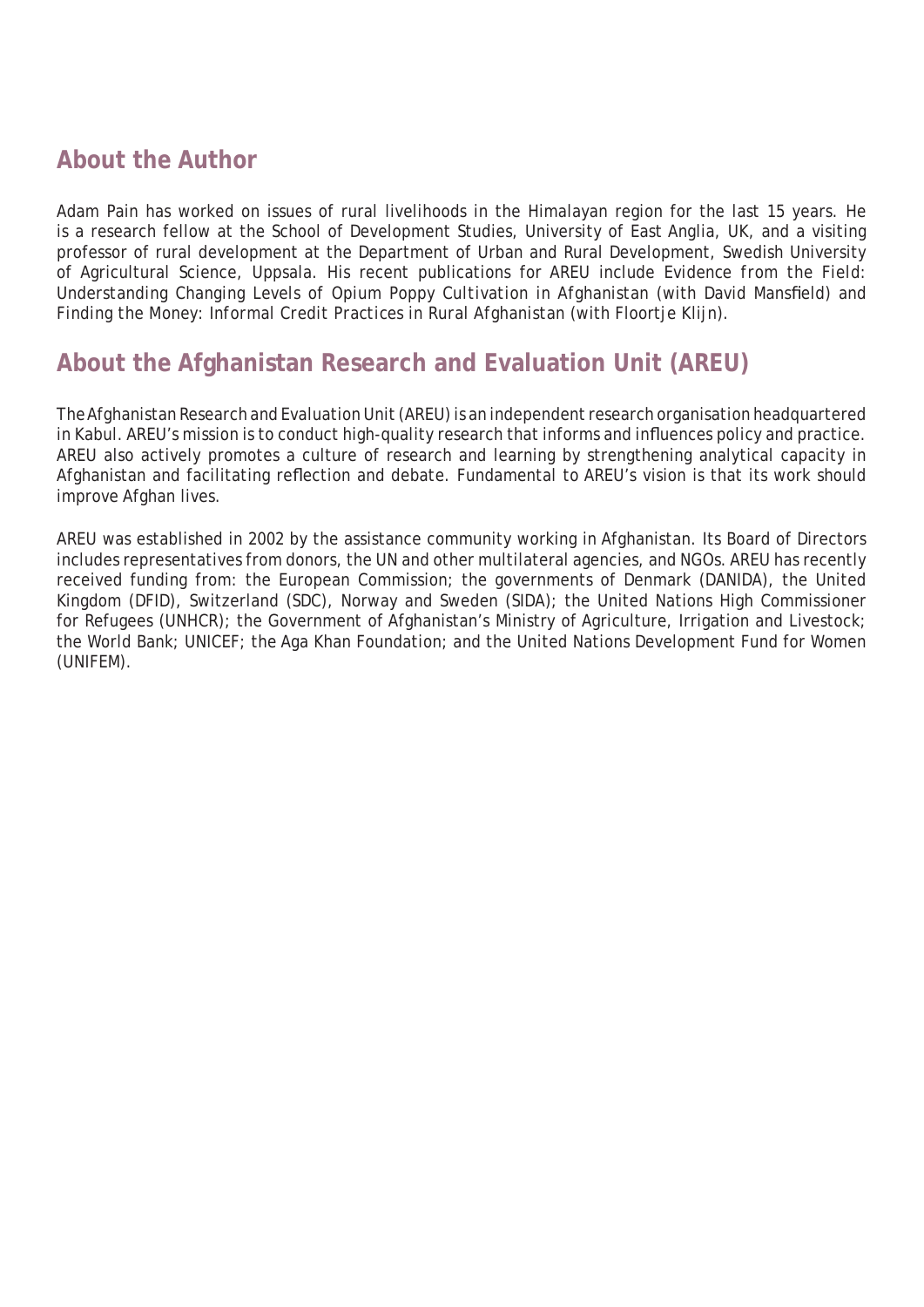# **Acknowledgements**

It is a pleasure to acknowledge the support and assistance of AREU as well as the AKDN research programme management and office and their field staff during the course of this study.

I owe many debts of gratitude for assistance given during this work, many of which I cannot formally acknowledge. This study could not have been done without the initiative and assistance of Mohammad Daud and I have benefited from the debate and arguments we have had over evidence and its interpretation.

I am very grateful to the detailed comments on an earlier draft from Paula Kantor. I have benefited greatly from the various reviewers' comments on the first draft, and those of David Mansfield in particular, which have hopefully led to a clearer and better paper.

Adam Pain, October 2008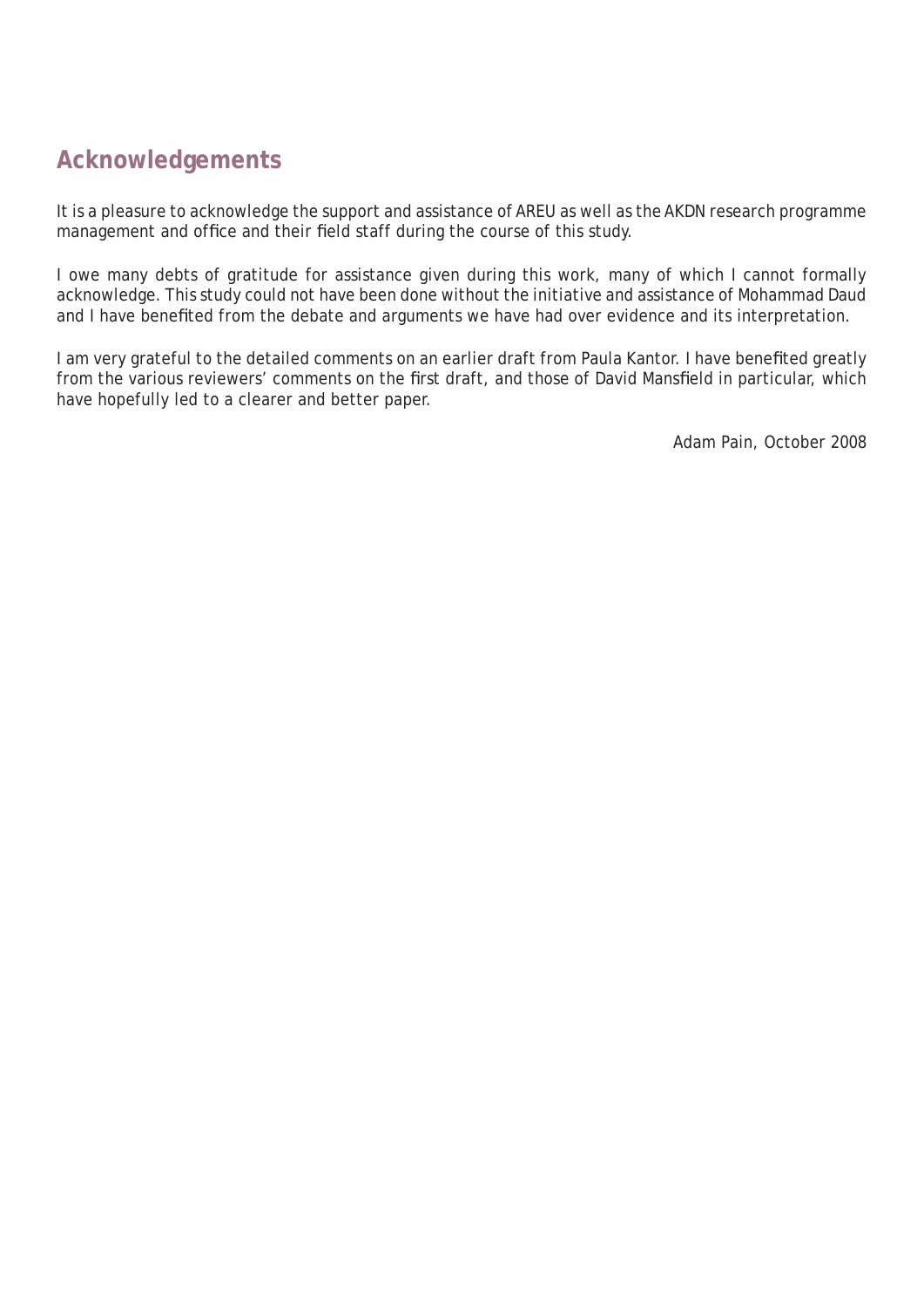# **Table of Contents**

| <b>Acronyms</b>                                                   |                                                                                                                                                                                                                                                                                                                                             |                                                          |
|-------------------------------------------------------------------|---------------------------------------------------------------------------------------------------------------------------------------------------------------------------------------------------------------------------------------------------------------------------------------------------------------------------------------------|----------------------------------------------------------|
| Glossary                                                          |                                                                                                                                                                                                                                                                                                                                             |                                                          |
| <b>Executive Summary</b>                                          |                                                                                                                                                                                                                                                                                                                                             |                                                          |
| 1.                                                                | Introduction                                                                                                                                                                                                                                                                                                                                | $\mathbf{1}$                                             |
| 2.<br>2.1<br>2.2                                                  | The Links between Opium and Informal Credit:<br>Reviewing the Evidence<br>The literature on opium poppy and informal credit<br><b>Discussion</b>                                                                                                                                                                                            | 4<br>4<br>8                                              |
| 3.<br>3.1<br>3.2<br>3.3<br>3.4                                    | <b>Research Locations and Methods</b><br>Introduction<br>Badakhshan and Balkh provinces as case study areas<br><b>Methods</b><br>Study location selection                                                                                                                                                                                   | 13<br>13<br>13<br>15<br>15                               |
| 4.<br>4.1<br>4.2<br>4.3<br>4.4<br>4.5<br>4.6<br>4.7<br>4.8<br>4.9 | Opium and Informal Credit in Badakhshan<br>Background<br>Village contexts<br>Credit and debt relations prior to 1978<br>A period of increasing instability<br>Changing costs of informal credit<br>Post-2000<br>The effects of the expansion<br>The effects of the decline of opium poppy cultivation<br><b>Conclusions from Badakhshan</b> | 17<br>17<br>19<br>20<br>24<br>26<br>27<br>29<br>31<br>33 |
| 5.<br>5.1<br>5.2<br>5.3<br>5.4<br>5.5                             | Opium and Informal Credit in Balkh<br>Background<br>Credit and debt relations prior to 1978<br>1978-2001: The emergence of instability and drought<br>2001: The rise and fall of opium poppy cultivation and its socially<br>differentiated consequences<br>Conclusion: Two provinces compared                                              | 35<br>35<br>37<br>38<br>38<br>41                         |
| 6.<br>6.1<br>6.2<br>6.3                                           | Opium and Informal Credit: The Wider Lessons<br>Introduction<br>Is the rise of informal credit due to the absence of formal credit?<br>Conclusions and implications                                                                                                                                                                         | 43<br>43<br>47<br>48                                     |
| <b>Bibliography</b>                                               |                                                                                                                                                                                                                                                                                                                                             |                                                          |
| <b>Recent Publications from AREU</b>                              |                                                                                                                                                                                                                                                                                                                                             |                                                          |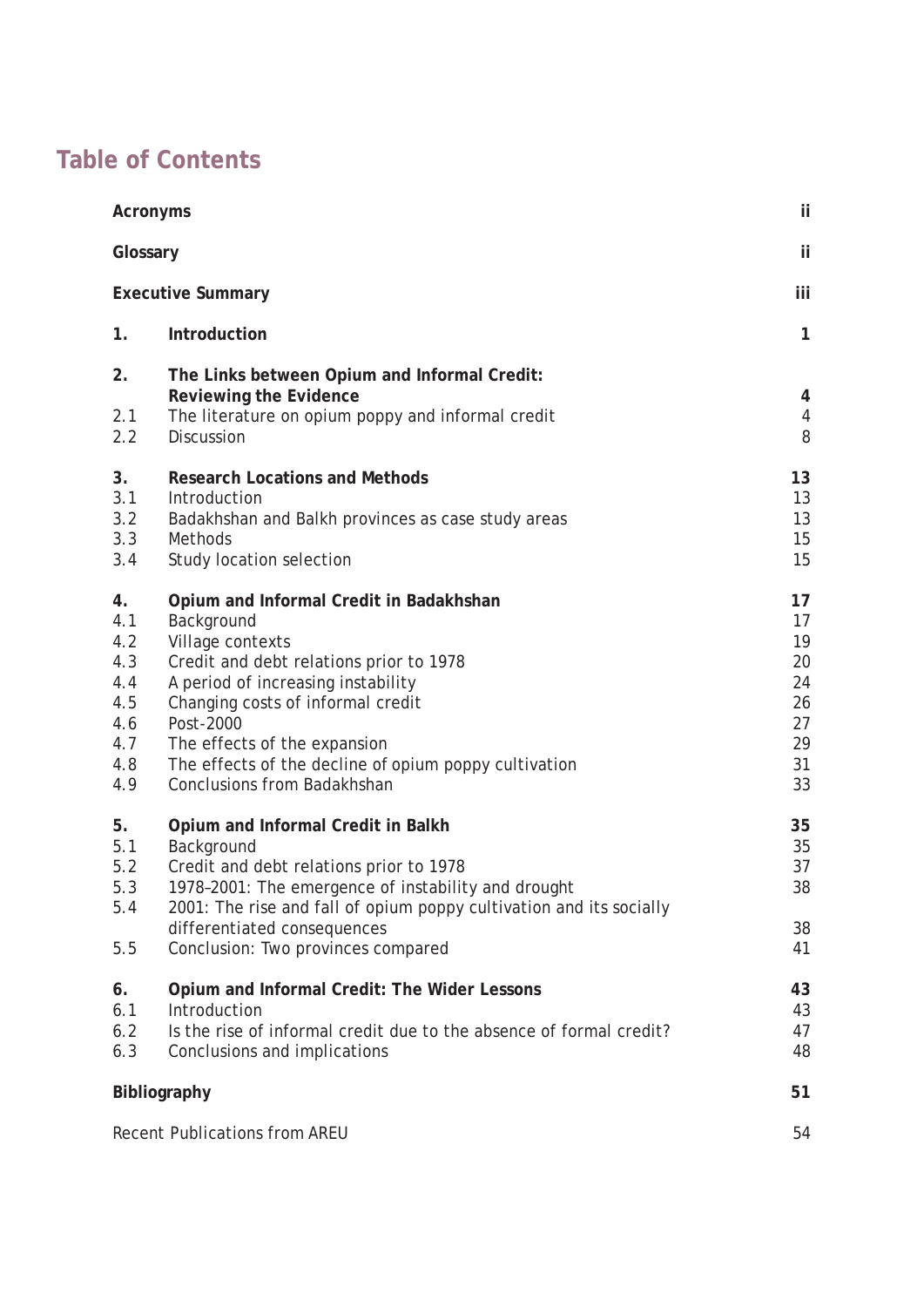# AREU Issue Paper Series

# **Acronyms**

| AKDN         | Aga Khan Development Network                             |
|--------------|----------------------------------------------------------|
| MISFA        | Microfinance Investment Support Facility for Afghanistan |
| <b>UNDCP</b> | United Nations International Drug Control Programme      |
| <b>UNODC</b> | United Nations Office on Drugs and Crime                 |

# **Glossary**

| measurement of weight equivalent to 448 kg                                                                                                                                                  |
|---------------------------------------------------------------------------------------------------------------------------------------------------------------------------------------------|
| unit of land measurement; approximately one-fifth of a hectare                                                                                                                              |
| unit of currency in northern Afghanistan during the 1990s                                                                                                                                   |
| one of the most common and widespread credit mechanisms in northern<br>Afghanistan whereby products are bought by the lender as an advance sale but<br>delivery by the borrower is deferred |
| credit on good terms with no interest                                                                                                                                                       |
| loan without interest for up to two months before harvest                                                                                                                                   |
| measurement of weight equivalent to 450 g                                                                                                                                                   |
| a well-known form of advance payment where the amount is provided for a future<br>harvest at an already fixed (low) price                                                                   |
| measurement of weight equivalent to 7 kg                                                                                                                                                    |
| credit with interest                                                                                                                                                                        |
| tribal lineage                                                                                                                                                                              |
| measurement of weight equivalent to 18.5 g                                                                                                                                                  |
| obligatory alms                                                                                                                                                                             |
|                                                                                                                                                                                             |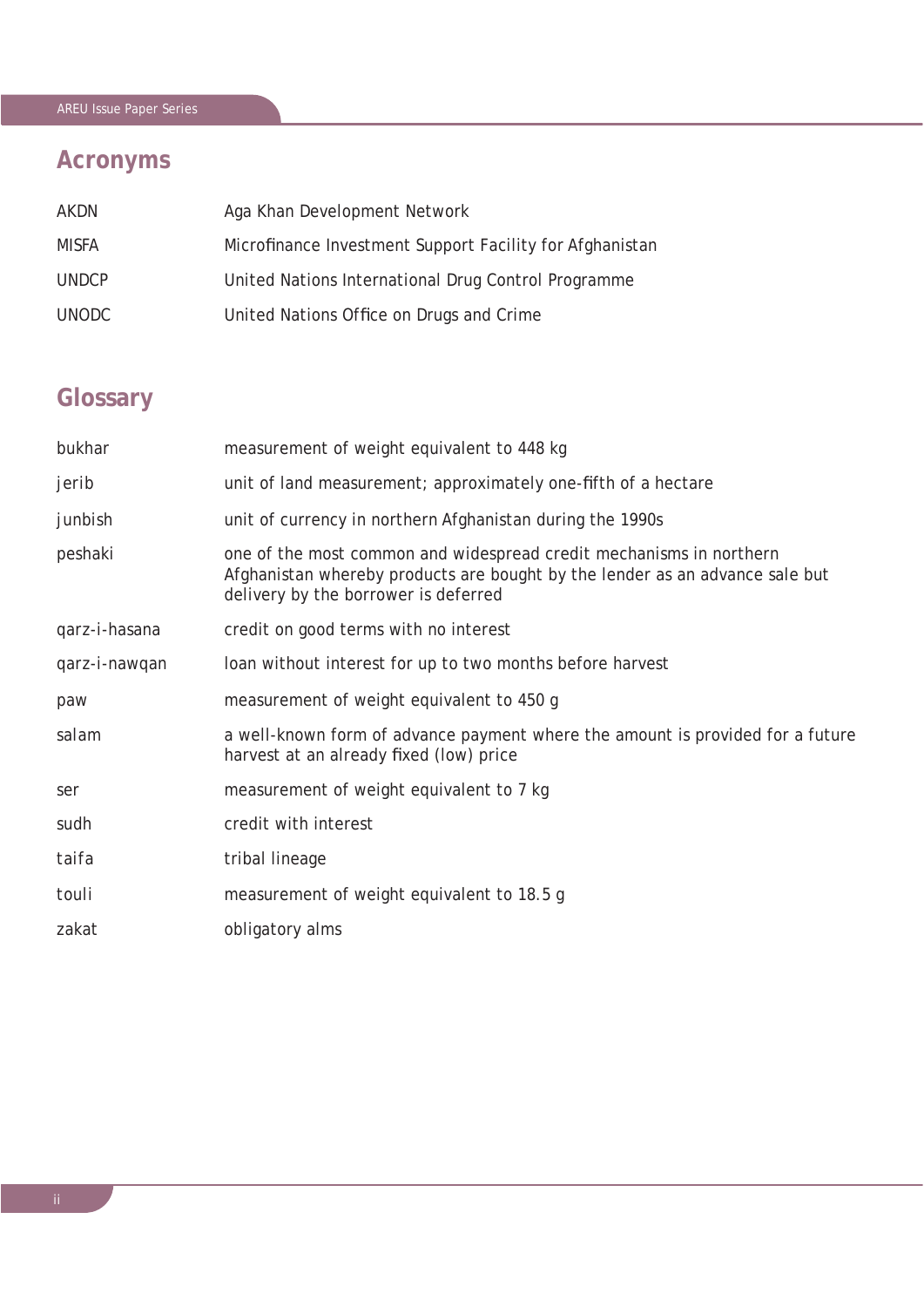# **Executive Summary**

Credit relations around opium poppy in Afghanistan have had almost uniformly bad press. There are assumptions that opium-based credit is particularly exploitative and has driven households into deep, opium-denominated debt, thus causing further expansion of cultivation. Such assumptions appear to have fuelled a more generally negative attitude towards informal credit. This report argues that the key question to ask is not so much how to reduce opium-denominated debt and related credit. Instead, it should be: what does the cultivation of opium poppy say about the need for and the role of credit in rural Afghanistan?

The empirical literature on opium-based credit identifies the effect of the Taliban ban on opium cultivation and the subsequent rise in price in 2001. This was foundational in creating high levels of opium-denominated debt at that time and in specific opium-cultivating provinces. Since then, however, the evidence indicates a decline in opium-based credit and opium-related debt; the proportion of respondents in debt and the levels of accumulated debt have diminished, particularly for those provinces that expanded into opium poppy cultivation after 2001.

This evidence contrasts wider assertions about the links between opium and credit that imply opiumbased credit inevitably leads to usury. The contrast between the field evidence and these more generalised and negative views raises three questions:

- what has been the historical role of credit for household survival prior to the growth of opium?;
- how has the growth of opium altered the scale and terms of credit and debt?; and
- to what extent could formal financial instruments substitute for the role that opium has played?

Drawing on fieldwork in Badakhshan and Balkh two provinces that have seen a significant expansion of cultivation since 2001 — the evidence points to opium poppy cultivation being more debt-relieving than debt-creating. The more detailed evidence

from Badakhshan points to a rise in costs of credit that predates the expansion of opium and that was determined more by an environment of instability and economic risk. In both provinces, levels of debt were likely to have been higher prior to 2001 and primarily induced by drought rather than opium. The effects of the expansion of opium poppy have been similar though worked through in different ways. Generally, it has been beneficial for household economies and welfare security. In both contexts, potential transformatory effects of opium on social relations were noted.

This paper also challenges the assumption that the costs of opium-based credit are high. Credit costs should be seen in relation to the riskiness of the specific market for the commodity; opium prices appear to show greater price volatility than other commodities. In addition, it cannot be assumed that credit relations around opium poppy are different from other commodities — advances against future crop harvest have long been practised as one of many forms of informal credit. Similarly, the pervasiveness of informal credit cannot be attributed to the absence of formal credit. Informal credit long predates formal credit and is used more widely to address daily household needs not addressed by the latter.

Three wider implications can be drawn from this study.

First, the role of informal credit, including opiumbased credit, has been to smooth consumption. Microcredit does not respond to this function although there is no reason why financial instruments should not be developed to help support informal consumption and welfare credit.

Second, the potential for reducing the costs of informal credit is limited; when interest is charged for informal credit, it is likely to be higher than for formal credit. It should be noted, however, that informal credit is often interest free. What drives the high costs of informal credit associated with opium is the context of risk and insecurity; it is this that must be changed.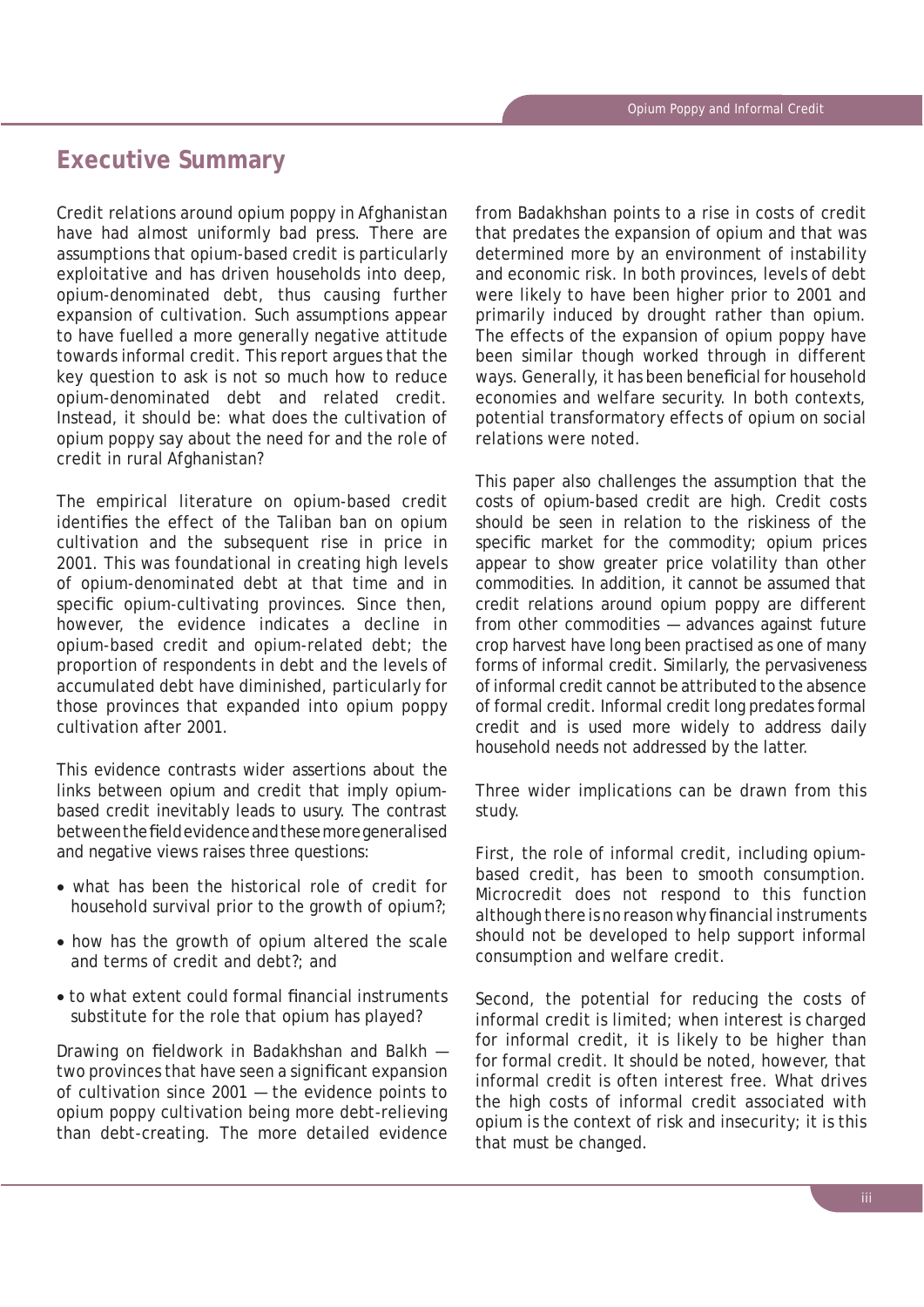Finally, social inequalities and a seasonal agricultural economy should be recognised as underlying the need for informal credit. Removing the opium economy does not resolve these factors; a new market agriculture, which opium has exemplified, will not resolve issues of risk and inequality experienced by most poor Afghans in rural areas. What is required is attention to the structural determinants of poverty inequalities and reducing such inequalities.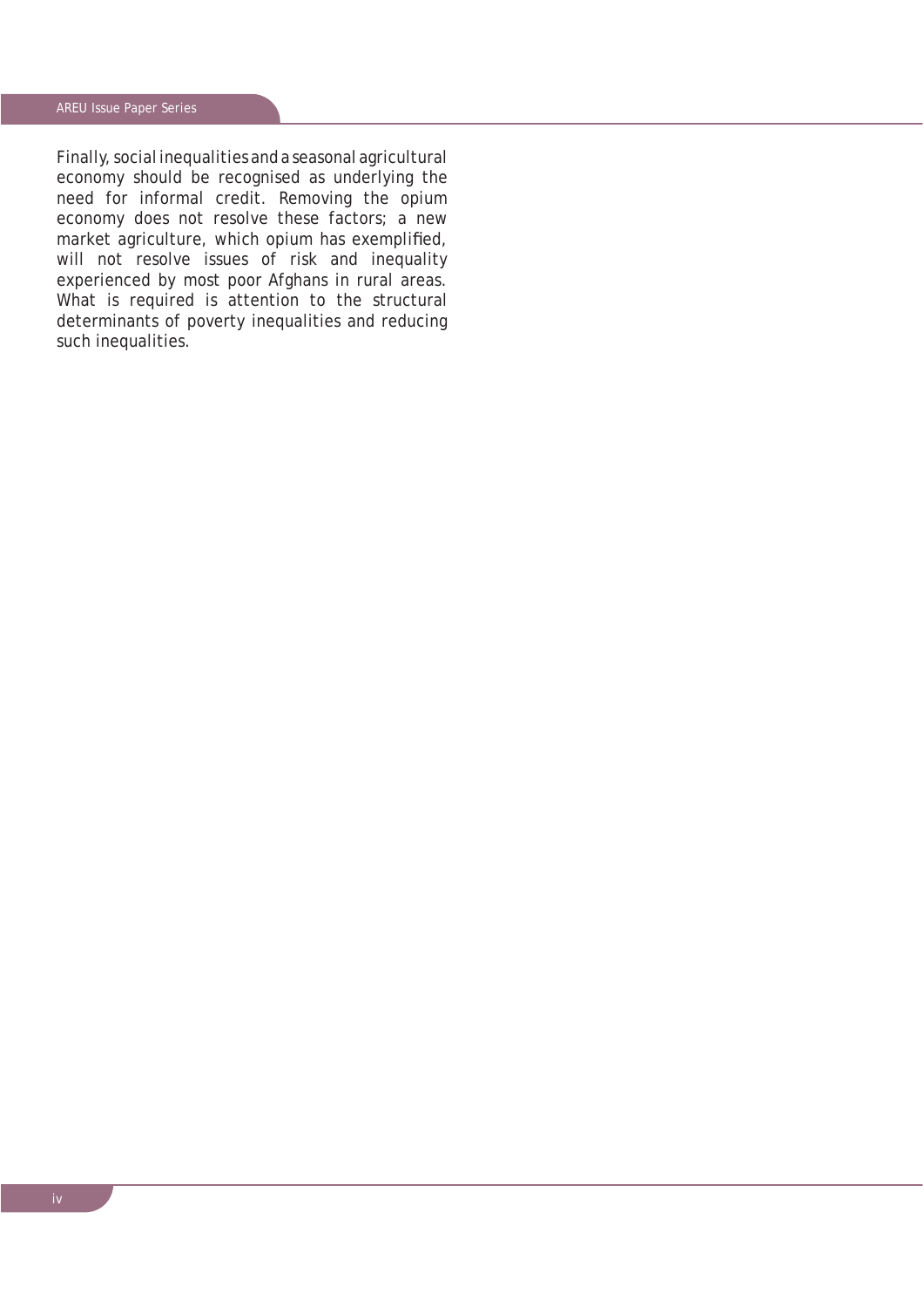# **1. Introduction**

There are widespread views that opium poppy as a crop is fundamentally bad and that the social relations that structure its production and trading almost inevitably carry negative consequences. This view has led to wider assertions about the links between opium and credit that imply opiumbased credit inevitably leads to usury. One of these views claims that, for the poor, the cultivation of opium poppy is "a bargain with the devil"  $-$  gaining short-term benefits at the expense of longerterm consequences — since immediate survival or food security often come with long-term costs of exploitative social relations that are held to be intrinsic to the commodity. And there is, of course, the more immediate peril of being punished by eradication, particularly if one is poor or less powerful.

There is no more vivid illustration of this negative perception than when opium engages with money and credit. As the United National Office on Drugs and Crime (UNODC) has graphically described: "Opium traders frequently act as narco-usurers because opium serves as a means of *salam* (informal advance payments)."*<sup>1</sup>*

As will be clear from this paper,opium poppy is not the only crop against which advance payments are made; indeed, the *salam* system has long been in existence prior to opium poppy acquiring its status as bankable collateral against which advance credit can be provided. $2$  But the term "narcousurers" is neither an innocent nor neutral label and is loaded with assumptions and judgement. "Usurer" implies an unacceptably high rate of interest, but rates of interest have to be seen in context of the riskiness of the market for the commodity. Evidence from Badakhshan, discussed

in Section 4, strongly questions whether the charges associated with opium-based credit are intrinsic to the crop and indicates that they more likely reflect the context of insecurity in which opium poppy cultivation has expanded.

The term "narco," given its negative connotations, is also problematic since opium poppy is also grown legally for its narcotic ingredients for the pharmaceutical market. The fact that opium poppy cultivation can be legal in one market but not in another says a great deal about the social construction of what is legal and what is not. The point of this comparison is also to draw attention to the way in which opium as a commodity is loaded with social meanings and that it is this, rather than the material content of opium, that drives the ways in which it is viewed and responded to. The fact that commodities in general have this characteristic should not be surprising. Under modern market trends, however, the value of commodities is often expressed only in terms of their monetary exchange value  $-$  the price that they can command in the market  $-$  while the social values they represent tend to be downplayed. Consider, for example, the Afghan carpet, another iconic commodity and symbol of Afghanistan; rich in social meaning and roles, it has an exchange value well beyond its monetary value in Afghan society.

With respect to opium, its physical properties make it the poor person's crop *par excellence*. These include: its agronomic features of maximising returns to scarce factors of land and water, its multi-purpose products apart from opium (straw, fuel, cooking oil and animal feed), high responsiveness to management and labour inputs, as well as the non-perishability of opium itself and its high value to weight.

Its social meaning is highly contested. This paper is a largely critical consideration of the way in which a socially determined and privileged meaning of opium in Afghanistan  $-$  the view that it is illegal  $-$  has influenced the way in which opium as a commodity is officially viewed. Of course, it is

<sup>1</sup> United Nations Office on Drugs and Crime (UNODC), "Opium Poppy Cultivation in a Changing Policy Environment: Farmers Intentions for the 2002-2003 Growing Season," Strategic Study no. 9 (Kabul: UNODC, 2003).

<sup>2</sup> United Nations International Drug Control Programme (UNDCP), "The Role of Opium as a Source of Informal Credit," Strategic Study no. 4 (Kabul: UNDCP, 1999).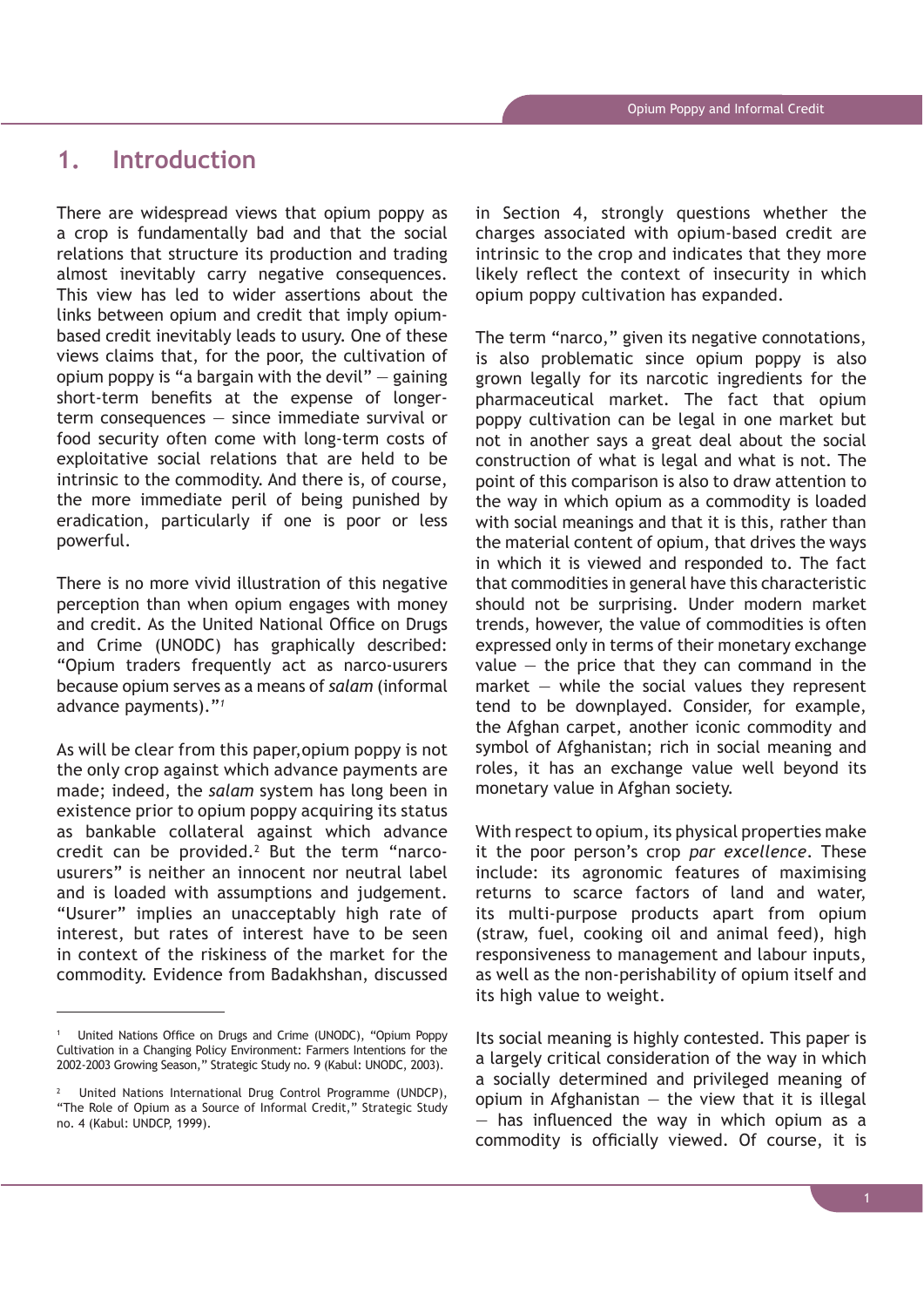this determination of opium as an illegal crop that defines its value and not the other way around, as shown by the significantly lower price for opium grown legally for the pharmaceutical industry. But the consequences of opium poppy cultivation are generally seen to be negative: trading systems around opium have lubricated corruption, contributed to the development of a shadow state and supported insurgency activity, even if the view from the field is rather different.

This paper focuses on the role that opium poppy has played in relation to rural credit, which is central to its effects on the poverty and wellbeing of rural households engaged in its production. As this paper will argue, the wider issue, which the cultivation of opium poppy illustrates but has not caused, is the fact that impoverished rural communities that are characterised by a strong seasonality of production and deep social inequalities "need to be indebted."<sup>3</sup> This need for debt in Afghanistan,<sup>4</sup> found equally in non-opium growing areas, is fuelled by the need for consumption smoothing. The key question is not so much "How do we reduce opium-denominated debt and credit associated with it?" but "What does the cultivation of opium poppy tell us about the need and role for credit in rural Afghan households?" and "To what extent will formal credit respond to this?"

Credit relations around opium poppy cultivation in Afghanistan have had uniformly bad press although, as will be seen, there is evidence within the literature that does not fully support this. It is difficult to argue that opium poppy is linked to exploitative credit relations without separating out the shifting context of risk in the opium market (for example, the effect of the Taliban ban on production, price rises and opiumdenominated debt) or risks around production (such as from crop failure and crop eradication) and how they are associated with terms and conditions. But the opinion that credit relations around opium are deeply disadvantageous to and

exploitative of the poor is widespread. It has been used to argue for a major microcredit programme to respond to, first, the heavy demand for credit that opium poppy cultivation is seen to evidence and, second, the levels of indebtedness that opium has been thought to create. Such a programme has never been implemented, although in 2005 the Microfinance Investment Support Facility for Afghanistan (MISFA) attempted to develop an opium debt refinancing facility, but its impact appeared to be limited.5

In all the arguments made against opium poppy, there are both implicit and explicit claims that opium poppy is "exceptional" and that the social relations associated with opium poppy cultivated in Afghanistan are implicitly different or worse than the informal credit relations formed around other commodities. Indeed, the attitude toward opium poppy appears to have fuelled a more generally negative attitude towards informal credit.<sup>6</sup> But does the evidence justify these views and, if so, in what circumstances? Can conclusions drawn from the evidence of Helmand, for example, be assumed to be applicable in Balkh or Badakhshan? More generally, do the arguments around the levels of opium-denominated debt sufficiently account for the dynamics of opium prices over the last ten years? Do the arguments take into account the implications of households in different locations moving into opium cultivation at different points in that price trajectory? Could a rise in indebtedness, if this is indeed the case, be more evidence of the rapid growth of a commercial economy than the subjugation of growers to rapacious creditors?7 Is it valid to assume that "interest rates" and trader practices associated with opium are necessarily different from those associated with other commodities? To what extent do credit practices around opium poppy merely reflect the context under which it is commonly

<sup>3</sup> Polly Hill, *Development Economics on Trial: The Anthropological Case for a Prosecution* (Cambridge, UK: Cambridge University Press, 1986).

<sup>4</sup> Floortje Klijn and Adam Pain, *Finding the Money: Informal Credit practices in Rural Afghanistan* (Kabul: AREU, 2007).

<sup>&</sup>lt;sup>5</sup> C. Ward, David Mansfield, P. Oldham and W. Byrd, "Afghanistan: Economic Incentives and Development Initiatives to Reduce Opium Production" (Kabul: The World Bank and UK Department for International Development, 2008).

<sup>6</sup> Klijn and Pain, *Finding the Money.*

<sup>7</sup> A relevant comparison could be made with the rise in housing debt in the United States, in particular, driven by new financial instruments that drove housing loans to financially less secure households.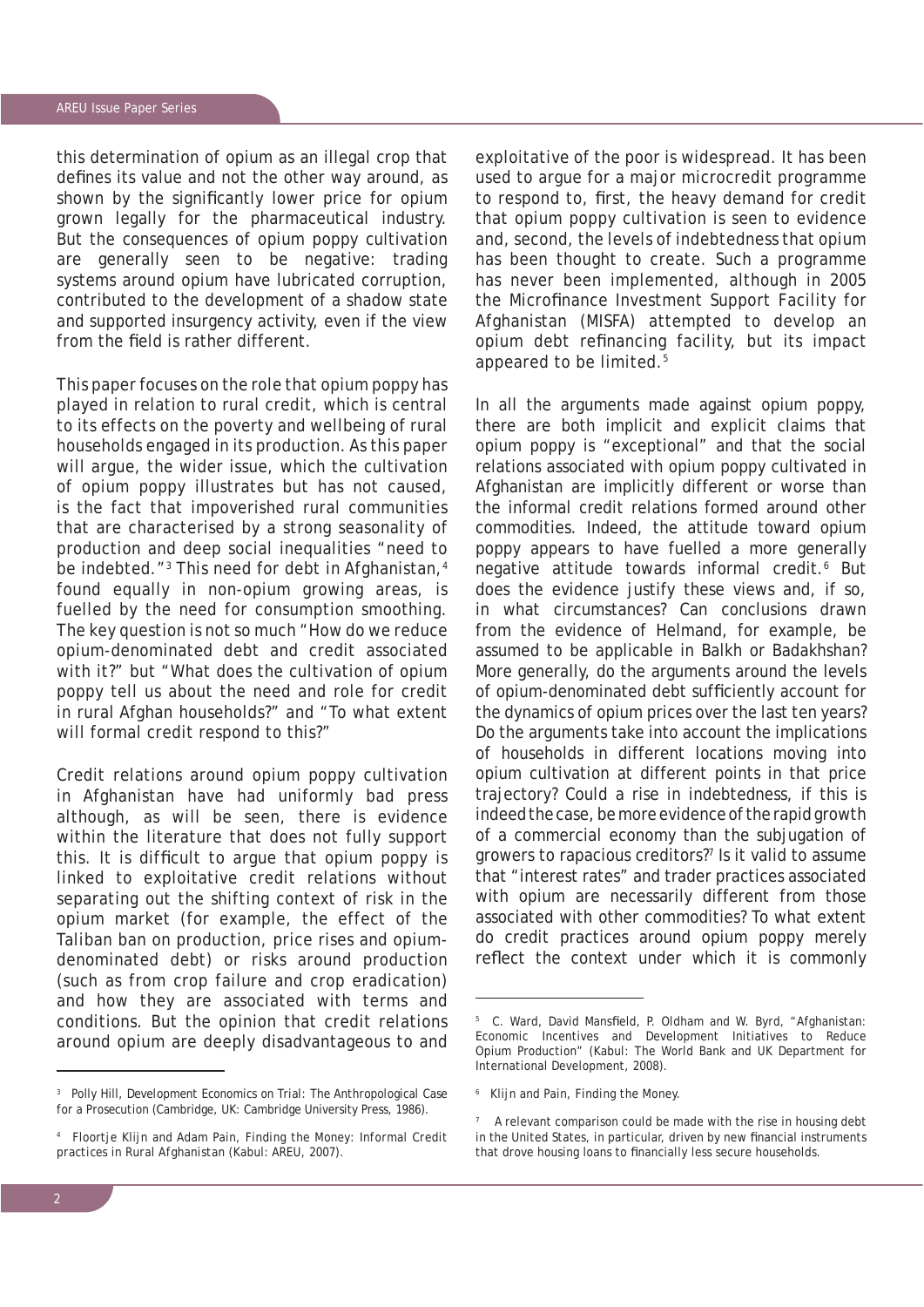grown — that of acute risk and insecurity — rather than something intrinsic to the commodity itself? Is opium-denominated debt in areas that grow opium significantly different from informal debt in parts of Afghanistan that do not?

Section 2 reviews what has been reported with respect to opium-denominated debt and identifies a set of key questions to be addressed. Section 3 details the methods used in collecting the data presented in this paper, the particular role of case studies, and how and why they were selected. Section 4 presents the evidence from Badakhshan in relation to the key questions and Section 5 explores the material from Balkh in a similar way. Section 6 then debates the implications of the evidence from the field for the existing perspectives on opium debt and concludes with an exploration of the implications of the findings.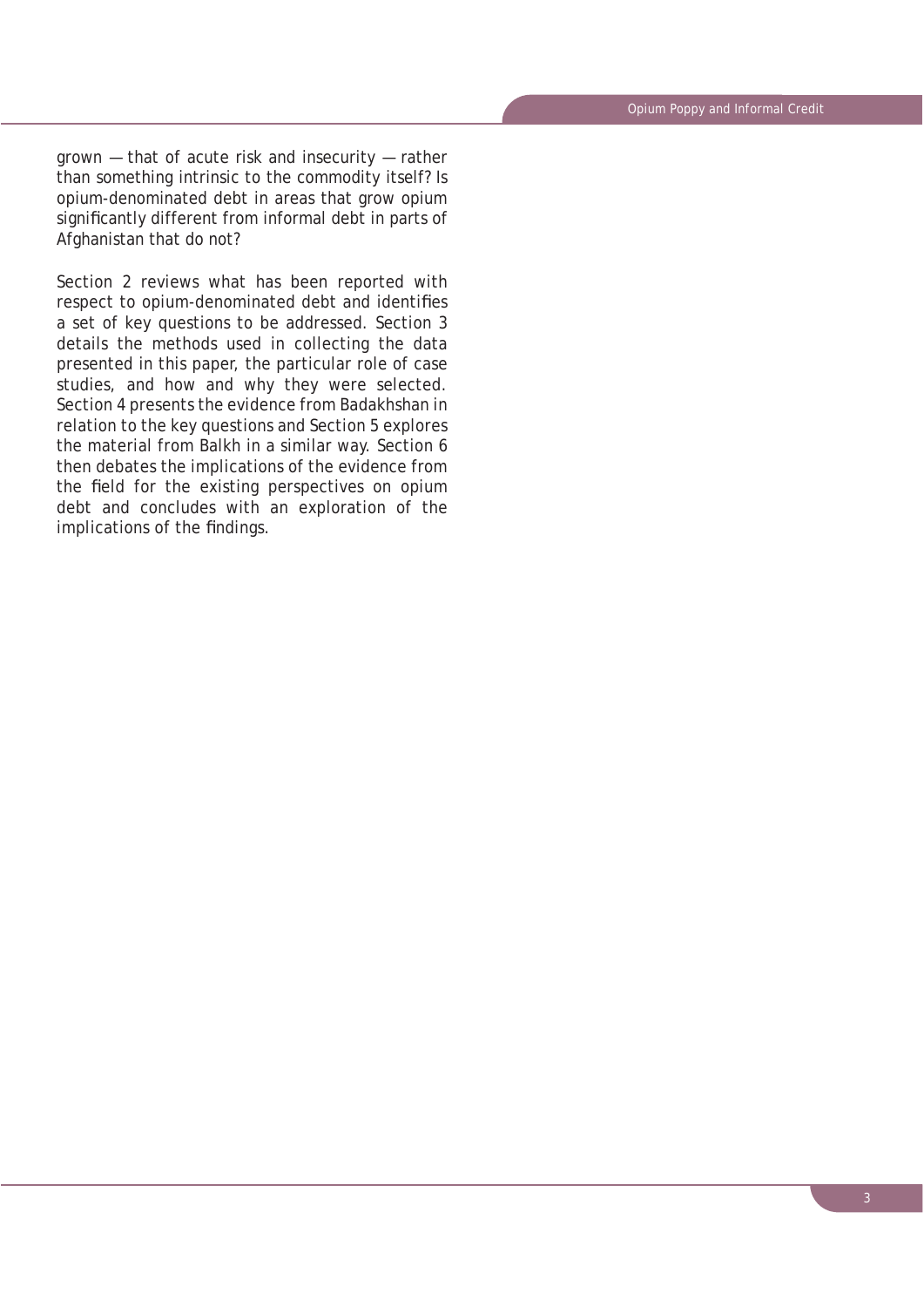# **2. The Links between Opium and Informal Credit: Reviewing the Evidence**

This section, drawing from a series of field studies since 1999 (cited below), argues that the empirical evidence on opium-denominated debt demonstrates a need to be highly specific about location and time in describing the linkages between the cultivation of opium poppy, the credit relations around this cultivation and the consequences of this for cultivators. While there is evidence of significant opium-denominated debt after the rise in price following the 2000 Taliban ban on production, this is specific to the key centres of opium production at that time. After 2001 when price-driven expansion of cultivation to new provinces took place, the evidence indicates an overall decline in opiumbased credit and opium-related debt in provinces that had been or recently began cultivating. However, the effects of crop failure combined with the threat of eradication have continued to make opium poppy a risky crop for both producers and credit lenders. It is, however, the best option available given its functioning market and its value in providing informal welfare and security.

But there is a more general view that there are "high" costs of credit specific to opium, influenced by both the nature of repayment (often in kind) and various shocks (the Taliban ban, crop failure and, since 2002, eradication) that have led to deep opiumdenominated debt which, in turn, has contributed to further expansion of opium poppy area. Furthermore, it is held that: the costs associated with informal credit in general are higher than with formal credit; the costs of informal credit are higher for opium than for other crops; informal credit is intrinsically linked to opium poppy cultivation; and, the need for access to informal credit has been a key driver of the spread of opium poppy. It has been suggested that the absence of an effective formal banking system in Afghanistan has led to the expansion of informal credit systems. These claims have resulted in the policy response that formal microcredit should be developed to provide cheaper credit and relief for opium-denominated debt. Effective microcredit, it has been argued, will neutralise one of the key drivers of opium poppy cultivation.

This section reviews the field evidence on opium and informal credit and some of the wider interpretations that have been drawn from it. Evidence will also be explored in relation to: the "need to be indebted" by poor, rural Afghan households; what underlies this need; and potential policy responses to the role filled by opium poppy.

# **2.1 The literature on opium poppy and informal credit**

Key field evidence may be drawn from the United Nations International Drug Control Programme's (UNDCP) 1999 Strategic Study No. 3, "The Role of Opium as a Source of Informal Credit." This provides a basis both for the UNODC's 2003 assessment of opium as a source of credit and for a series of five farmers' intention surveys, carried out since 2002, which assessed whether or not and why farmers planned to plant opium in the forthcoming season. Additional information may be drawn from other publications that have been published since 2001 and link opium to credit in various provinces.

The UNDCP study draws its data from a survey undertaken in four districts in two provinces three in Kandahar (Ghorak, Khakrez and Maiwand) and one in Nangarhar (Shinwar). It is built on a 1998 baseline study<sup>8</sup> of 600 households undertaken in these districts; this found that 85 percent of these households obtained opium-based credit during the previous year. Strategic Study 3 conducted more detailed interviews with 108 households to explore the nature and scale of opium debt and how it differed among different landowning classes. Key findings from this study and analysis of the earlier baseline data are detailed below.

• The use of credit was widespread (over 95 percent of the 108 households); the debts of landlords, owner cultivators and landless, respectively

<sup>8</sup> It had been intended that this would provide the basis of a panel set of households for follow up later. Changing conditions and challenges while doing fieldwork on opium poppy cultivation had not made this possible.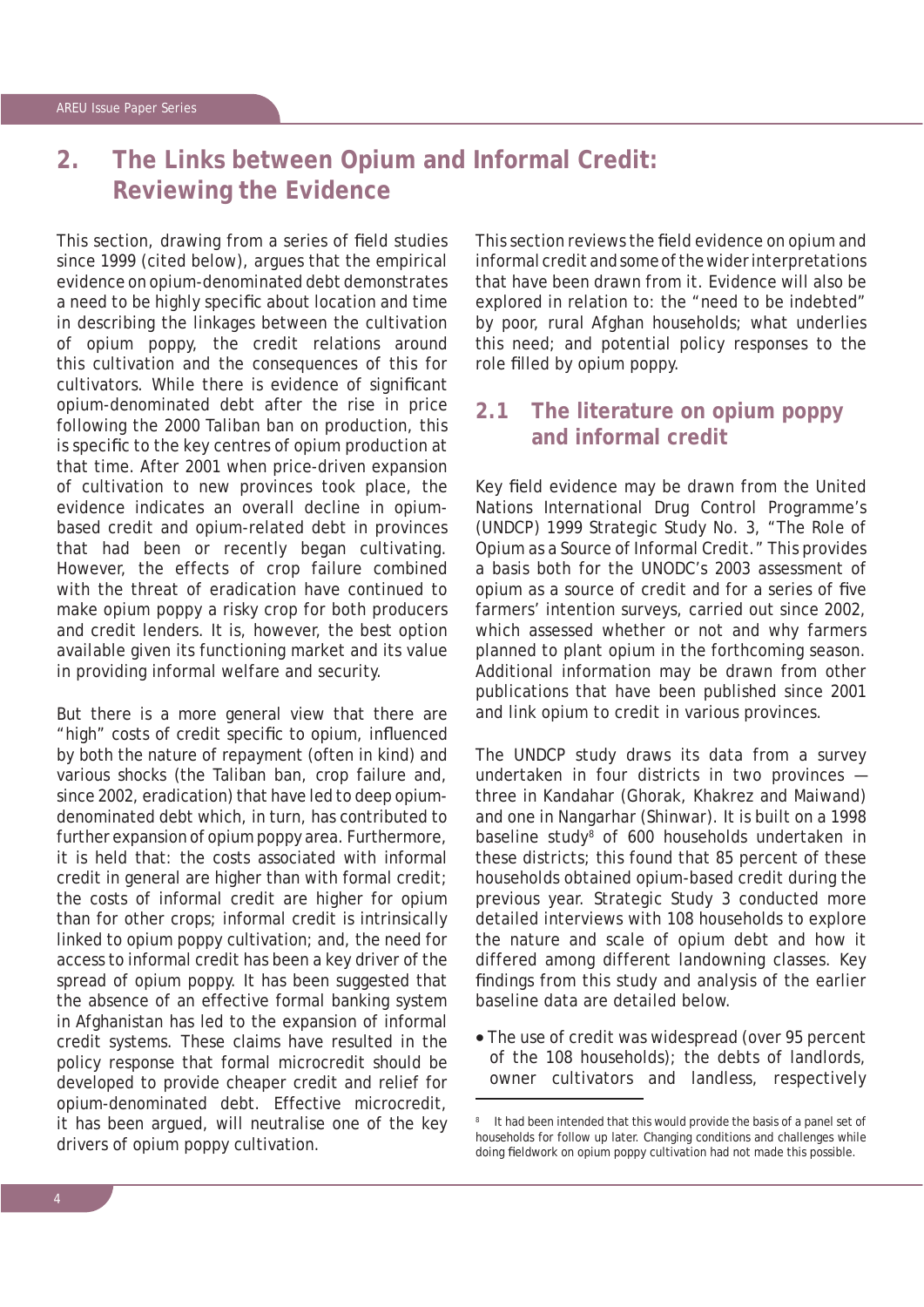averaging US\$1,668, \$1,245 and \$695 and amounting to 22, 39 and 53 percent of their net household income. In absolute terms, therefore, the landless had less than half the debts of those with land, but this debt represented a higher portion of their total income.

- Credit was obtained from a variety of sources, including local shopkeepers and traders, and was used primarily to meet consumption needs and for purchasing agricultural inputs; the advance of credit against a fixed amount of future production (*salam*) appeared to be the most common system and applied to opium, wheat and cumin; opium was the crop against which most borrowers received an advance.
- The terms of credit were variable and improved closer to harvest; the value of the loan averaged 42 percent, 48 percent and 54 percent of the final harvest price of opium, wheat and black cumin.
- Poor growing conditions in 1998 led to a sharp drop in the yield of opium, causing a marked price rise. This led to repayment problems and created more debt for those who had taken loans. Repayment of loans was easier for landowners, with the landless seeking out scarce wage labour opportunities. As a last resort, assets were sold to meet debt obligations. Also noted was the low instance of default.<sup>9</sup>

Key points to note from the above summary are that: credit had importance in allowing households to meet their consumption needs; the terms of credit did not differ by socioeconomic group (therefore, applied to all  $-$  not just poor  $-$  farmers); and credit was available for a range of crops under the *salam* system and the terms of that credit for the range of crops were within 12 percentage points. Some interpretive elements of the report might be debatable, including, for example, the statement that "the high cost of borrowing in the target districts reduces the resources available for consumption and productive investment in agriculture." What is "high" in relation to? What alternative sources of credit were available and what is the primary role of credit? It has also been suggested that the "advance system seems to adapt to other higher value crops," but credit advance against crops has been a long-standing practice<sup>10</sup> and *salam* did not develop because of opium. Both these points will be explored later.

What stands out from the report is its relatively factual and sober account of what was found in the survey. As will be discussed later, however, there are some major problems of method in terms of attempting to assess levels of debt and calculate interest rates.<sup>11</sup>

But how common or important were *salam* advances against opium? *Salam* accounted for 60 percent of all loans taken out against opium in the UNDCP study. But an earlier report on credit provided by opium traders found that, although 60 percent of the traders provided cash advances to farmers on their future production, only about 5 percent of the total trade in opium was reported to be done through *salam*; this was because "traders were cautious about the advances that they offered."<sup>12</sup>

The reference to high lending costs with respect to opium has to be seen in context. Unfavourable weather conditions during 1998 led to the destruction of 20 percent of the opium poppy harvest across the country and a loss of yield of up to 50 percent in some parts of the country. While this, of course, caused major problems for producers who had received credit, it also identified the riskiness of opium as collateral for lenders given the vagaries of production according to weather conditions. Not only was there uncertainty over production but, as will be discussed in Section 6, high inflation

<sup>9</sup> This was, however, to change after the Taliban ban; see UNODC, "Opium Poppy Cultivation in a Changing Policy Environment."

Note that UNODC ("Opium Poppy Cultivation in a Changing Policy Environment," 117) explicitly comments that *salam* was "a form of credit traditionally given for wheat." See also the discussion later and Save the Children USA, "Microfinance in Northern Afghanistan, 1995-1999" (draft, Islamabad: Save the Children USA, 2000), which describe *salam* practices in the north of Afghanistan where opium was not grown at that time.

<sup>11</sup> See Klijn and Pain, *Finding the Money*, Chapter 5.

<sup>&</sup>lt;sup>12</sup> UNDCP, "The Dynamics of the Farmgate Opium Trade and the Coping Strategies of Opium Traders," Strategic Study no. 2, Afghanistan (UNDCP, 1998).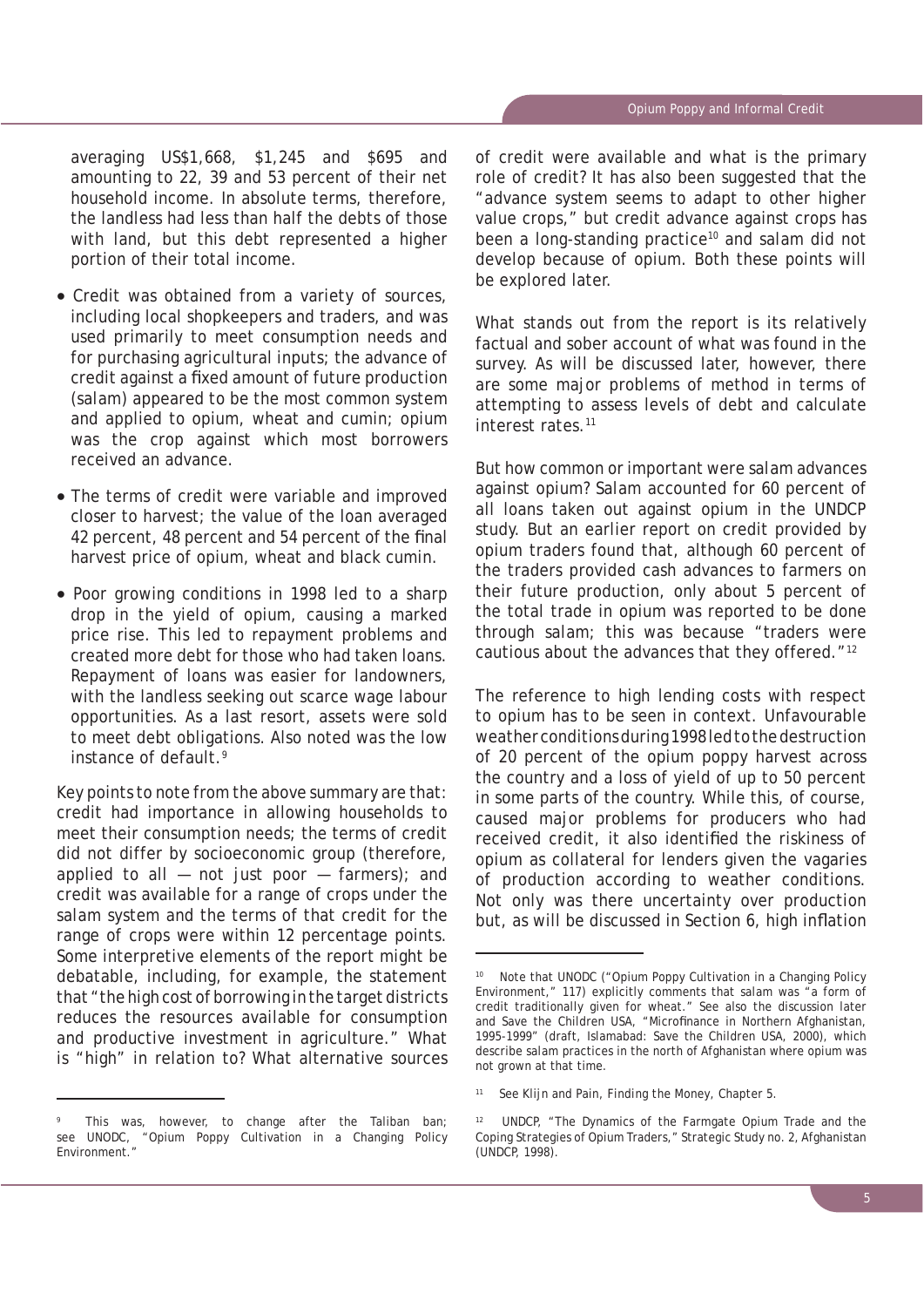rates and volatility of local currency at that time undoubtedly led lenders to factor in the riskiness of lending and, as observed above, to be cautious about advances offered under such conditions. Interest rates should be seen in context.

The UNDCP's Strategic Study 3 appears to have been critical in establishing perceptions of the linkages between opium and informal credit. It should be noted, however, that this study was confined to Kandahar and Nangarhar provinces — the major opium producing areas — and to the period prior to the Taliban ban on opium production in 2000-01.

This ban, which led to the substantial price rise of opium, had two further effects.

The first affected those Kandahar and Nangarhar opium cultivators who had been in opiumdenominated debt prior to the rise in price. Consequences of the rise in level of debt were severe since debt was recalculated to current prices of opium (see Drivers Study 1 below). This not only  $led$  to a rapid expansion of debt $13$  but also to default (prompting the debtor to abandon or the lender to confiscate the property) as well as an expansion of cultivation to respond to the debt. Secondly, the price rise drove an expansion of cultivation beyond these two provinces. For those households that were cultivating opium poppy for the first time, the effects of cultivation appeared to have been rather different, reinforcing the importance of context and time in exploring opium-credit linkages.

A series of studies on the drivers of opium poppy cultivation, essentially led by David Mansfield but conducted for various organisations, are labelled here as Driver Studies 1,2,3,4 and 5 (published annually from 2003 to 2007).<sup>14</sup> These studies have

taken forward the exploration of opium-credit linkages within a perspective of investigating farmers' intentions for cultivating opium poppy in the coming season: the reasons and underlying intentions, and how they vary by context and socioeconomic status. Starting with a 13-district survey in four provinces (Helmand, Nangarhar, Uruzgan and Badakhshan), its scope gradually expanded to other districts and provinces, including Balkh, Baghlan, Farah, Ghor, Laghman and Kandahar. The surveys have been based on an expanding set of household interviews. The methods reported indicate that researchers intended to track changes of households and districts. Fieldwork realities and the expanding remit of the surveys, however, have essentially produced a series of district longitudinal studies on household intentions and practices, rather than a specific panel set of household-level data.

The focus here is what the driver studies reveal about opium-credit linkages. Driver Study 1 (2003) captured the aftermath of the effect of an opium price rise on household debt; this effect, however, was confounded by eradication efforts since 30 percent of informants reported that their opium crop had been destroyed, leading 70 percent of these informants into further debt. The report argues that there was a continuing credit crisis reflecting both a general need for credit of rural households and the critical role of opium in providing it. It argues that "while the *salam* system offers a lifeline to the poor, it does so at a punitive rate, often locking households into a patron-client relationship with local traders."

Firstly, there is an unanswered question of causalities: is opium-based credit a cause of

<sup>13</sup> UNODC, "The Opium Economy in Afghanistan: An International Problem" (Vienna: UNODC, 2003).

<sup>&</sup>lt;sup>14</sup> The first report, Driver Study 1, was conducted during the 2002-03 growing season for the UNODC ("Opium Poppy Cultivation in a Changing Policy Environment," Strategic Study no. 9, 2003). The second study, Driver Study 2, was produced as a technical paper for the UNODC/UNDCP Second Technical Conference on Drug Control Research and covered the 2003-04 growing season (David Mansfield, "What is Driving Opium Poppy Cultivation? Decision Making Amongst Opium Poppy Cultivators in Afghanistan in the 2003-2004 Growing Season," A Report for the Drugs and International Crime Department of the Foreign and Commonwealth

Office (London, 2004).) The third, fourth and fifth studies (Driver Studies 3, 4 and 5) covering the 2004-05, 2006-06 and 2006-07 seasons, respectively, were produced for the Afghan Drugs Inter Departmental Unit of the Government of the United Kingdom; these are: David Mansfield. "What is Driving Opium Poppy Cultivation? The Pressures to Reduce Opium Poppy Cultivation in Afghanistan in the 2003-2004 Growing Season" (London: Afghan Drugs Inter Departmental Unit of the UK Government, 2005); David Mansfield, "Exploring the Shades of Grey: An Assessment of the Factors Influencing Decision to Cultivate Opium Poppy in 2005-2006" (London: Afghan Drugs Inter Departmental Unit of the UK Government, 2006); David Mansfield, "Beyond the Metrics: Understanding the Nature of Change in the Rural Livelihoods of Opium Poppy Growing Households in the 2006-2007 Growing Season" (London: Afghan Drugs Inter Departmental Unit of the UK Government, 2007).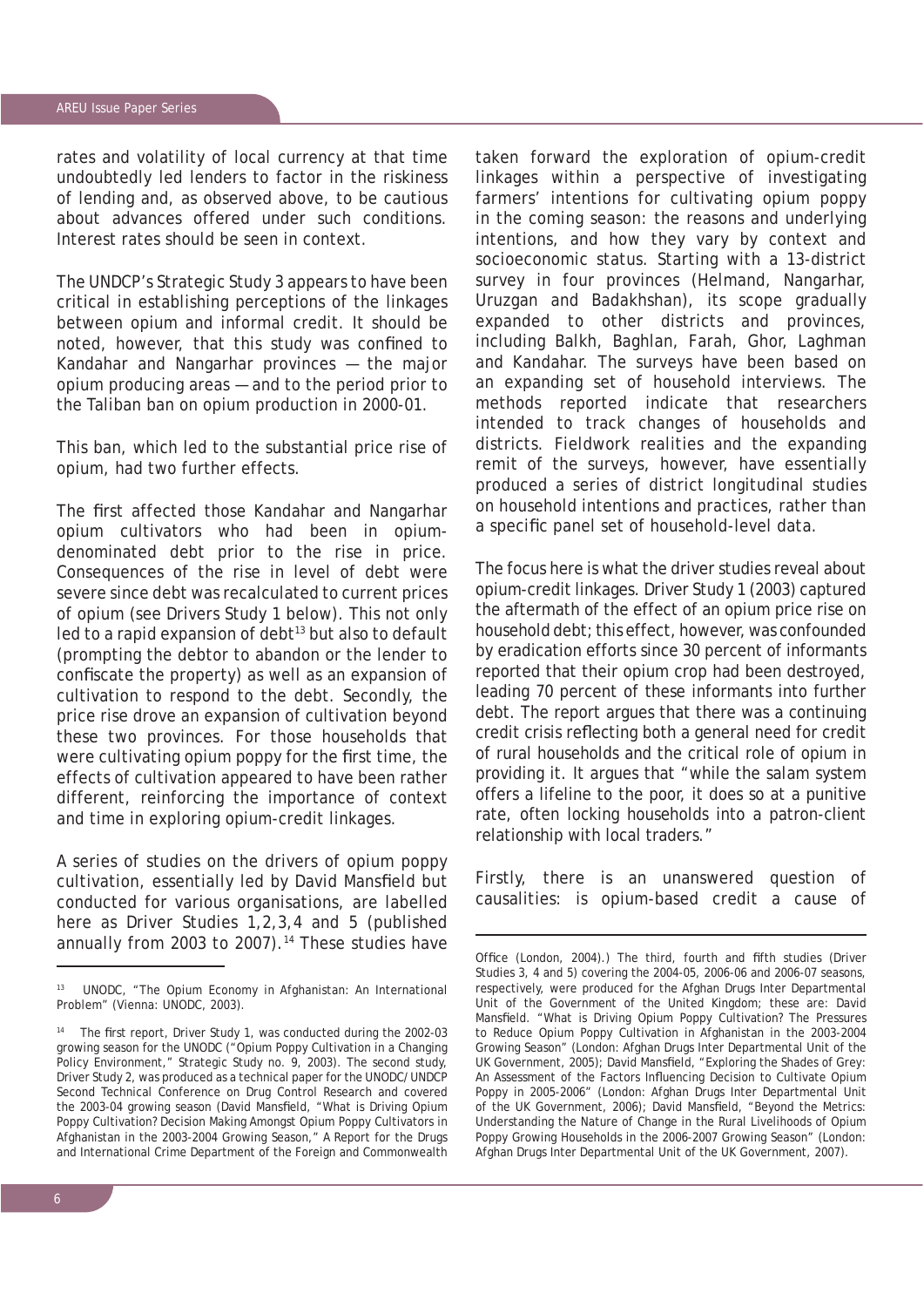inequalities or simply a reflection of existing inequalities? A 2003 UNODC paper indicates that it is more likely to be the latter<sup>15</sup>:

The need for loans is a reflection of significant *income inequality amongst farmers in Afghanistan, a result of heavily skewed land distribution ... this helps explain why even people in the relatively rich poppy growing areas of Afghanistan were still so dependent on loans.16*

Secondly, drawing from the above quotation, an assertion of general dependence on loans should be seen in context that only 45 percent of respondents<sup>17</sup> had taken an advance under *salam* for the 2002-03 crop and marked differences were found among Nangarhar, Helmand, Uruzgan and Badakhshan. In these provinces, 63, 61, 27 and 16 percent of respondents, respectively, reported receiving *salam*  loans for opium. Driver Study 1 offers a potential explanation for these differences in terms of the later cultivation of the opium crop in the latter two provinces and thus after the survey dates. It is, however, equally plausible that there are real differences in the demand for opium-based credit between the provinces, reflecting cultivation and debt history.

The report argues that the incidence of accumulated debt varies little by province (ranging from 66 percent in Badakhshan to 72 percent of households in Uruzgan) although average levels of debt were much higher in Helmand (\$3,010) than in Badakhshan (\$428). What remains unclear is the extent to which debts across and within provinces are specifically due to opium-based credit or other debt that was accumulated as a result of the drought, for example, to which the cultivation of opium has been a response. However, the legacy of the Taliban ban and its effects on pre-existing opium-based debts were evident in all study provinces except Badakhshan. The report argues that:

*the preference for cultivating opium poppy as a*  strategy for debt repayments may well reflect *the high incidence of unpaid advances on opium amongst the accumulated debts of respondents.18*

A key conclusion from the report is that opium plays a critical role as a source of credit and, therefore, acts as a major determinant of opium poppy cultivation; those households with accumulated debts had strong motivation to continue cultivating opium both to receive further credit and pay off debts.

Driver Study 2 (2004) reported a marked decline in the provision of advance payments (*salam*); only 5 percent of respondents at the time of interview reported having taken an advance on opium poppy. The percentages of respondents who had taken loans were: none in Helmand; 9 percent in Nangarhar; 16 percent in Badakhshan; and 9 percent in Ghor. Again, the issue of the timing of the survey was seen as a possible explanation for this. Also noted was that traders were beginning to differentiate the terms of the loans among creditors, perhaps reflecting risks associated with eradication, with the landless receiving more disadvantageous terms. Slightly more than 52 percent of households interviewed had accumulated debt; again Helmand had the highest percentage of households with accumulated debt (69 percent) and highest levels of average debt (\$2,373). In Badakhshan and Ghor, 42 and 36 percent of households were in debt with reported average debts of \$337 and \$127, respectively.

Driver Study 3 (2005) found even further declines in advance payments on opium. In fact, no informants had taken loans, even though 85 percent of those interviewed had already planted a winter crop. This was explained by a lack of supply: informants reported that traders were unwilling to lend this early in the season given the risks of eradication and prices. On the other hand, 47 percent of respondents, mainly from Balkh (included in the survey for the first time) and Badakhshan, said they would take a loan later in the season. The report also noted findings from

An observation that appears to have been overlooked in UNODC and Ministry of Counter Narcotics (MCN), *Annual Opium Surveys* (Kabul and Vienna: MCN and UNODC, 2007).

<sup>&</sup>lt;sup>16</sup> UNODC, "The Opium Economy in Afghanistan."

<sup>17</sup> UNODC, "Opium Poppy Cultivation in a Changing Policy Environment" (Strategic Study no. 9).

<sup>18</sup> UNODC, "Opium Poppy Cultivation in a Changing Policy Environment," 21.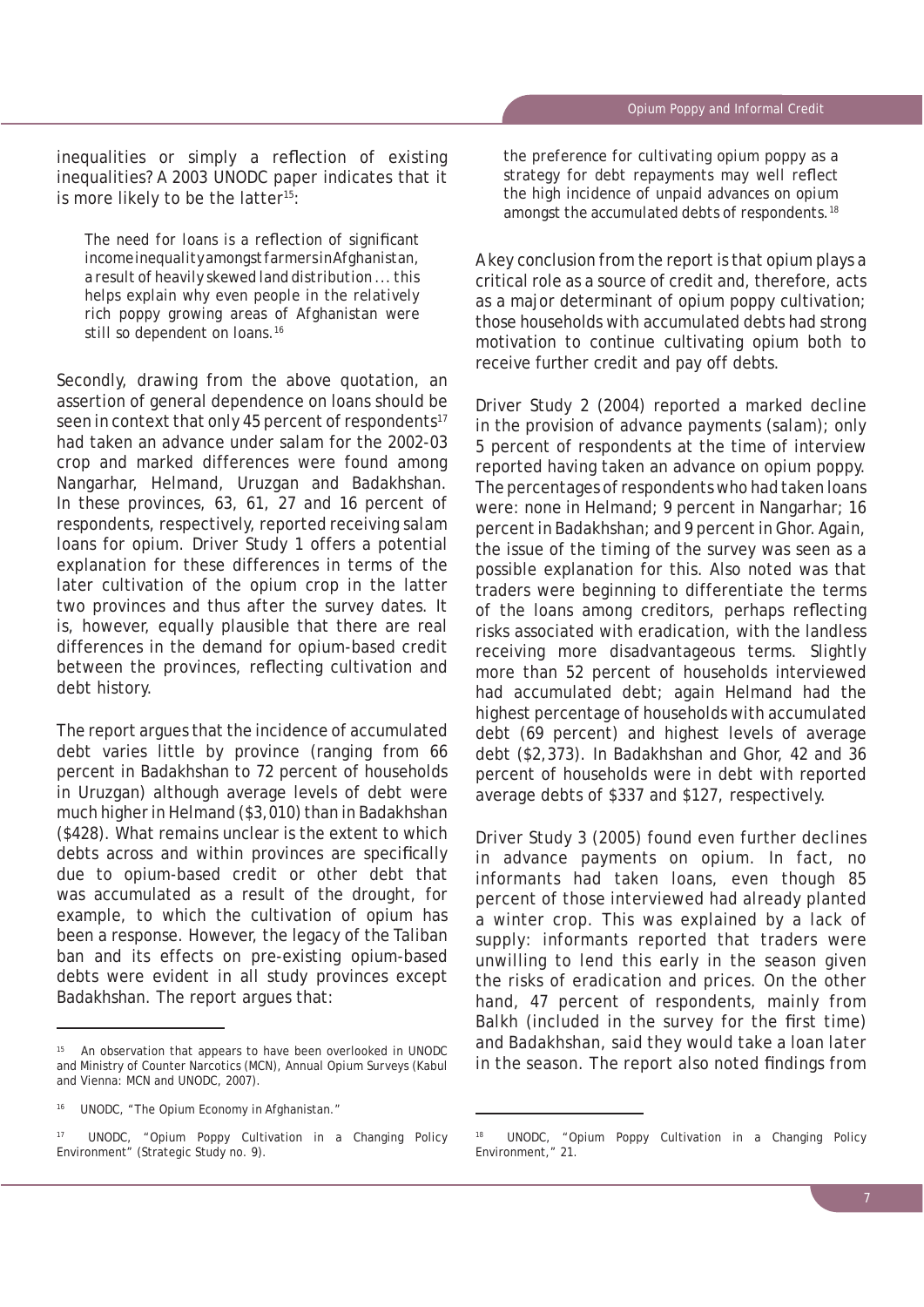a separate research study in Nangarhar,<sup>19</sup> which found that high prices over the last two seasons in the province had led to a greater availability of interest-free cash loans under *qarz-i-hasana* from family members.

Driver Study 4 (2006) expanded to eight provinces (bringing in Farah) and continued to show the decline in availability of *salam*. Few respondents reported that they had taken opium poppy-based credit. Overall levels of debt appear to have declined, with only 33 percent of households in Helmand reporting debts (average \$844, compared to \$3,010 in Driver Study 1). In Badakhshan, more households reported debt than in Driver Study 1 (33 versus 16 percent) with higher average debts (\$632 in contrast to \$428 in 2002-03). The report argues that, where opium is concentrated, it "has proven to be one of the only means of accessing credit for the rural poor." What remains unclear though are the effects of the apparent lack of opium-sourced credit from traders and whether credit has been found through other means.

Driver Study 5 (2007) shifts its focus in comparison with the earlier driver studies by looking at the spatially divergent trends in opium poppy cultivation. It examines contrasting areas of reduction and resurgence, and the differentiated effects of these dynamics by location and households. It argues that, where there is close proximity to markets and good natural resources, there has been a shift to other crops. In such areas, "vegetable traders are mimicking many of the practices adopted by opium traders, including purchasing the crop at the farm gate and offering advance payments." One might wonder if these are indeed different traders or if advance payments and farm-gate collection have been long-standing practices, upon which opium-based credit was naturally built and expanded rather than the reverse. The study does not specifically present data on the number of respondents taking advance payments on opium. It does argue, though, that higher levels of debt

David Mansfield, "Coping Strategies, Accumulated Wealth and Shifting Markets: The Story of Opium Poppy Cultivation in Badakhshan 2000-2003" (AKDN, 2004).

are characteristic of households moving back into opium poppy cultivation and monocropping it; this is in contrast to those who are abandoning it.

#### **2.2 Discussion**

A number of key conclusions can be drawn from the field data.

First, there are consistent differences between provinces regarding the proportion of households in debt and the levels of debt. Compared to those that started cultivation after 2000, provinces cultivating opium prior to the Taliban ban (Helmand, Kandahar and Nangarhar) are likely to have a higher proportion of households in debt and higher levels of debt.

Second, the driver studies describe a decline in opium-based credit and opium-related debt. In the period covered by Driver Studies 1 through 4, the proportion of respondents in debt and the levels of accumulated debt diminish.

Third, access to opium-based credit also seems to be in decline, largely attributed to lack of supply from traders. This seems to stem from perceived increased risks of lending, a result of price volatility, the high-risk nature of the crop (the frequency of crop failure) and eradication effects.

The inherently high risk involved in opium poppy production equally concerns both the threat and actuality of crop eradication or failure and specific opium trader-cultivator links. In turn, while understandably little evidence to explore this exists, informal credit relations often depend on location and the nature of the relationship between borrower and lender. This will affect the way in which opiumdenominated debt is renegotiated and rescheduled. Opium eradication may be seen as a legitimate tool of a counter-narcotics strategy. Its effects, though, confound any analysis of the "exceptionalism" of opium-based credit contributing to debt: the role of eradication and crop failure potentially leads to rising debt itself.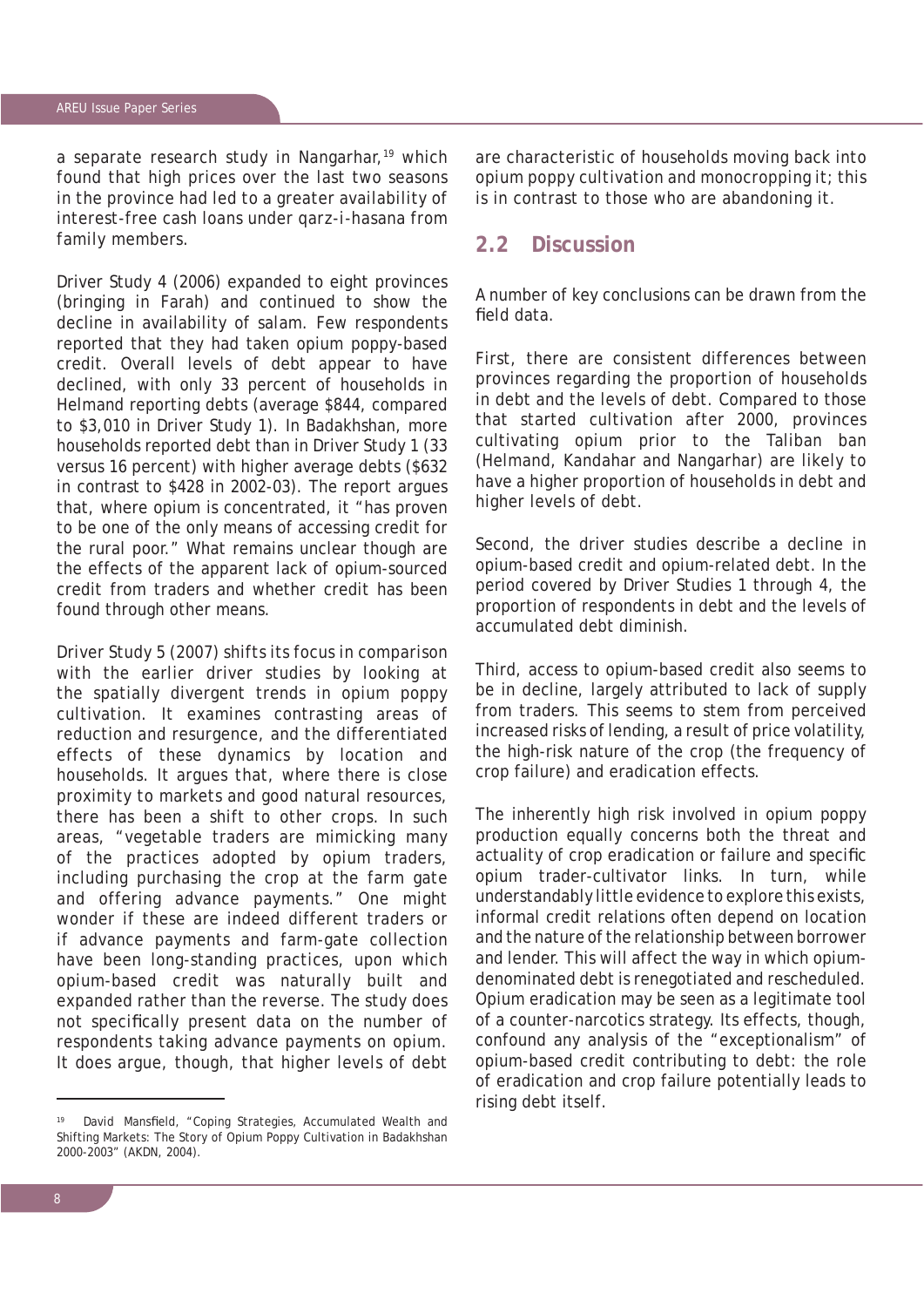Running through the reports, there is a tendency to treat opium poppy-based credit as the model against which other crop advance payments have been based. See, for example, the references in Driver Study 5 to traders "mimicking opium-based credit practices." But there are other sources<sup>20</sup> that show the widespread nature of *salam*.

Save the Children, for example, described the informal credit mechanisms available in the north prior to 200121 (see Box 1). The report on the *salam*  system (known as *peshaki* in the north) illustrates the long-running practice of advances against future crops (wheat, barley, sesame and flax) in a non-opium growing area. It also points out the costs: producers receive 60-70 percent of the final sale price. These costs are less than those reported in UNDCP's Strategic Study 4 (1999) for *salam* against opium, wheat and black cumin (42, 48 and 54 percent); however, the actual year that this data is drawn from is not clear, however, and the market conditions in the north may have been different from those in the south. But the existence of advances against a future crop outside opium-growing areas questions the assumptions that salam is specific to or was originally developed for opium. It was also reported in Badakhshan that there had been a long history of advance purchase of the walnut crop on a *salam*-based system.

This is not to deny that the charges for opiumbased advances are at least six percentage points higher than for other crops at this time.<sup>22</sup> Two further considerations might explain this, however. First, the value of the loan for opium-based credit is likely to have been greater than for other crops although neither comparative prices (e.g. opium versus wheat or black cumin) nor values of loan by crop were reported in UNDCP's Strategic Study 3. Second, and linked to the loan value, is the relative riskiness $23$  of opium as a crop in comparison with wheat or black cumin. It should be recalled that in 1998-99, untimely rains caused a significant decline in yield. Since then, there have been persistent reports of opium crop failure in various locations for agro-climatic reasons (disease, drought, excessive rain<sup>24</sup>), pointing to the intrinsic risk of the crop under intensive cultivation or marginal conditions. This is a consideration to be factored in to any trader's calculation.

While not designed to do so, these studies do not address whether opium poppy is exceptional in terms of the credit relations that it has engendered or whether opium-based credit outcomes are merely a reflection of the high value of opium as collateral in a risky environment. It is known that, outside opium-growing areas, there is an equally high demand for credit for consumption needs and that it appears to be met; $25$  indeed this is the need for consumption smoothing that opium-based credit responds to.26 In terms of the credit relations around poppy, the variation among provinces results more from context and time than from opium as the more significant factor. Indeed Mansfield makes precisely this point in noting that "advance payments on opium do not dominate throughout Afghanistan … it is not as common in areas where opium poppy has not been concentrated for some years."27

However, what emerges from this review of the evidence contrasts some generalised assertions about the links between opium and informal credit. UNODC, for example, has concluded that:

*Financing costs based on informal credit, without a proper banking system in place, have* 

<sup>20</sup> including UNDCP, "The Role of Opium as a Source of Informal Credit."

 $21$  Save the Children USA, "Microfinance in Northern Afghanistan, 1995-1999," 11

<sup>&</sup>lt;sup>22</sup> UNDCP, "The Role of Opium as a Source of Informal Credit."

 $23$  It is likely given the responsiveness of opium yield to management and climatic conditions that yield fluctuations for opium are greater than for wheat or black cumin.

<sup>&</sup>lt;sup>24</sup> See, for example, William A. Byrd and Olivier Jonglez, "Prices and Market Interactions in the Opium Economy" in *Afghanistan's Drug Industry: Structure, Functioning, Dynamics and Implications for Counter-Narcotic Policy*, ed. Doris Buddenbenberg and William A. Byrd (Washington, DC: UNODC and The World Bank, 2006), 121.

<sup>25</sup> Klijn and Pain, *Finding the Money*.

<sup>&</sup>lt;sup>26</sup> Mansfield, "What is Driving Opium Poppy Cultivation? The Pressures to Reduce Opium Poppy Cultivation in Afghanistan in the 2003-2004 Growing Season," 65.

in Mansfield, "What is Driving Opium Poppy Cultivation? The Pressures to Reduce Opium Poppy Cultivation in Afghanistan in the 2003-2004 Growing Season," 67.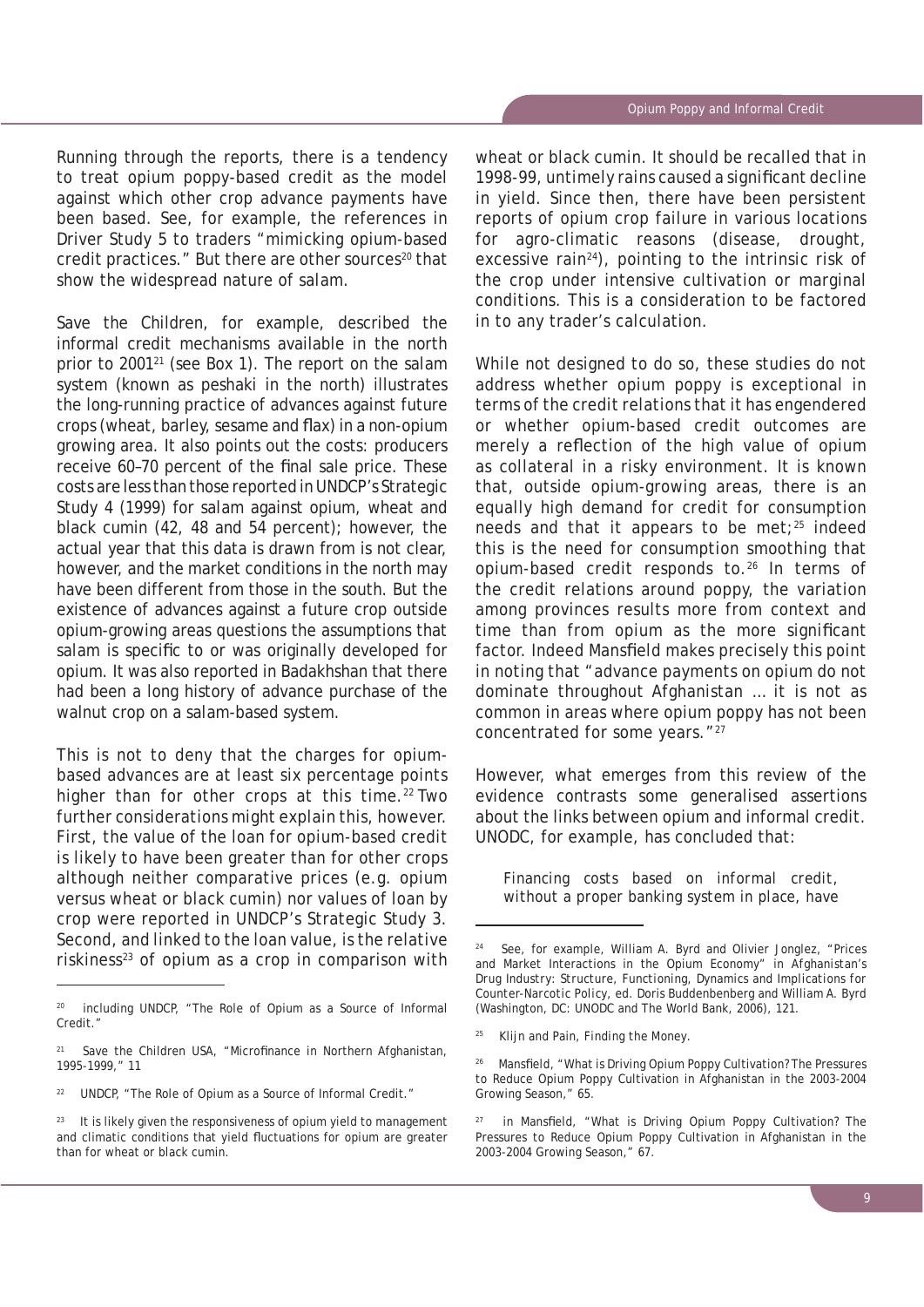#### **Box 1: Credit mechanisms around Andkhoy prior to 2001**

#### **Traditional credit mechanisms**

**Peshaki:** One of the most common and widespread credit mechanisms in northern Afghanistan is *peshaki.* Products are bought by the "lender" as an advance sale but delivered by the "borrower" as a deferred delivery. This often occurs in northern Afghanistan as a pre-harvest advance cash sale, for a fixed amount of prospective agricultural produce. However, the sale (or "borrowing") rate is usually a sub-market rate, at times up to 40 percent less. This mechanism is used in the project areas most often for wheat, barley, sesame, flax, and occasionally for sheep or an incomplete carpet. This is not actually a loan, but a means of selling in advance and gaining cash for consumption rather than for productive investment.

*Nasiya:* Another common and widespread credit mechanism in northern Afghanistan (particularly Andkhoy) is *nasiya*, the standard advance purchase with a deferred payment by the borrower. This is essentially standard credit, which is the advance of commodities on credit that are subsequently paid in cash. The repayment value is fixed at the outset at an inflated level. The lenders often use a "10:12" (i.e. 20 percent) mark-up. For example, a certain amount of wheat is given at a rate of 100,000 Afghanis (Afs) per *ser* but the borrower agrees to pay back at a rate of 120,000 Afs per *ser*. This mechanism is used for a wide variety of commodities, most commonly for carpet weaving. For raw materials to produce carpet and wheat, most often the 10:12 and sometimes the 10:13 (30 percent) mark-ups are used. The same shopkeepers who lend carpet materials often lend household materials under this mechanism. Similarly, clothing materials are traditionally lent to nomadic migrants in northern Afghanistan and collected at a fixed inflated rate up to six months later.

*been extremely high in Afghanistan and have clearly contributed to the spread of opium poppy cultivation in the country.28*

However, as noted earlier, particular attention has to be paid both to the period when the data was collected and the province from which the data is drawn. The evidence and analysis on opium poppy debt that was collected from Nangarhar or Kandahar prior to the rise in opium prices in 2001 cannot necessarily be assumed to apply to locations that have moved into opium poppy cultivation after 2001. In this sense, there is a need to unpack what is meant by "expansion."

There is a big difference between the two types of expansion. Some expansion occurs when farmers increase the amount of opium they cultivate as a proportion of their total crop area (which arguably could be attributed to opium-denominated debt).

A second kind of expansion involves introducing opium cultivation into new provinces and districts that have not previously grown opium poppy. This latter type of expansion occurred after 2001 and therefore could not be attributed to existing opiumbased debt, although there may have been debt for other reasons. One has to take into consideration the more general existence of household debt that was widely reported across the country in 2002 — not only that which is specific to core opium-producing provinces in early 2002. This raises questions about factors that led to debt in the first place. $29$ 

UNODC also substantiated its position on the links among credit costs, informal credit and opium:

*The integration of opium into the informal credit system makes it much more than simply* 

UNODC, "The Opium Economy in Afghanistan," 122.

<sup>29</sup> S. Lautze et al., *Qaht-e-Pool, A Cash Famine: Food Insecurity in Afghanistan 1999-2002* (Medford, MA, USA: Feinstein International Famine Centre, Tufts University, 2002).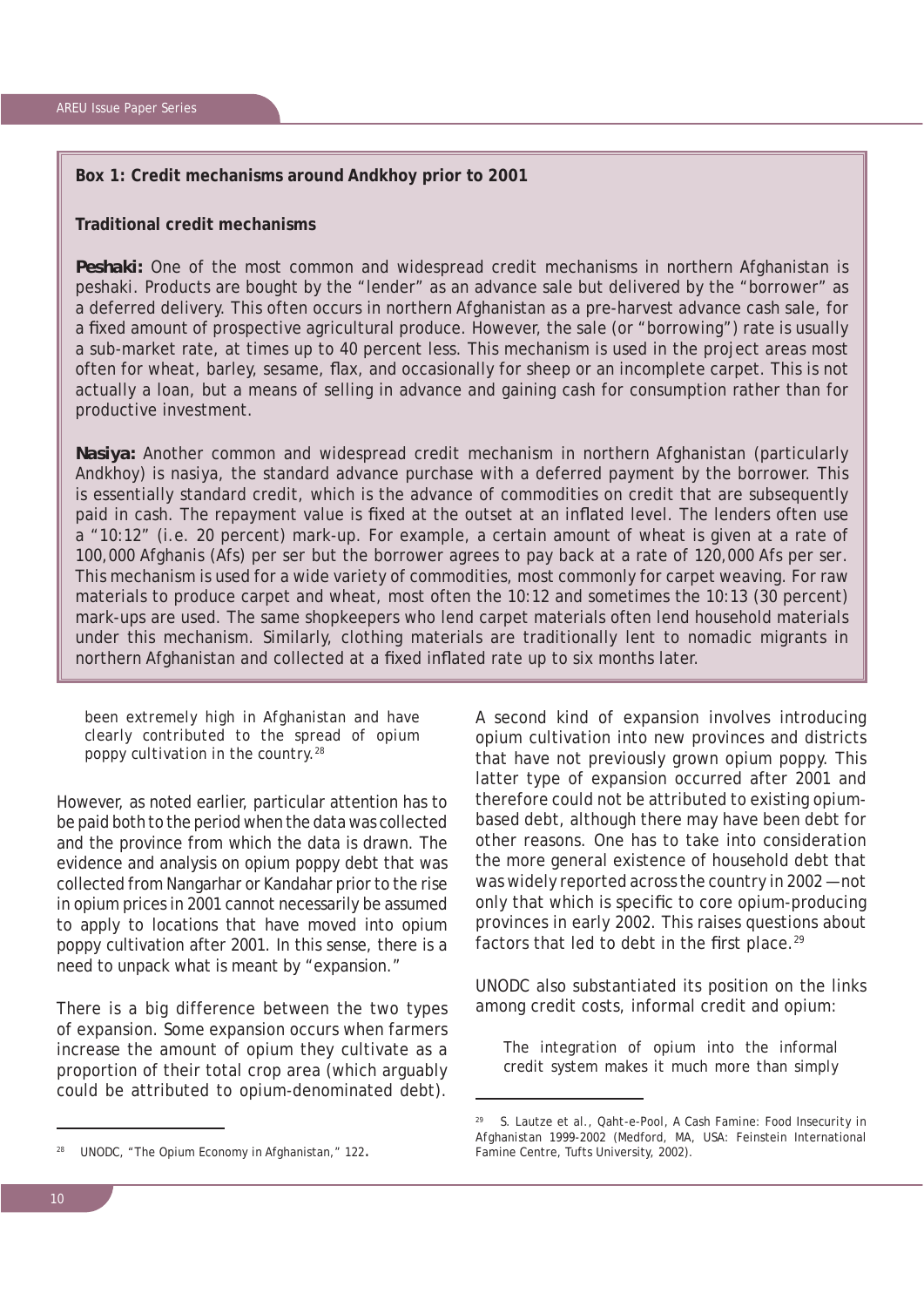*an agricultural crop that can be easily exchanged by another one. If the role of opium is to be eliminated in any sustainable way, new savings and credit systems will have to be developed*  to cater for microfinancing requirements of *the opium producing districts. As the foregoing discussion has shown, the existing savings systems are rather risky while the informal credit systems are very expensive for the farmers. Further expansion of opium poppy cultivation will continue to be driven by this microeconomic engine unless cheaper and safer credit systems are established in the opium growing areas.30*

Moreover, UNODC sees these high costs as evidence of usury — the act of lending money at unreasonably high interest rates, making repayment extremely difficult. UNODC, for example, justifies its label of "narco-usurers" as follows:

*The annualized interest rate charged to poor Afghan farmers by these money-lenders exceeded 500 percent, thus making it appropriate to refer to them as narco-usurers.31*

This view is not just confined to UNODC. In a World Bank working paper, Goeldner clearly implies that most informal credit is at high interest rates and is strongly linked to opium poppy cultivation:

*However, most credits currently available in rural areas are at usury rates or are available only against a poppy crop. This has led to sky-rocketing debt levels after drought and eradication has caused many to lose their crops and have forced them to deplete their asset base in order to repay debts and meet household needs.32*

In an AREU study, Klijn and Pain have drawn, however, on an investigation of informal credit practices in non-opium poppy-growing areas to show that there is great diversity in credit practices. A large proportion of credit transactions reported were undertaken on a no-interest basis, challenging Goeldner's statement about most credit being available at usury rates. One must distinguish among the different purposes for which informal credit is used. This paper is specifically about the use of opium poppy as collateral for informal credit (regardless of what the credit is used for), and the modalities of advance payments against future crop. This is informal credit specifically linked to an agricultural commodity; one cannot generalise — as Goeldner and others have done — about commodity-linked informal credit in contrast to other forms of informal credit, which are widely available and mostly on a no-interest basis.<sup>33</sup>

The World Bank-supported conference in 200534 essentially used the evidence of the expansion of opium poppy cultivation as an indicator of unmet demand for microcredit. Klijn and Pain have shown, however, that much of the use of informal credit is for consumption smoothing and not for productive investment, the role which microcredit is seen to serve. It appears that a failure to understand the difference between these two types of need for credit led to an assumption that the demand for credit was for the latter. This assumption seems to have led to a focus on microcredit as a way to remove what is seen to be a key driver of opium expansion and the effects of opium-denominated debt that keep households in opium poppy cultivation. In practice, however, MISFA has largely operated in urban and peri-urban areas and only 16 percent is reported to have been lent for agriculture.35

Evidence regarding credit and debt should be examined to determine if areas which have not grown opium poppy are significantly different from those which have. Only such an investigation could adequately support claims for the "exceptionalism" of opium poppy. Given the relatively low proportion of farms that have cultivated opium even at its

<sup>30</sup> UNODC, "The Opium Economy in Afghanistan," 123.

UNODC, "The Opium Economy in Afghanistan," 12.

<sup>32</sup> Karri Goeldner, "Roles and Opportunities for Rural Credit Initiatives in Afghanistan's Opium Economy" in *Rural Finance in Afghanistan and the Challenge of the Opium Economy*, edited by Mohammed Ehsan Zia et al, PREM Working Paper Series, Report No SASPR-9 (Washington, D.C.: World Bank, 2005), 26.

<sup>33</sup> Klijn and Pain, *Finding the Money*.

<sup>&</sup>lt;sup>34</sup> Zia et al, "Rural Finance in Afghanistan and the Challenge of the Opium Economy," PREM Working Paper Series, Report no. SASPR-9 (Washington, D.C.: World Bank, 2005).

<sup>35</sup> C. Ward et al., *Afghanistan: Economic Incentives and Development Initiatives to Reduce Opium Production*, 38.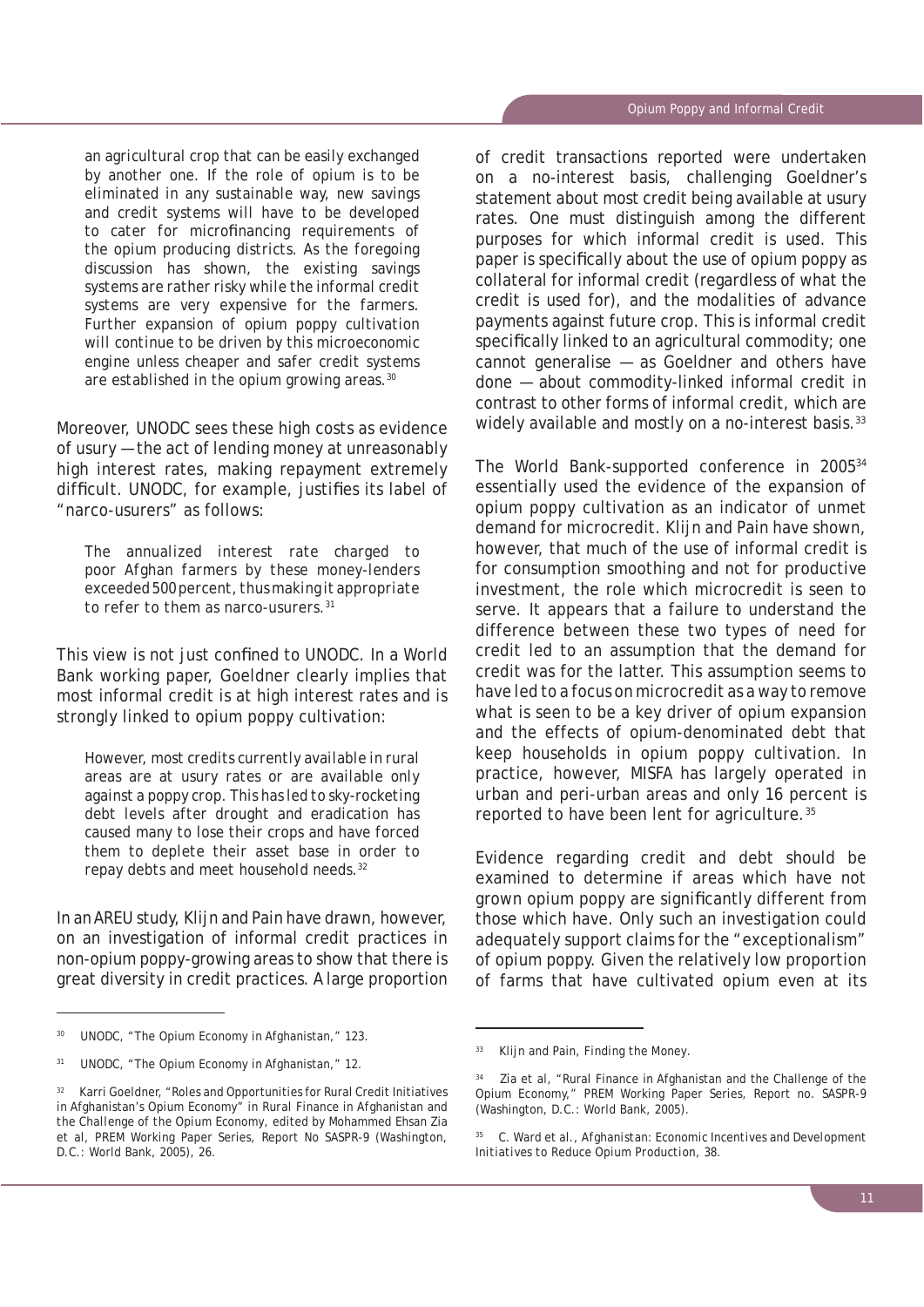peak,36 one might question the universalism of the credit-opium-debt linkages asserted by Goeldner.37 One may also wonder about the reasons why opium poppy has not spread more widely and consider the availability, access to and terms of informal credit in non-opium growing areas. As Klijn and Pain state, such informal credit in non-poppy growing areas is both widely available and easily accessed.

Other deeper questions about causalities may be considered. To what extent is opium-based credit a causal factor in creating inequalities and poverty outcomes, as reflected in levels of debt? To what extent is it merely a symptom and product of existing structures of inequality? How has its characterisation as an "illegal crop" — and therefore subject to eradication — further compounded such inequalities, given the ability of the rich and powerful to escape eradication?38

The contrast between existing evidence from the field and wider views on the links between opium poppy and credit identifies three key questions that need to be addressed. First, what has been the historical role of credit for household survival prior to the growth of opium; what have been its terms and how have these been linked to indebtedness? Second, how has the growth of opium altered the scale and terms of credit as well as levels of debt? Third, will formal financial instruments substitute the role that opium poppy has played and, if so, how?

This paper now focuses on the effect of opium on credit relations in two provinces where opium has expanded significantly since 2001. The paper will explore these questions and investigate: the effects of context on opium-based credit; the links between opium-based credit and debt; and, assumptions about the costs of opium-based informal credit being high. The following section, however, will first discuss briefly the choice of study areas and methods.

<sup>36</sup> In 2005, it was claimed that an estimated 11.2 percent of the rural population was involved in opium poppy cultivation (UNODC and MCN, *Annual Opium Survey 2005*). In 2006-07, this was estimated to have increased to 14.3 percent of Afghanistan's total population (UNODC and MCN, *Annual Opium Survey 2007*, 14). Note that the basis for the percentage estimate appears to differ between 2005 (rural population) and 2007 (total population).

<sup>&</sup>lt;sup>37</sup> Goeldner, "Roles and Opportunities for Rural Credit Initiatives in Afghanistan's Opium Economy," 26.

David Mansfield and Adam Pain, *Evidence from the Field: Understanding Changing Levels of Opium Poppy Cultivation in Afghanistan* (Kabul: AREU, 2007).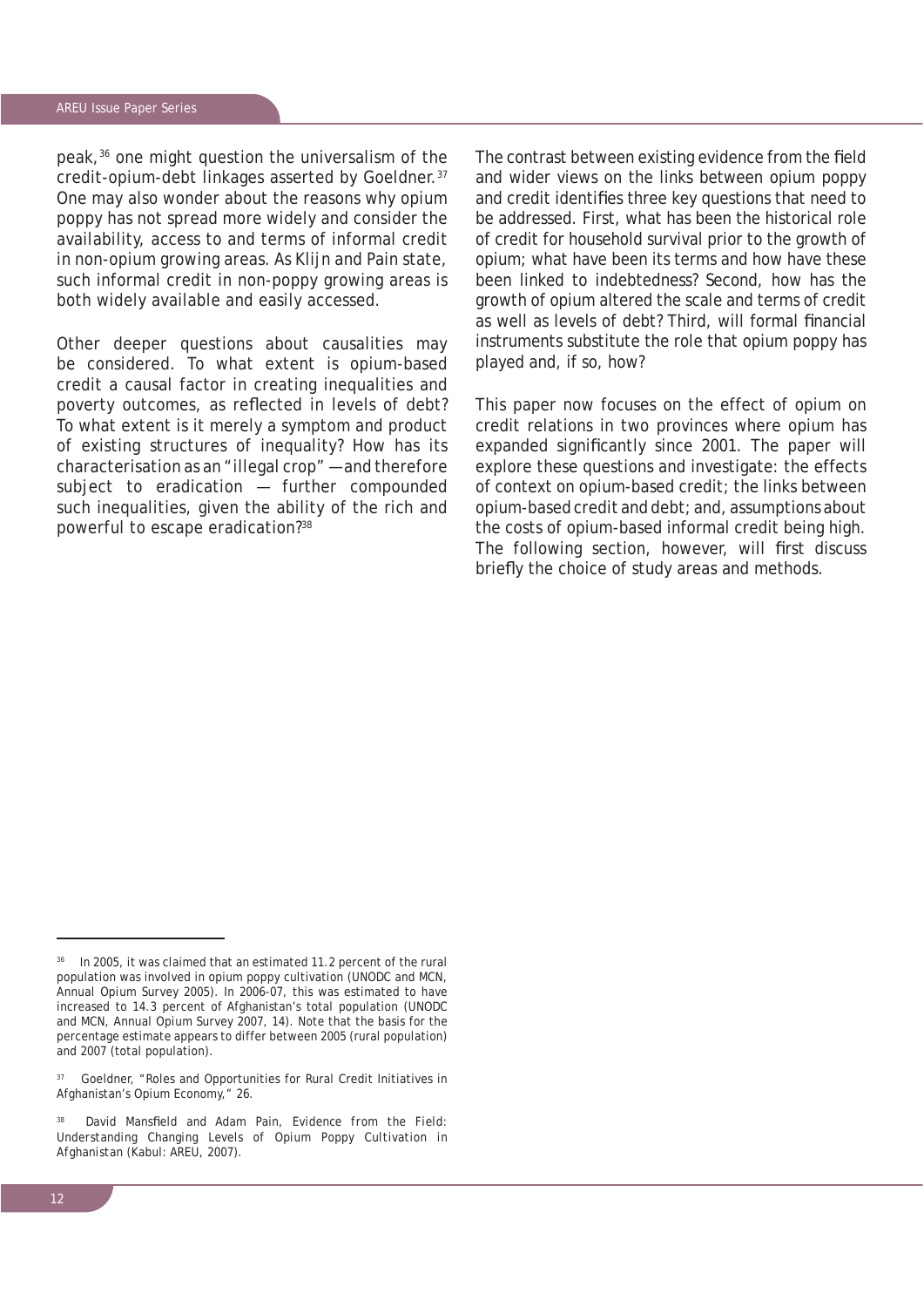# **3. Research Locations and Methods**

### **3.1 Introduction**

This section provides the background to the selection of the two study provinces, Badakhshan and Balkh, and the research locations. It also outlines the methods used in exploring the role and scope of opium-based, informal credit systems.

Badakhshan has a classic mountain economy with features of remoteness, inaccessibility, marginality, valley economies and grain deficits. Balkh, in contrast, is characterised more as an intensively irrigated plain economy that has historically generated grain and cotton surpluses for the market. Both, it should be pointed out, have had a long history of small-scale opium cultivation that predates the 1980s; in 2000, less than 6 percent of total national area of opium poppy was cultivated in the two provinces together<sup>39</sup> (see Table 1). From 1994 to 2000, they provided less than 7 percent of the total estimated area of the crop. Both provinces showed a significant rise in area of cultivation of opium poppy after 2001 and, riding on the crest and subsequent decline of the opium price, the provinces combined contributed nearly 17 percent of national area in 2003. Badakhshan's contribution to greater than 10 percent of national opium poppy area, however, dates from 2001 (the year opium poppy cultivation was banned by the Taliban in other parts of the country) while Balkh's rise to significance as an opium poppy-cultivating province did not take place until 2005.

The opium cultivation history of the two study provinces stands in contrast to Helmand and Nangarhar, which were the major opium-producing provinces prior to 2001 (accounting for over 75 percent of the opium poppy area in 2000). These provinces experienced the effects of the sharp rise in opium price from 2001 as well as its decline after

that year. In Nangarhar, the absolute area since 2001 has been characterised by a decline due to enforced reduction in area in 2005 followed by a subsequent rebound in cultivation.<sup>40</sup> These two provinces have been the subject of most reports published on opium-denominated debt (see Section 2).

# **3.2 Badakhshan and Balkh provinces as case study areas**

One might ask why Badakhshan and Balkh were selected as the study areas and how the research findings may be used for and relevant to the wider understanding of links between opium poppy and informal credit. This relates directly to the value of doing case study research and its use in building context-specific, in-depth understanding. This method stands in contrast to large sample, crosssectional research, which while providing breadth also significantly lacks depth. The merits of large sample research, whether done by random or stratified sampling, are seen to have the capacity to generalise and create what is often asserted to be more valuable, context-independent knowledge. Case study research is often considered to be unable to create such generalisations or test hypotheses or theories, and to only be able to generate new ideas; case studies are sometime viewed as unreliable because they are not "representative" and may be biased toward proving or confirming prior assumptions.41

Such views are misconceptions; the case study method has to be seen as fundamental to broadening knowledge of social processes and as a complementary method to large sample surveys, which remain the dominant mode of social science research practice. But much depends on how case studies are selected and are used to test more generalised propositions. The rise of studies on

Adam Pain, "The Impact of Opium Poppy Economy on Household Livelihoods: Evidence from the Wakhan Corridor and Khustak Valley in Badakhshan" (unpublished study for Aga Khan Development Network Badakhshan Programme, 2004); Adam Pain, "Water Management, Livestock and the Opium Economy: The Spread of Opium Poppy Cultivation in Balkh" (Kabul: AREU, 2007).

<sup>&</sup>lt;sup>40</sup> David Mansfield, "Governance, Security and Economic Growth: The Determinants of Opium Poppy Cultivation in the Districts of Jurm and Baharak in Badakhshan" (Kabul: GTZ and AKDN, 2007).

<sup>41</sup> see Bent Flyrbjerg, "Five Misunderstandings about Case-Study Research," *Qualitative Enquiry* 17, no. 2 (2006): 219-245.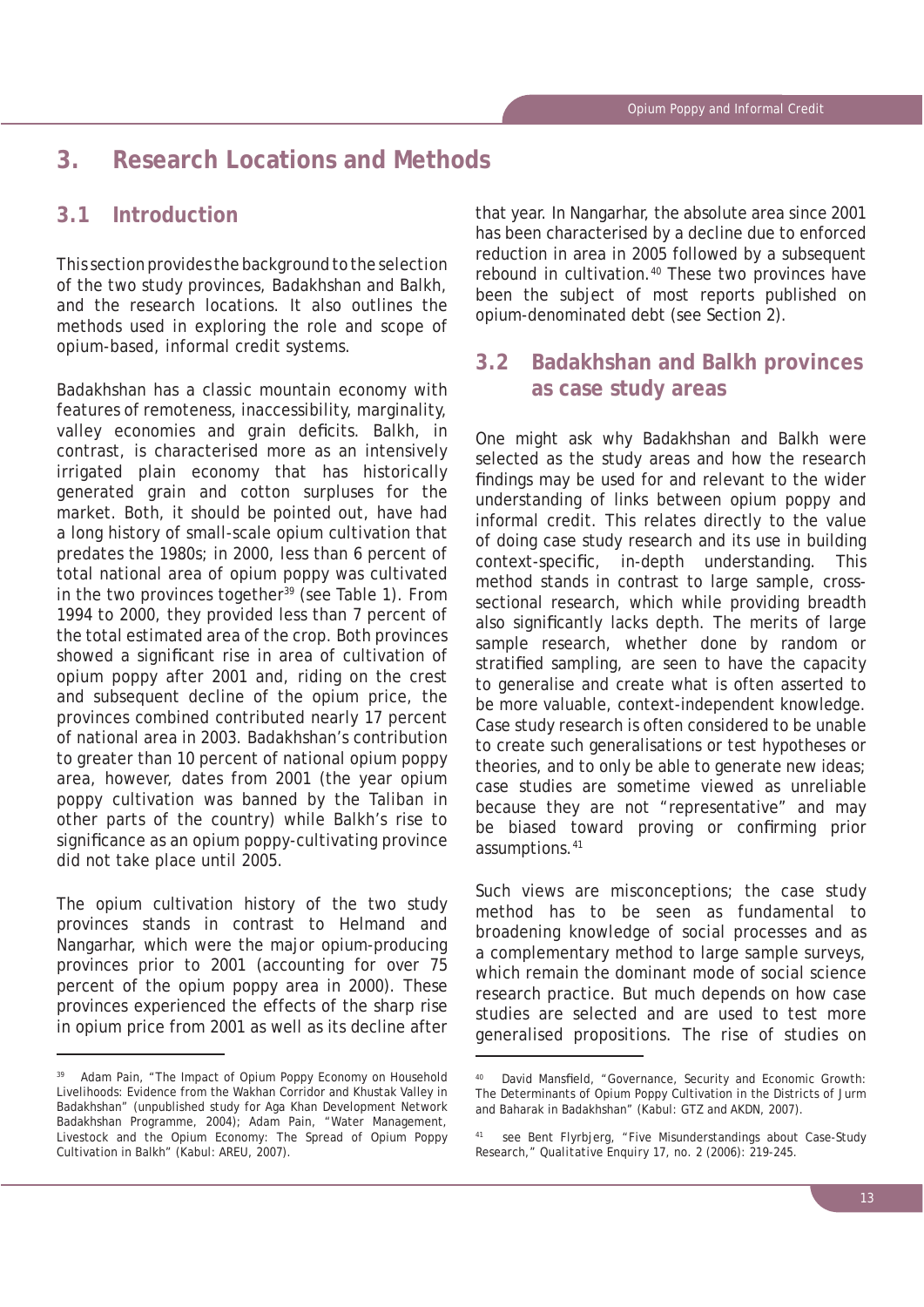| Province                      | 1994        | 1996 | 1998 | 2000 2001 |                | 2002 |      | $\sqrt{2003}$ 2004 | 2005 | 2006 | 2007        |
|-------------------------------|-------------|------|------|-----------|----------------|------|------|--------------------|------|------|-------------|
| <b>Badakhshan</b>             | 2.4         | 5.7  | 4.4  | 3.0       | 79.3           | 11.1 | 15.9 | 11.9               | 7.1  | 7.9  | 1.9         |
|                               |             |      |      |           |                |      |      |                    |      |      |             |
| <b>Balkh</b>                  | $\mathbf 0$ | 1.9  | 1.6  | 3.2       | $\overline{0}$ | 0.3  | 1.4  | 1.9                | 10.4 | 4.4  | $\mathbf 0$ |
|                               |             |      |      |           |                |      |      |                    |      |      |             |
| Nangarhar                     | 40.9        | 27.4 | 27.8 | 24.1      | 2.7            | 26.7 | 23.6 | 21.5               | 1.0  | 2.9  | 9.7         |
| <b>Helmand</b>                | 41.7        | 43.7 | 47.9 | 52.2      | $\Omega$       | 40.5 | 19.2 | 22.4               | 25.5 | 42.2 | 53.2        |
| Kandahar                      | 5.1         | 5.4  | 8.2  | 3.7       | $\Omega$       | 5.4  | 3.8  | 3.8                | 12.5 | 7.6  | 8.6         |
| Uruzgan                       | 8.8         | 13.8 | 7.3  | 5.8       | $\Omega$       | 6.9  | 8.9  | 8.4                | 1.9  | 5.9  | 4.7         |
| Farah                         | $\mathbf 0$ | 1.1  | 0.3  | 1.7       | $\overline{0}$ | 0.7  | 2.1  | 1.7                | 9.8  | 4.7  | 7.7         |
|                               |             |      |      |           |                |      |      |                    |      |      |             |
| <b>Others</b>                 | 1.0         | 1.0  | 2.5  | 9.4       | 17.9           | 8.4  | 24.9 | 28.2               | 31.7 | 24.5 | 14.1        |
|                               |             |      |      |           |                |      |      |                    |      |      |             |
| Total<br>(in thousands of ha) | 71          | 57   | 64   | 82        | 8              | 74   | 80   | 131                | 104  | 165  | 193         |

**Table 1: Percentage contribution of the core and non-core opium-poppy producing provinces to national area of opium poppy cultivation**

*Source: UNODC and Ministry of Counter Narcotics, Annual Opium Surveys 2004, 2006 and 2007*

"positive deviance" or "success case studies," in part, illustrates this — there is value in wanting to know why things have worked and what can be learned from this. Similarly, other valuable and necessary approaches include finding cases that might disprove the rule (and thus falsify a generalisation) or that are extreme or critical cases that test generalisations.

In light of this, Badakhshan and Balkh (and the study districts within them) can be seen as case studies testing some of the assumptions made about the linkages between opium poppy and credit. By selecting two provinces in which significant levels of opium production took place only after the price rise, this study aims to test the universality of assumptions about the role of credit and opiumdenominated debt and their consequences as drivers of opium poppy cultivation and expansion. By selecting two provinces that contrast in agroecology and economy, this study explores whether patterns of opium poppy cultivation and linkages to credit are universal and independent of context or time  $-$  and location  $-$  specific. While evidence from these two study provinces will not challenge other province-specific data, it may well challenge generalisations or normative statements concerning opium poppy-credit linkages.

A second aspect that is fundamental to case study research is its focus on complexity and the use of narrative to drive exploration and presentation of evidence. It is concerned with difference and variability, not similarity. For this reason, attention has to be paid to narrative as evidence, which often cannot be summarised easily into "typical case stories" that would be easier to translate into policy. This is not to create a deep division between qualitative and quantitative evidence or to suggest that case study research should combine both types of data. In this case, however, using quantification as a method of enquiry is doubly difficult and problematic. This is particularly true given both the subject of informal credit (which, it has been noted, cannot be successfully captured in its complexity by quantitative enquiry<sup>42</sup>) and the linkage of such credit to opium poppy cultivation

<sup>42</sup> Polly Hill, *Development Economics on Trial*: *The Anthropological Case for a Prosecution*.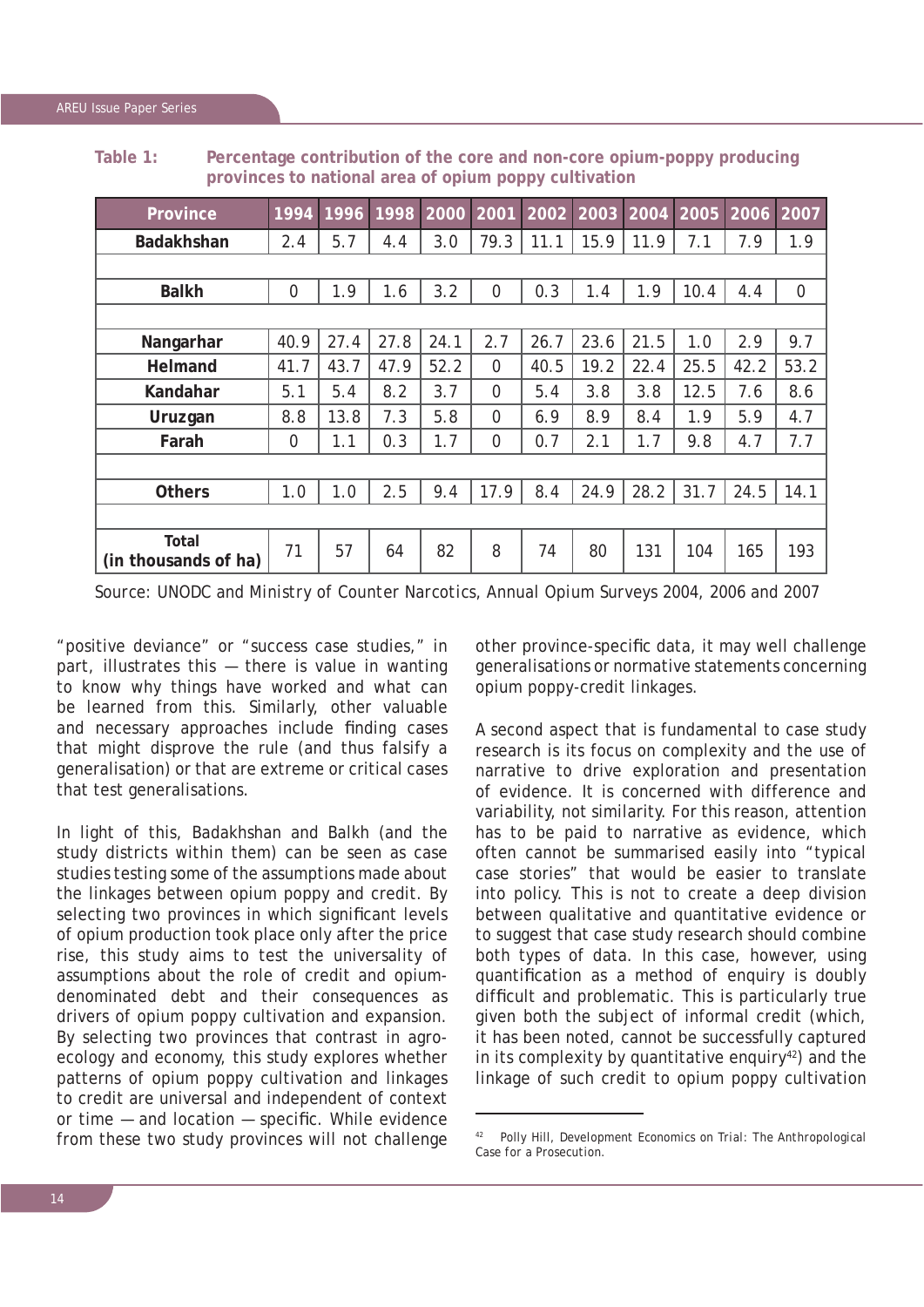| Village | <b>District</b> | Location    | Informant codes by wealth group |                |              |  |  |
|---------|-----------------|-------------|---------------------------------|----------------|--------------|--|--|
|         |                 |             | I*                              | $\mathbb{H}^*$ | $III*$       |  |  |
| Bd-A    | <b>Baharak</b>  | Plain       | 8                               | 6, 7           | g            |  |  |
| Bd-B    | <b>Baharak</b>  | Plain       | 4                               | 3              | 2,5,29,30,31 |  |  |
| Bd-C    | Khash           | Side Valley | 10                              | 13,            | 1, 11, 12    |  |  |
| Bd-D    | Jurm            | Side Valley | 16, 32                          | 14             | 15, 17, 18,  |  |  |
| Bd-E    | Jurm            | Plain Edge  | 19                              | 20,21          | 22,23        |  |  |
| Bd-F    | Jurm            | Plain       | 25                              | 24, 26, 27     | 28           |  |  |

**Table 2: Badakhshan: selected villages and informants by district, location and wealth group**

*\* I, II and III: rich, middle and poor household classifi cations, respectively; these are relative and village-determined classifications.* 

in Afghanistan (the legitimacy of which has been the subject of controversy, for example, about the right to live and achieve food security versus the enforcement of the rule of law).

# **3.3 Methods**

In both provinces, the research team — consisting of a key research associate and the author held initial discussions with key NGOs working in the area. Through these meetings, researchers obtained: a general picture of the rural economy and how this varied by location and understanding of the dynamics of the opium economy; and how this related to landscape position and agro-ecology of villages. Villages were then selected to provide relevant points of contrast. An initial group-level discussion was held in each village to obtain a broad picture of village history and economy as well as the role of opium poppy within that.

After village selection, the research associate, working with a general checklist, undertook further informal discussions at village and household levels. On the basis of information given by both village groups and random contacts, households were selected to provide contrast in relation to relative wealth, based primarily on land ownership and sources of income. Household interviews were held exclusively with men due to the composition of the research team. The interviews focused on building a picture of

household livelihood trajectories over time and, within that, the changing demand, access to and conditions for informal credit and the specific role of opium poppy. Transcripts were prepared after each interview and follow-up was conducted on issues that needed further probing.

While the discussion on the opium economy is a sensitive area, careful explanation of the purposes of the research encouraged fairly open discussion with the research team at the village levels. Probing trading linkages further up the opium value chain inevitably proved more sensitive and difficult.

# **3.4 Study location selection**

In Badakhshan, fieldwork was carried out in 2007 in and around the valleys of Jurm and Baharak — the core opium production and trade areas since 2001 by virtue of location and ecology.43 Here, six villages were purposively selected to provide contrasts of location with respect to the main valley floors and history of opium poppy cultivation. Three of these villages are in the lateral valleys and, as will be seen, have a long history of opium poppy cultivation. The other three are in the main valley basins, which expanded into cultivation only after 2000. Two of these villages in the main valleys were located close to the district centres. Table 2 summarises

<sup>43</sup> Mansfield, "Coping Strategies, Accumulated Wealth and Shifting Markets"; Mansfield, "Governance, Security and Economic Growth."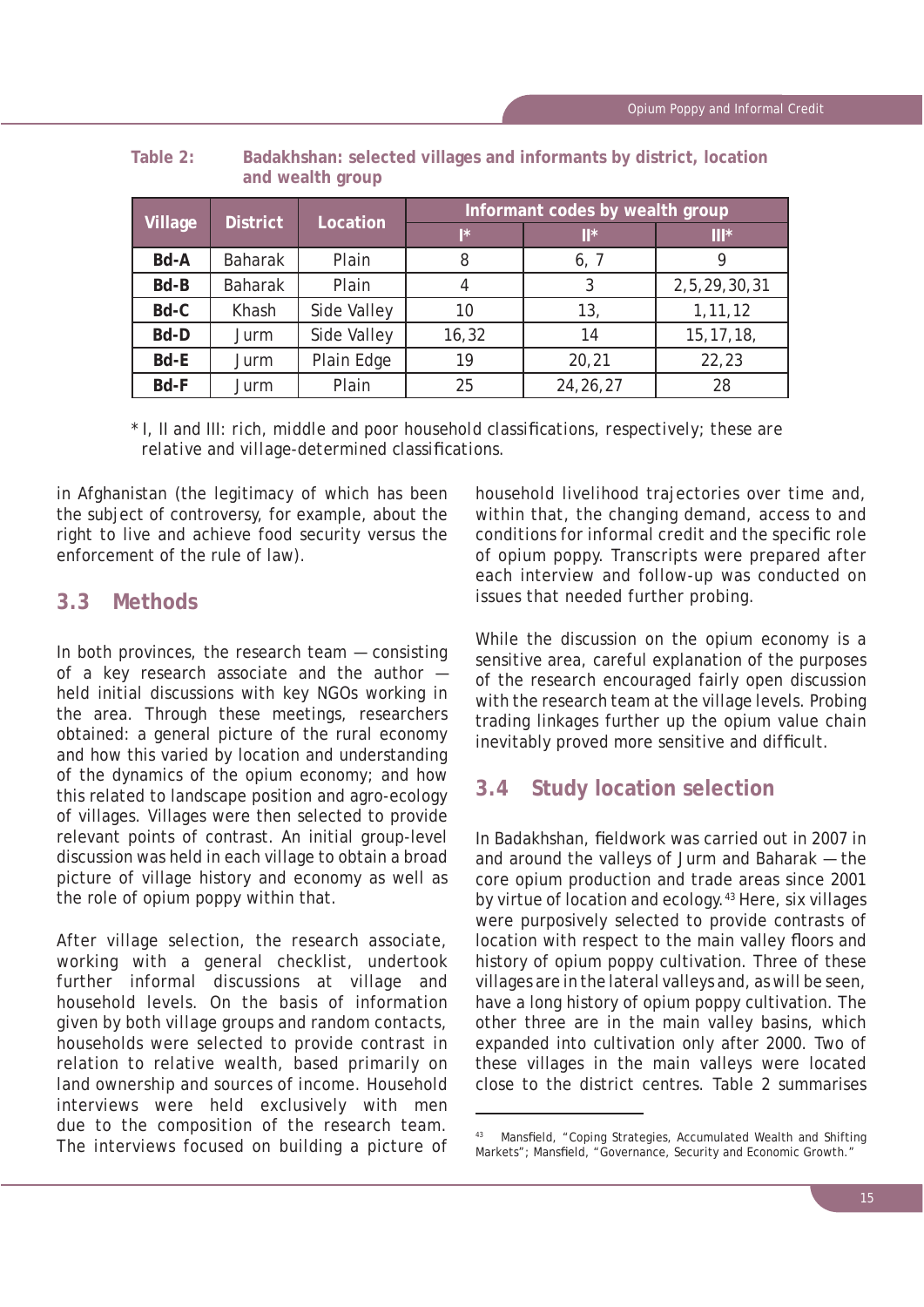| Position on      | <b>Charbolag District</b> | <b>Chimtal District</b>        |
|------------------|---------------------------|--------------------------------|
| irrigation canal | Village code              | <b>Village code</b>            |
| Upstream         | Char42,62,65              | Chim62, 65, 19, 20             |
| Mid-stream       | Char14,51                 | Chim 13, 14, 15, 16, 32, 33    |
| Downstream       | Char02,08,28, 45          | Chim08, 09, 34, 35, 36, 37, 38 |

**Table 3: Location of villages by position on canal and district**

the coding of the villages and informants (32 in total) behind the evidence reported in this section and a brief identification of location

Fieldwork, carried out in Balkh during 2006 and 2007, was linked to exploring the dynamics and the spread of opium poppy in Balkh both in general and specifically in the two districts of Chimtal and Charbolak.44 These two districts were the core of opium poppy cultivation in Balkh. Villages and informants were selected from upstream and downstream positions in the irrigation system. Representatives and researchers gathered for a total of 30 meetings to capture contrasting durations of opium poppy cultivation and the socioeconomic conditions under which opium poppy was cultivated. Due to security concerns, it was not possible to interview directly in the core opium-trading villages of Chimtal in either year.45 The locations of the villages, for the purpose of this discussion, are summarised in Table 3.

As will be discussed in the section on village contexts, research undertaken in Balkh was not as detailed at the household level as that of the study in Badakhshan. This, in part, reflects greater insecurity and risk that affected fieldwork in Balkh. It also reflects the need to disentangle a more complex history of the spread of opium in Balkh and the reasons behind this, including key structural determinants related to social identity, settlement history and location on a large irrigation scheme.

With respect to settlement history, the key features can be summarised as follows:

*What is evident is that settlement history is different for each irrigation canal. In the case of two canals in Charbolaq district, the top ends are settled by people almost exclusively of Pashtun origin although each village traces its origins to different parts of the south; the further downstream and north one goes in this district, the greater the populations of non-Pashtuns, particularly at the bottom ends of the irrigation systems. In Chimtal district, in contrast, the upper reaches of the irrigation systems contain non-Pashtun villages with the majority of Pashtun villages being located mid or downstream.46*

Since the patterns of the spread of opium were tied so closely to social networks based on ethnic identity and location, the research here (in contrast to Badakhshan) was more focused on village and location differences and group-based discussions rather than household differences within the village. The climate of insecurity within the two districts, particularly in Chimtal, also invited caution in terms of visibility and duration of visits. For this reason, more detailed group-level discussions were held and, where possible, these were followed up with individual interviews.

<sup>44</sup> See Pain, "Water Management, Livestock and the Opium Economy: Opium Poppy Cultivation in Kunduz and Balkh" (Kabul: AREU, 2006) and Pain, "Water Management, Livestock and the Opium Economy: The Spread of Opium Poppy Cultivation in Balkh."

For a detailed discussion of these locations, see Pain, "Water Management, Livestock and the Opium Economy: The Spread of Opium Poppy Cultivation in Balkh," 10-11.

Pain, "Water Management, Livestock and the Opium Economy: The Spread of Opium Poppy Cultivation in Balkh," 15.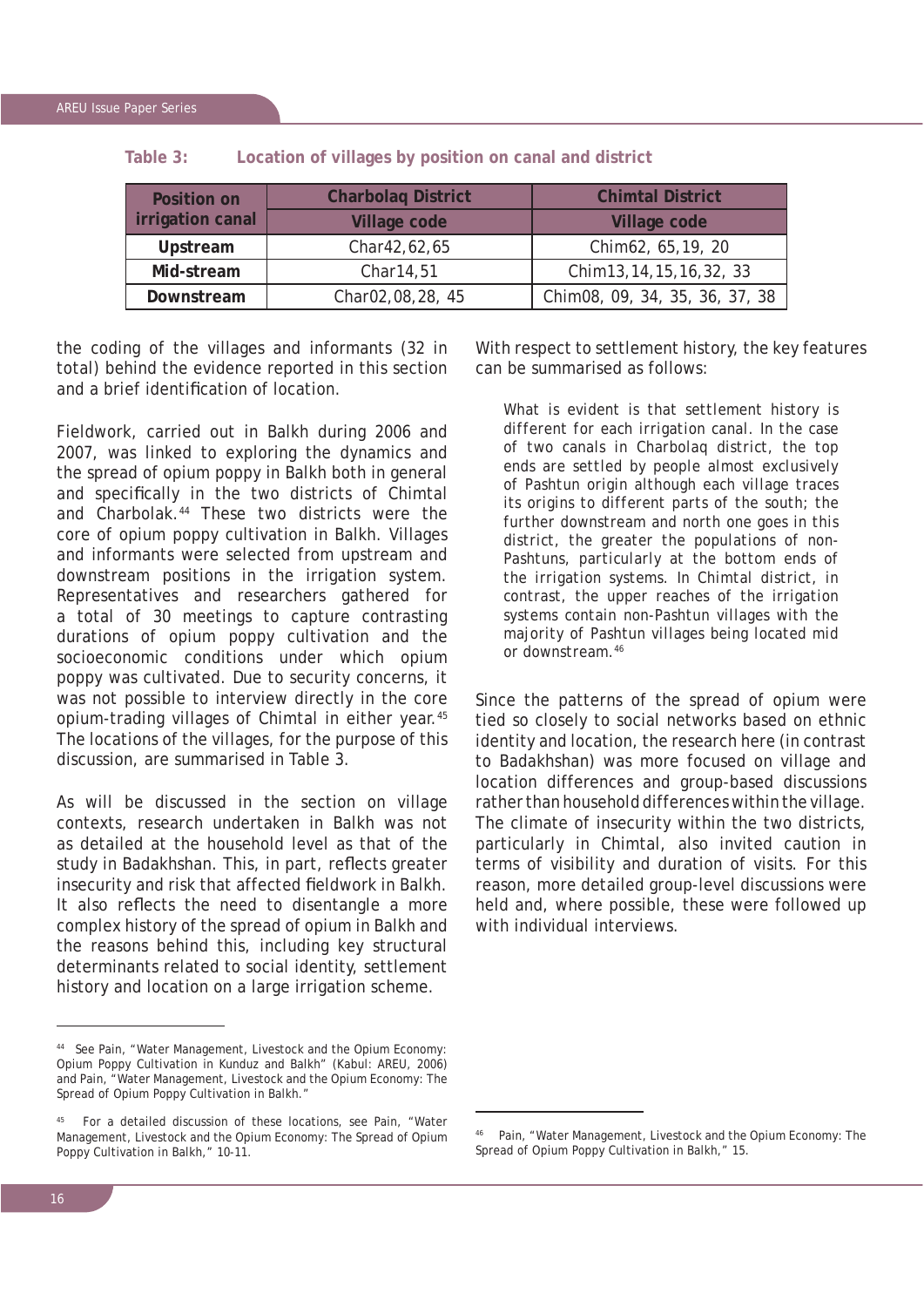# **4. Opium and Informal Credit in Badakhshan**

The evidence and analysis presented in this section are drawn from relevant literature on opium poppy in Badakhshan and from empirical fieldwork carried out during 2007. Particular attention is paid to drawing out the specific contexts of both history and location. The section concludes by reviewing what has been learned in terms of the historical role of credit in the study area and the degree to which opium poppy has transformed it.

# **4.1 Background**

As noted in Section 3, Badakhshan is essentially a mountain economy although it contains regions with substantial areas of plain (for example, Kishim). Mountain economies are characterised by relatively high altitude, limited agricultural area, marked seasonality and remoteness, and diverse household activities. This diversification to achieve household food security, including seasonal migration, is a result of limitations in individual farm production. A key characteristic of mountains is their environmental heterogeneity and the significance of specificity of location in structuring opportunities and constraints.

Various published sources provide some dimensions to the trajectory of opium poppy cultivation in Badakhshan and its impact on households both before and since 2001. Goodhand reported on the development of the opium economy in one village close to Faizabad. <sup>47</sup> The report located the rise of opium production during the late 1990s resulting from the collapse of the state, the rise of local informal power structures, and economic and environmental factors; it did not, however, specifically address opium-linked credit.

In late 2003, the Aga Khan Development Network (AKDN) commissioned two parallel but complementary studies on the opium poppy economy

in Badakhshan. The first<sup>48</sup> explored the impact of the opium poppy economy on livelihoods in the Wakhan Corridor and Khustak valleys, drawing from detailed village economy case studies and household interviews within these villages. The second<sup>49</sup> looked at the reasons for the expansion of opium poppy cultivation and its effects on household economies drawing from specific household interviews in the upper valleys of Wadooj Bala (Baharak) and Khustak (Jurm) as well as lower areas around the district bazaars of Jurm and Baharak. A follow-up study was conducted by Mansfield on the dynamics of opium poppy cultivation addressing its decline in central Baharak and its persistence in Jurm.<sup>50</sup>

The Wakhan corridor study explored a specific dimension of the opium poppy economy in Badakhshan: domestic use and the links between an area of traditional consumption of opium and traders in opium coming from Ishkashim or Khustak. In this context, opium provided a crucial currency and form of credit for a barter exchange economy designed to provide basic household commodities and extract livestock and other resources from the Wakhan corridor. The terms of exchange were extremely unequal — to the advantage of the traders who sought to maintain the opium dependency and demand of addicts to gain the cheap acquisition of products from the corridor. Inevitably, this has led many opium consumers into deep debt and loss of assets. Examples of traders from Khandud who had acquired substantial assets of land and livestock through this trade were found. However, as the study noted, this specific dimension of the opium poppy economy in Badakhshan (based on domestic opium consumption) is context specific and forms only a very small part of the overall opium poppy economy of the province.

Jonathan Goodhand, "From Holy War to Opium War?: A case study of the Opium Economy in North Eastern Afghanistan," Peace Building and Complex Political Emergencies, Working Paper Series no. 5 (Manchester, UK: University of Manchester, 1999).

Pain, "The Impact of Opium Poppy Economy on Household Livelihoods."

Mansfield, "Coping Strategies, Accumulated Wealth and Shifting Markets."

David Mansfield, "Governance, Security and Economic Growth."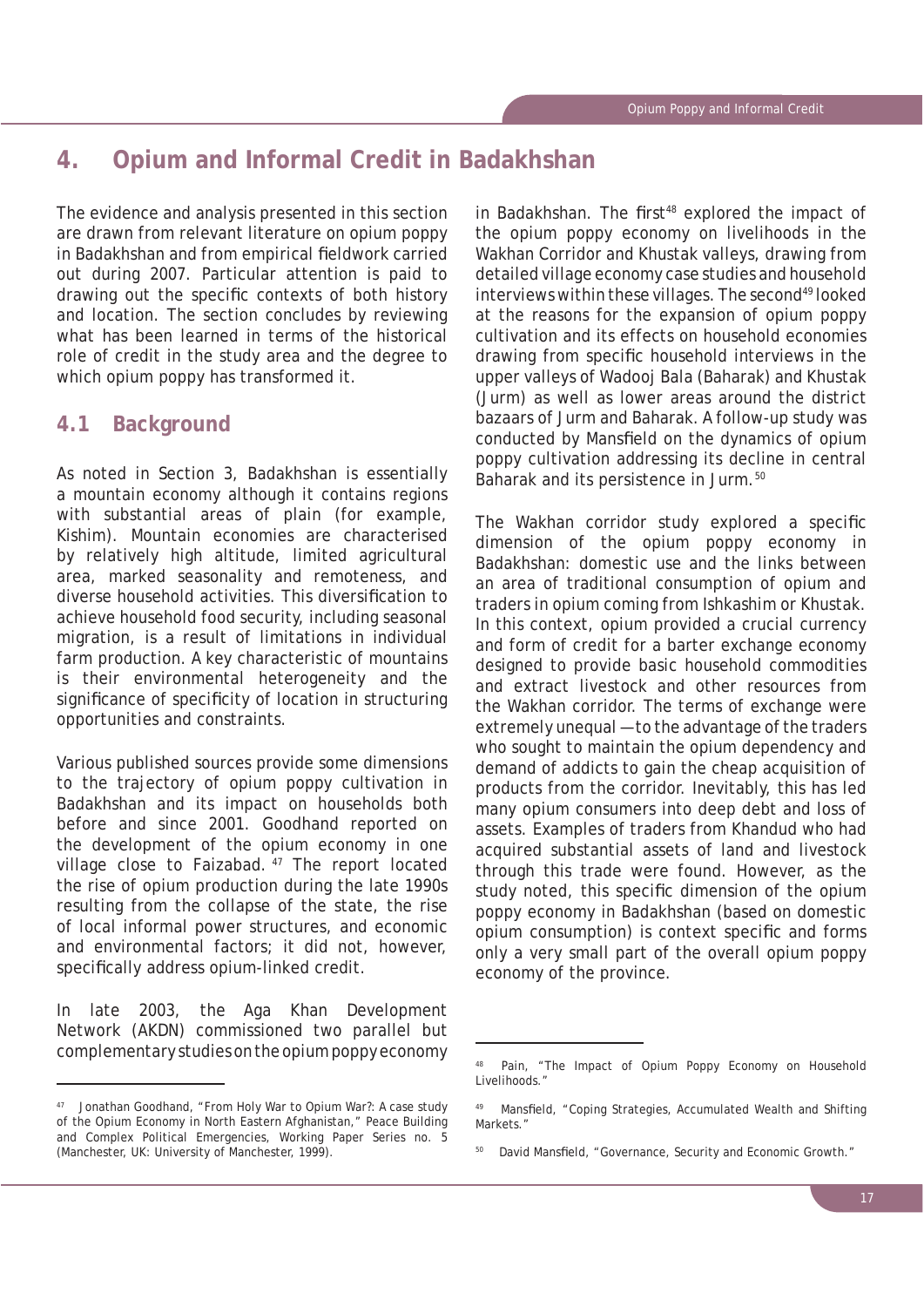The 2004 studies on opium poppy production by both Mansfield and Pain offered similar explanations for the dynamics of its cultivation and consequences for households engaged in cultivation. Attention was drawn to the effects of the drought prior to 2001 that drove many households, particularly those with limited assets, into serious debt (not generally linked with credit for opium poppy cultivation) and loss of assets (such as land and livestock) as they struggled to survive. This has led to increasing differentiation between those with and without assets. Mansfield pointed out that the returns from opium poppy cultivation sharply differ between landlord and sharecropper, to the distinct advantage of the former.51 Nevertheless, opium income has undoubtedly contributed significantly and positively to household economies. As Pain argued:

*First there is considerable evidence that it [opium poppy] has allowed a large amount of debt to be paid off and land recovered from mortgage; second it has allowed households whose land area is insufficient to provide for their grain needs for the year to achieve food self-provisioning through growing a small portion of their land with opium poppy; third it has given a greater*  income stream that has allowed households first *to increase food consumption both quantitatively and qualitatively, then buy clothes, then to buy items for the house, rebuild rooms or improve their houses or begin to invest in more livestock. For some of course in the opium trade, then, the acquisition of vehicles, satellite dishes, etc. has also been a possibility; there was also some evidence that increased liquidity may have eased up credit systems at least between networks of relatives and friends.52*

This was not to deny that debt did persist, although neither study specifically investigated or reported whether or not this was caused by opium-based credit in the first place. Moving into the cultivation of opium poppy may have shifted previous debts into opium-denominated debt; Mansfield argued that some evidence showed:

*The sale of opium prior to harvest is becoming an increasingly important means of accessing credit in Badakhshan.53*

Mansfield's analysis of the evolving credit system pointed to the critical role of credit in the rural economy in meeting consumption-smoothing requirements (consistent with the findings of Klijn and Pain); the credit system demonstrated seasonal dynamics in demand and conditions of supply, and offered, as he put it, "exploitative rates of interests."54 He argued that, with the growth of the opium poppy economy, opium had increasingly become the favoured agricultural good for which to receive an advance payment; this had potentially adverse effects, locking people into exploitative patron-client relations. He also noted that opium had not become the sole source of credit, particularly in the more remote lateral valleys where cash and in-kind loans were more common.

Mansfield's follow-up 2007 study<sup>55</sup> focused on the shifting patterns of opium cultivation in the context of its overall decline in the province. This study was more attentive to the reasons for the decline in opium in the Baharak valley floor in contrast to the Jurm valley floor. It argued that shifts in opium poppy profitability, relative to other crops and when combined with relative security and a growing provincial economy, were significant determinants of this decline. The study does not directly address issues of debt or opium-linked credit.

The picture, therefore, of the links between opium and informal credit and its historical and geographical base in Badakhshan is patchy. What does evidence from the study villages contribute toward an understanding of the opium–informal credit linkages and their effects?

<sup>&</sup>lt;sup>51</sup> Mansfield, "Coping Strategies, Accumulated Wealth and Shifting Markets."

<sup>&</sup>lt;sup>52</sup> Pain, "The Impact of Opium Poppy Economy on Household Livelihoods," 22.

<sup>53</sup> Mansfield, "Coping Strategies, Accumulated Wealth and Shifting Markets," 7.

<sup>54</sup> Mansfield, "Coping Strategies, Accumulated Wealth and Shifting Markets," 10-12.

Mansfield, "Governance, Security and Economic Growth."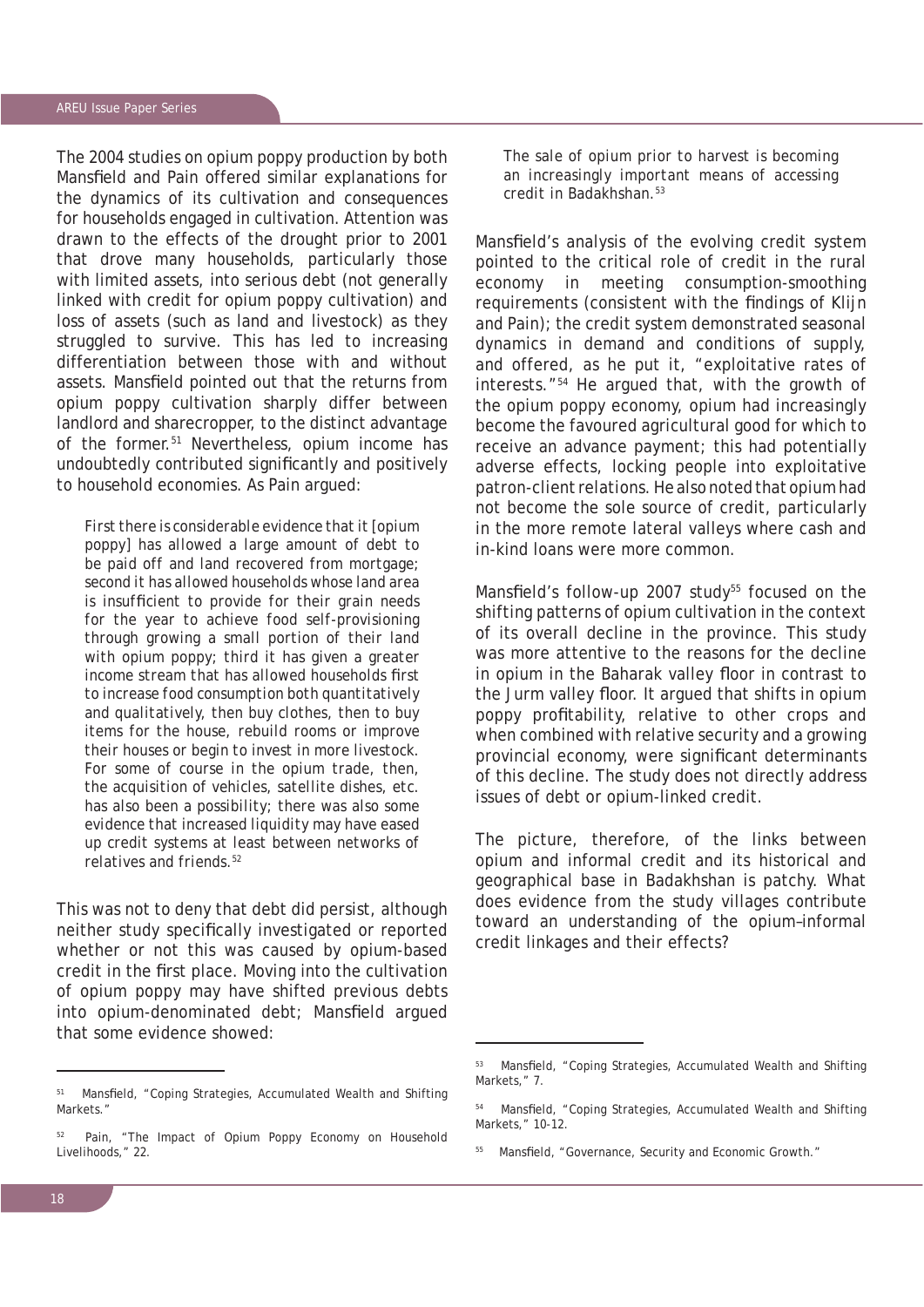#### **4.2 Village contexts**

A number of features characterising the similarities and differences of the six study villages, three in the plain areas (Bd-A, Bd-B and Bd-F) and three in the side valleys or plain edge (Bd-C, Bd-D and Bd-E), should be noted.

Village Bd-A (in Baharak) was settled only during the 1940s, initially by Pashtun settlers from Logar and Faizabadi people with land grants from King Zahir Shah. It is characterised by extreme inequalities in landholdings; a few major large landholders, some of whom are absentee, have consolidated their holdings by buying out the original Logar settlers who started leaving during the 1980s. There are also numerous effectively landless sharecroppers, who have settled at various times since the 1950s from a number of remote valleys in Badakhshan.

Villages Bd-B and Bd-F are located in Baharak and Jurm, respectively. They are both peri-urban and richer households that derive their major source of income from shopkeeping and trading. Village Bd-B is located in a water-rich area that potentially allows for double cropping; the growing season, however, is more constrained by temperature than water availability. What villages Bd-A, Bd-B and Bd-F have in common, reflecting their location on the plains, is the presence of a significant irrigated area and the fact that none of them reported opium poppy cultivation prior to 2000-01.

In contrast, villages Bd-C, Bd-D and Bd-E are characterised by their position away from the main valley floor (Villages Bd-C and Bd-D are both located up significant side valleys and distant from Jurm centre; village Bd-E is on the elevated plateau above the Jurm plain, but relatively close to its centre.) They are also characterised by very limited irrigated land and for historically having an important livestock economy. In addition, these villages reported having cultivated opium poppy for several decades; according to various respondents, this dates back at least 50-60 years. All informants from these villages made reference to the fact that opium poppy, within their memory, had been planted on more than 25-30 percent of their land area and had provided the critical means by which they have been able to achieve food security. It was reported that, at least until the 1970s, the villagers traded their opium to an official opium trading company based in Faizabad whose representatives visited annually to purchase their production. One respondent made reference to an official who came with equipment to check the quality of the crop. Informant 32 commented:

*This valley, including villages like Village Bd-D, is famous for opium cultivation in the past. I remember from my childhood and had heard from my father that this village was a good place for opium planting in the past and was especially included in the government's list for providing opium to the "Opium Company." In our valley, the opium company was represented by a Finance department employee who was coming down every May and June to our valley and had tested the opium quality by tasting and then was collecting them for 1 [old]* Af *per*  touli *[1968-71] and then we were hearing from Faizabad that the government was selling them for 10 [old]* Afs *per* touli *and I never understood who was buying it.*

Even then, the terms of trade did not go unnoticed and the informant recalled "a witty villager in 1965 who has passed away last year" saying:

*If we attempted to cultivate opium for the government to collect through its company … the government sells it at 10 rupees<sup>56</sup> per touli but valued our harvest for 1 rupee per* touli.

Some informants reported that opium was traded up to the Wakhan corridor for consumption there. There was also evidence of more informal credit relations around opium at that time, as reported by Informant 13 who narrated what happened after he inherited his share of land in 1973:

*I worked hard on the land and cultivated opium and harvested more than 5-7* ser *[35-49 kg] and sold it to Faizabadi people who were still coming to our village in connection with the opium company.* 

The currency units, Afs and rupees, are quite often used interchangeably.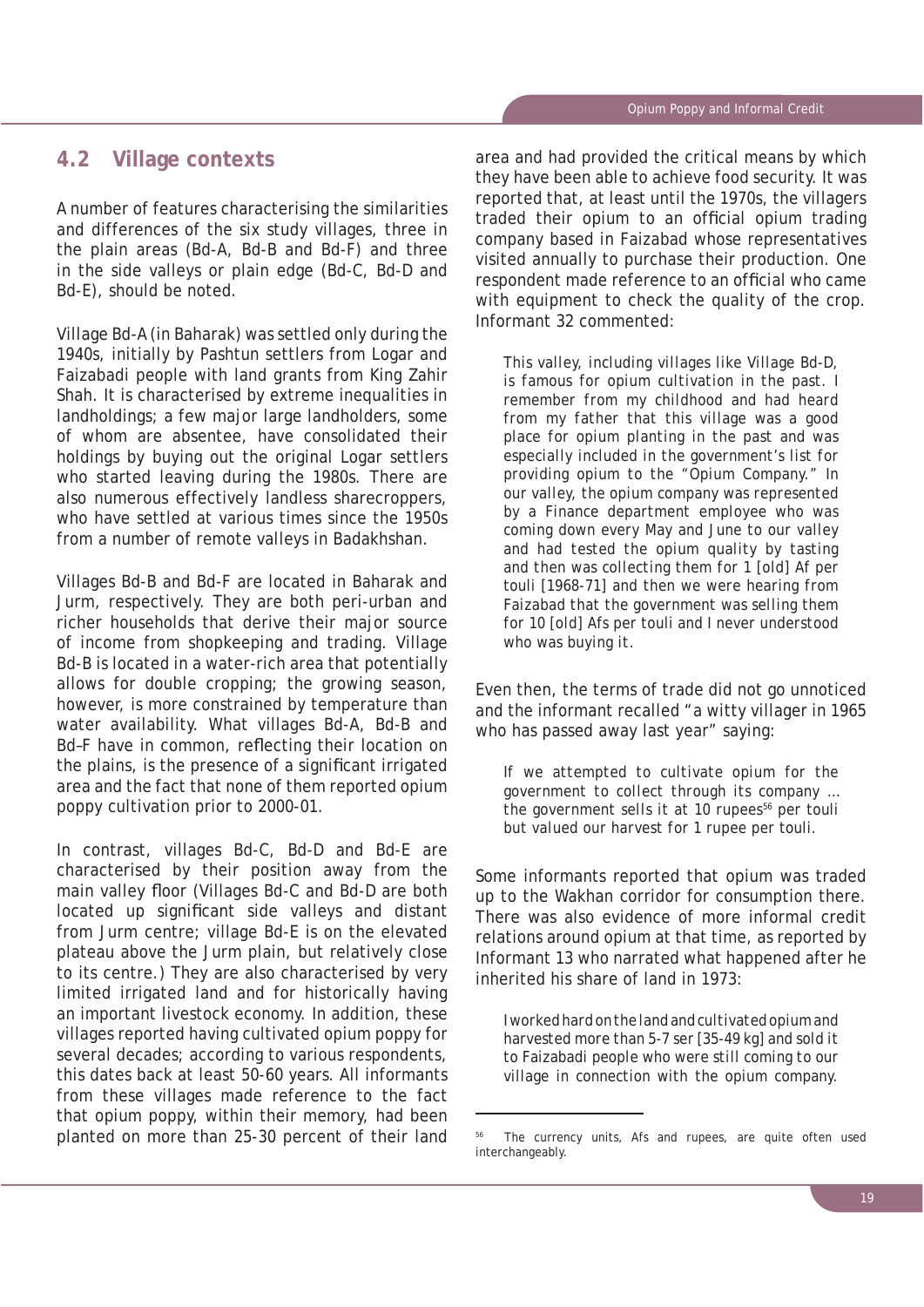*Through this linkage, I borrowed an additional amount of about 30,000 [old]* Afs *[roughly worth US\$3,000 in 1973] but repaid them within two to three years of opium harvest. The Faizabadi were coming down to Khash during summer time to collect opium for their loans that they had given to Khashi people and also collect Yarkandi57 carpets from Khash village as exchange for the loan that they provided for Khashi people.*

As far as village Bd-C was concerned, residents had historically been authorised cultivators of opium poppy. After the "opium company" appeared to have ceased functioning in the 1970s, the opium trade from these villages continued through traders based in Jurm who travelled to the north and, reportedly, to Pakistan.

The point to note here is that opium as a medium of exchange has deep historic roots in particular villages in Badakhshan. The village in Goodhand's 1999 study also remembered opium poppy cultivation in the past but reported that the government had burnt their crops.

The questions to ask are: to what extent was there opium-denominated debt prior to 2001? How different was opium-based credit from other commodity-based credit during this period? What legacy of debt had been created prior to 2001 and what drove it? In these villages after 2000, what were the consequences of transformation of the opium economy (through the effect of price and expansion of area) for credit relations and the effect of this transformation on household debt?

# **4.3 Credit and debt relations prior to 1978**

In reviewing the evidence, it is useful to make a distinction between different opium-growing villages. The historic opium poppy-growing villages in the lateral valleys (Baharak and Jurm) and the valley floor villages should be considered separately for the period prior to 1978, which was the start of the era of political instability.

#### **Villages in the lateral valley**

The first aspect that needs further discussion is the issue of household economies. To what extent were households able to self-provide from their farm production? To what extent did households have to borrow in order to smooth consumption? The answer, to a large extent, depends on the resources that households had at their command and their engagement in opium poppy cultivation.

The landed households in these villages (informants 10, 16, 32 and 19) at that time had resources and sizeable livestock holdings. Informant 10 recalled that his father owned about 20 *jerib* (4 ha) of land, some 100 sheep, 20 goats, ten cows, four oxen and eight donkeys. There was more than enough grain for the household and even surplus to give as *qarz-i-hasana* to close relatives, as *qarz-i-nawqan* (loan without interest for up to two months before harvest), and as loans with charges. Although Informant 16 reported that their lands did not provide enough for their annual requirements, the ownership of the village mill, a fruit garden and walnut trees provided the means to meet their food requirements and still have surplus to lend.

For those with limited or no land resources, life was much tougher. Informant 11's father was a livestock keeper; he had no links with opium poppy cultivation. He described his family as one of the poorest in the village, illustrating its extreme dependency on wealthier households, in-kind payment and informal credit for consumption needs.

*Even at the time of my father, we've always*  been poor. The flock keepers are the most poor *and lowest-paid group of people within the villages. My father's house was only 700 m2 . He never owned even 1 jerib of land for cultivation. He was normally getting into agreement with livestock owners during winter time and the initial negotiations were about the payment and working for the length of the contract on credit.*  It meant that either the flock keeper's family *would be given food items and household needs on demand or the fl ock keeper will be paid a certain amount at the end of nine months, which* 

These are apparently carpets from Yarkand in China, which were part of the commodities traded for opium in the northern districts of Badakhshan.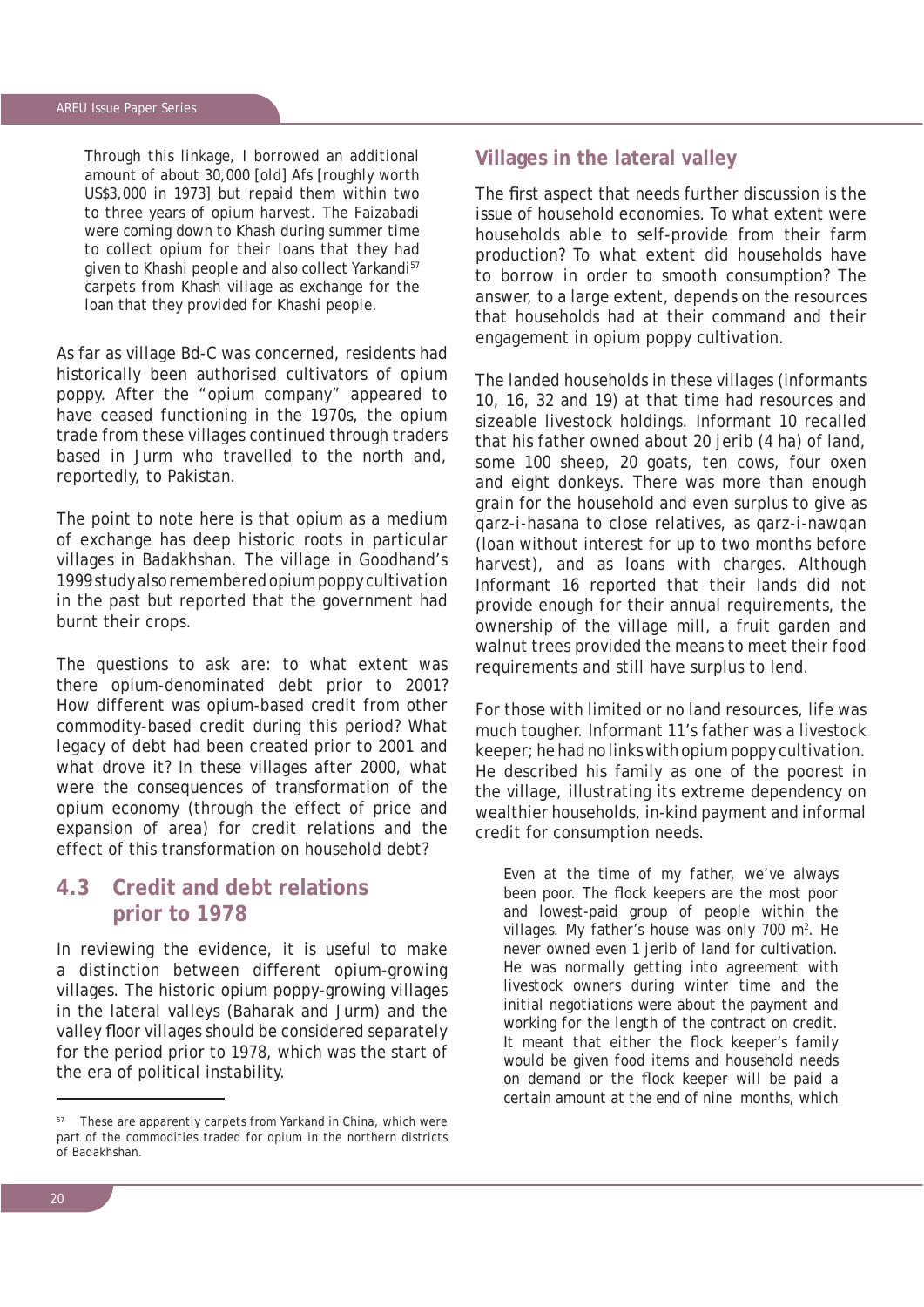*is now about 25,000-30,000 Afs58, along with one pair of clothes, one pair of shoes and one turban*  for the flock keeper. Giving a sheep or goat was *included in the agreement, but normally the livestock owners gave this at the end. When I was 19 years old, my father was taking me with him to the pasture and we were grazing about 300-400 sheep or goats from the villages to Shiwa pastures for nine months from March through to November every year. In good years, there was no need to ask for advance payment from the livestock owner for rice, edibles, wheat and clothes because we had to manage through selling one goat per year*  as our share from the total flock population. In 1973 during the difficulties, we had no choice but *to ask the livestock owners for advance payment or be provided with these items. The flock keepers are the most poor and the real hand-tomouth group of people; we were receiving bread and other leftover food items from the livestock owner's house on a regular basis. It is common that from the livestock owner's house the flock keeper's house will receive at least food items during shortfalls.*

Informants 12, 15, 17, 28 either had no land or only a few *jerib* of rainfed land. At best, these provided enough grain for two to three months. All worked as sharecroppers, particularly on opium poppy cultivation, and reported that there was sufficient food to support family consumption requirements for 12 months. Informant 17 specifically reported that he did not have any debt during these years. If he ran into a shortfall before the harvest (March to June), he was able to borrow *qarz-i-nawqan* from the landowner for whom he was sharecropping.

From all the informants, it appears that, certainly up to the Soviet invasion, while life might have been hard, there were sufficient opportunities to work as a sharecropper or borrow on an interest-free basis from landlords if a household grain deficit was looming in the period before harvest. The extensive cultivation of opium poppy during this period — an estimated 25-30 percent of the land area as noted earlier — appears to have paid a key role as a valuable cash crop, compensating for limited irrigated land resources. As Informant 23 commented,

*My father was delivering the opium extract to his close friend in the village who was linked to one of the Jurmi shopkeepers. And according to the need of the family, he was bringing different commodities and goods for us, in exchange for 10 or more* paw *of opium. The selling or exchange of opium was a good source of income for us to pass the winter every year without difficulties. But I recognise and want to comment that the oil of opium was good, that we were never buying edible oil from the bazaar. The price paid was not in cash and mostly the deal was in exchange as it was practiced from years and years in our village. The growers were not paid hard cash for their harvest...but cash was also available when the grower was asking to receive cash for the remaining balance of his opium from the shopkeeper. I want to say that having a proportion of land with poppy always helped our cultivation and farming, otherwise, just relying on wheat can't be sufficient for family consumption over the 12 months.*

In response to specific questions about levels of debt at that time, informants of these lateral villages report little recollection of such debt (and, in particular, opium-denominated debt) during the period prior to 1978. Informants 10, 11 and 23 clearly showed demand for credit, collectively illustrating both the supply and use side and a demand associated primarily with the need for consumption smoothing. A great deal of this credit appears to have been as *qarz-ihasana* on a no-interest basis for close relatives or dependants and *qarz-i-nawqan* for short-term loans prior to harvest. Some loans on commodities were charged at 25 percent, somewhat lower than what would later be charged in the 1990s. What also emerges is a picture of a largely barter-based economy where commodities — and not money were the medium of exchange, underpinned by a certain moral economy. As Informant 20 said, "There was a traditional way and pattern of deals of land which were based on equity and justice between two parties."

One should be careful though not to paint a rosy picture, given the deep structures of inequality around land ownership. This was essentially a subsistence economy with little slack; the economy of

The exchange rate at the time of research was  $US$1 = 50$  Afs (the same as the current rate).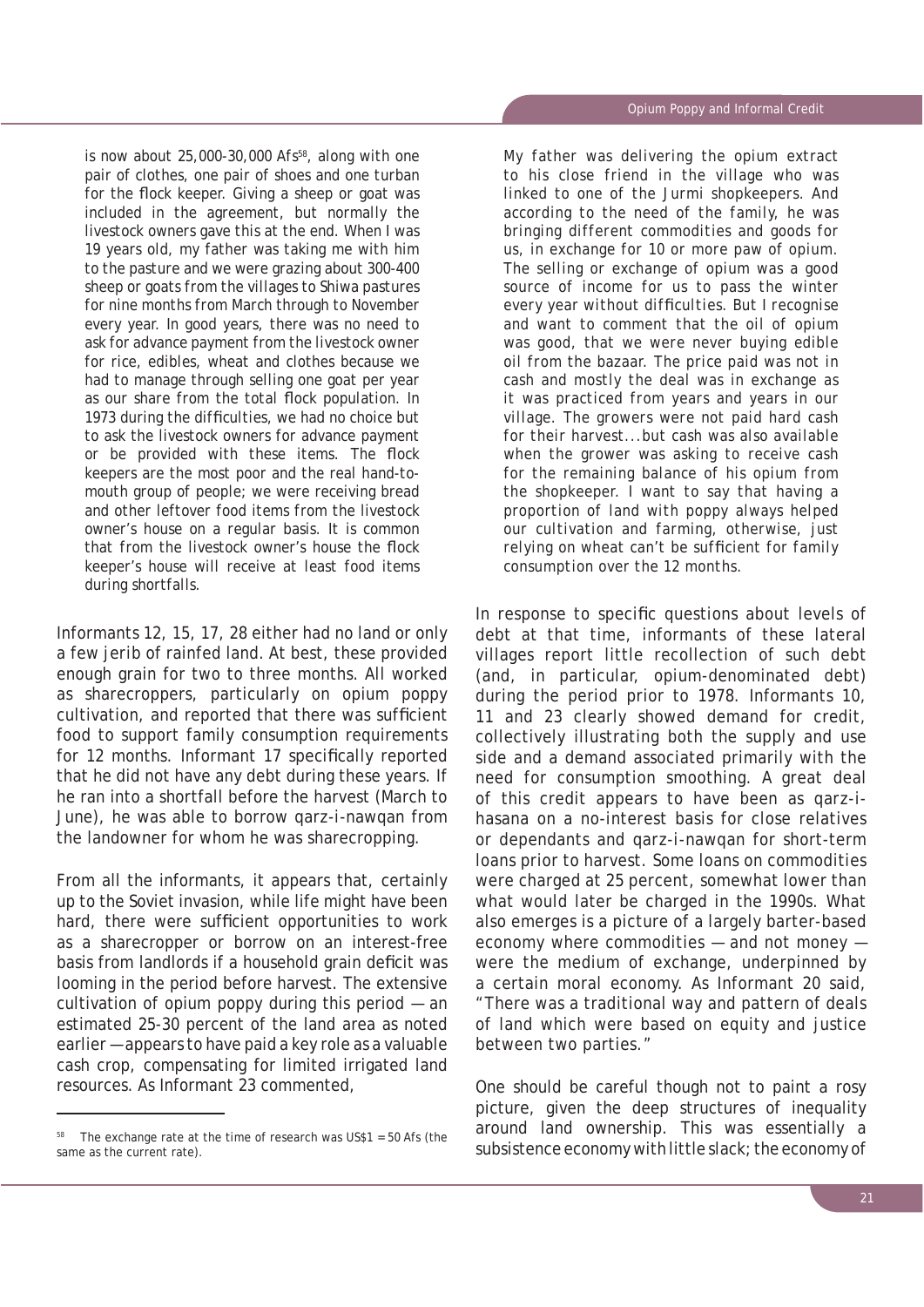households could collapse through debts. Informant 18 was engaged in disputes over the division of inheritance, resulting in the mortgage of land:

*My father lost these lands (10* jerib *[2 ha] of irrigated land and 20* jerib *[4 ha] of rainfed lands) because we were left with lots of debts in 1972-73. My father was a very simple man ("simple" as in believing a person's word and being easily deceived) and at that time he had given his land on mortgage to two to three people of the valley. Slowly, he spent the amounts he got from them and then spent a percentage of this money on our wedding parties (for me and my younger brother). The money was finished and we fell into the position of sharecroppers for other people. Now I have only a house of 300 m2 in size with my entire family. We are 15 members (three brothers, six sisters, unmarried paternal uncles and my parents) and our separation happened in 1974. In fact, there was an internal conflict over the land and finally the father and uncles decided to mortgage the land as a whole and divided the money among themselves rather than divide the lands into smaller pieces and give everyone his share. They did some stupid things and I was not able to prevent them.* 

This last report indicates the precariousness of life in a mountain economy and how random or idiosyncratic household events can lead to a rather quick collapse of the economy of even the relatively well-off.

#### **Villages in the valley plain**

The discussion of household economies starts by contrasting Village Bd-A with the two villages, Bd-B and Bd-F, which are located close to the district centres of Baharak and Jurm, respectively. It will be recalled how village Bd-A was characterised by deep inequalities in landholdings. Informant 8 represents one of the minority of landlords who are actually residents of the village.

He recounted how his father had moved from Logar with an initial land settlement grant of 3 *jerib* (0.6 ha) during the late 1940s and how he, by the mid-1970s, had been able to acquire about 40 *jerib* (8 ha) of irrigated land, funded in part by his work as a mason. His account of further attempts to accumulate land reveal his methods:

*I bought 3-4* jerib *[0.8 ha] of land from my father's relatives in Awghani village and as a hard working mason I was able to gradually buy land and add to my property. Around 1975, I increased my land to 30-40* jerib *[6-8 ha] and in Taraki's era [1978], I attempted to take about 45* jerib *[9 ha] of land on mortgage from four other people who were extended relatives as they were trying to minimise their land size since the Taraki regime had announced a new land reform decree…I made a mistake and had paid 120,000 [old] Afs for 45 jerib. They complained to Baharak district*  office and reported me as feudal. In front of *the land reform officials, I acknowledged my fault and accepted to forgive the money that I had disbursed for their mortgaged lands. Since then I have never taken other people's land in my hand as mortgage.*

His accounts of his economy give a picture of a considerable grain surplus and the use of relatives as sharecroppers. He reported that he provided wheat as informal credit with no charge:

*I'm a well-known landowner in the village that has reserves and I am well prepared to support other people every year. I always supported the needy neighbours with wheat, straw and other crops during winter since I settled in this village. I* do not expect any profit from my neighbours *and relatives that are living near my household, but most of the people that I gave wheat or other crops to last year did not bring back even the same amount of grain they took from me.* 

His account of his role as provider to the village was not supported by other informants who commented on his practice of charging for loans even during the 1970s. It is significant, as will be discussed later, that during the peak time of opium cultivation after 2000, he brought in new sharecroppers from Zardew (a lateral valley). They were willing to work for less, unlike the sharecroppers residing in the village who, during this period, had not been available to harvest the landlord's wheat crop since they were busy working on sharecropped opium poppy elsewhere.

Informant 9, whose parents had migrated from Bokhara about 60 years ago, had worked for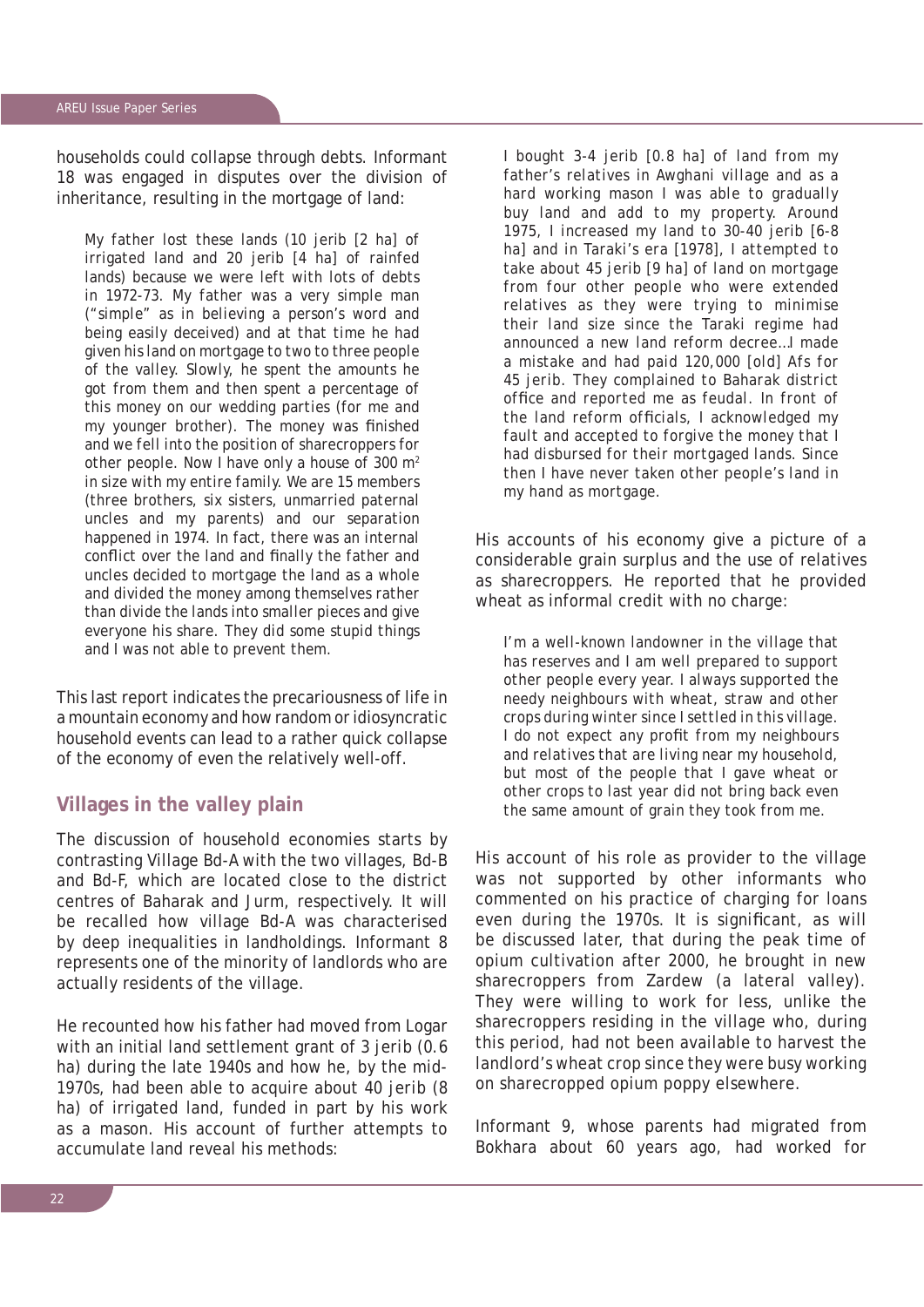Faizabadi landlords. He described life during his father's time as a combination of working as a sharecropper and daily labouring:

*We have got only 1.5* jerib *[0.3 ha] of irrigated land next to our house compound and we are cultivating this. The land had been given to my father about 20 years before when he was cultivating as a sharecropper and the land owner had given this land as a gift for hard work. I remember well when we were cultivating wheat at that time, we were harvesting 40-50* ser *[280-350 kg], which was enough only for two to three months, and for the rest of year we were working as daily labourers in the village. We brothers always had been helping our father even when we were ten to 12 or even eight to nine years old. My younger brother is now 16 and is attending school and the other four brothers along with my father are working as labourers or sometimes as sharecroppers. You can imagine if there are five men working and bringing their earnings into one household, there would be a little balance for living beyond hand to mouth, but still we were borrowing sometimes in winter and when there was no daily labouring or farming jobs.*

Life was clearly precarious at that time for many of the landless in this village. Borrowing for consumption smoothing was needed and according to accounts, landlords and shopkeepers were the sources of credit.

A middle-ranking household (Informant 7) remembered his father having to borrow from such shopkeepers:

*When my father was alive, there were ten members in our father's household and, at that time, we had 24* jerib *[4.8 ha] of irrigated land. My father just passed away eight years ago. The 24* jerib *planting of wheat was producing enough for our family for six to seven months and, for the remaining months, he was borrowing from Baharaki and Faizabadi shopkeepers with a repayment charge of 20 or 30 percent.*

Informant 6 (also a middle-ranking household) had similar comments about the need to borrow and the sources of credit. He emphasised the critical role of size of the family labour pool in ensuring repayment:

*There were 30* jerib *[6 ha] of land that my father and his 11 brothers and sisters had when they were living under their father's protection and when my grandfather passed away about 20 years before. His sons and daughters divided the forefather's patrimony and my father received 3* jerib *[0.6 ha] of land as his share. As I have heard from my uncles (I do not remember my*  father, as he passed away when I was four to five *years old), when my grandfather was planting on*  30 jerib of land, the harvest was sufficient only for five to six months. And they were borrowing *from local traders and rich people from Baharak and were able to repay after six months as he had many sons to work as sharecroppers.*

Other than for the richest households, grain deficits were common in this village in Baharak and they had to be met through borrowing.

Most of the poorest households interviewed in the other two villages on the valley floor had not been living in the villages during the 1970s and were relatively recent immigrants (since 2000). These people were drawn by the potentially better opportunities of the increasingly prosperous district centres, unlike the prospects afforded by the higher altitude valleys from which they came.

One such case was Informant 5 who had come from a remote village. After his father's death, his uncle sold the land forcing him out of the household. He moved to the village outside Baharak more than 20 years ago to work as a labourer for one of the large landowners. In good years, his payment in kind was sufficient to feed his small family for most of the year and provide fodder for his one cow. If the harvest was poor, he went to his landlord or other households to collect grain given as *zakat* (obligatory alms). He reported that the only time he had borrowed money was for his wedding, amounting to the equivalent of \$1,000 from a shopkeeper and his landlord. He then worked for four to five years to repay this on a reported interest rate of about 10 percent. This was the only time he had been in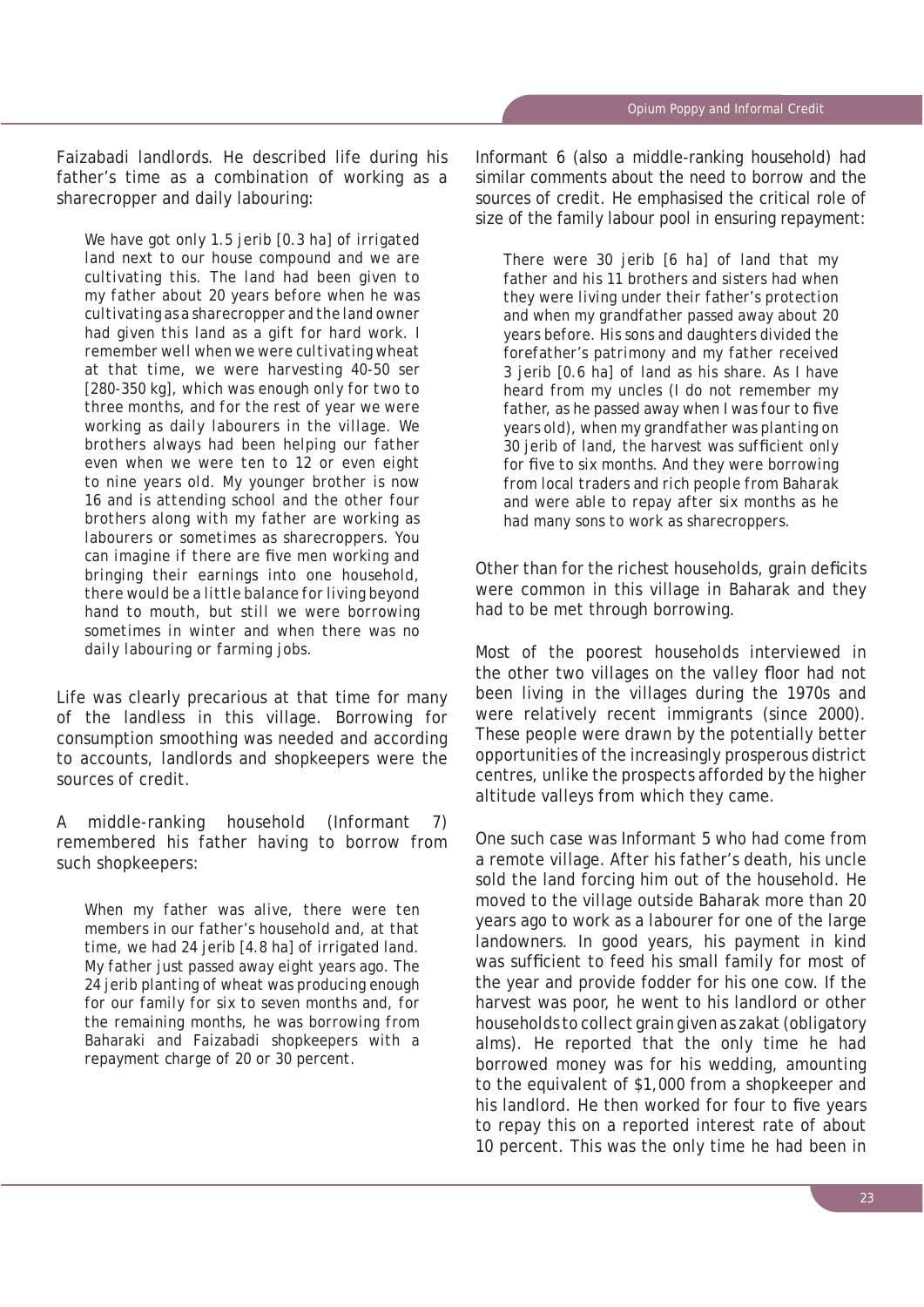debt and he was now no longer in debt. For the last two to three years, he had a chronic leg problem: he had not been able to work and lived off charity. By travelling among four or five villages to collect 2-3 *ser* (14-21 kg) from each farmer's harvest, he was able to sufficiently meet his own needs.

Informant 4, a rich landlord from the same village with 37 *jerib*, headed a household self-sufficient in grain that also had substantial livestock holdings. He reported a flock of some 200 sheep and 20 cows in the past. He also reported that borrowing of grain took place in the village in the past; repayment was made in kind and for the same amount. In his view, prior to 1992 (the fall of President Najibullah from power), no *sudh* (credit with interest) had been associated with the lending of wheat.

The middle-ranked households (in terms of landholdings) gave a picture of the mixed livestock and grain economy of Jurm that, at that time, proved sufficient for households to survive. In the words of Informant 24:

*In my opinion, Jurm valley was the most important place for livestock 30-40 years ago because of fair access to many pastures in the surrounding valleys during spring and summer and as well as other fertile pastures in other parts of the province. I think we never recovered that population of livestock in 1968 because after the drought years 1970-71 and the consequences of those years, we lost huge numbers of livestock. When we attempted to recover it in 1978, the Taraki regime changed everything again as internal unrest began. And gradually the livestock keeping was also affected by these changes and the insecurity and its effects of unsafe pastures throughout the valleys. When my father was cultivating wheat in almost all 5 jerib [1 ha] of land in the two to three decades before, the harvest was suffi cient for seven to eight months and the rest of months were covered by livestock and I still remember the abundance of income then from selling the livestock during the wintertime and meeting other needs such as tea, sugar, clothes, etc...I do agree that the existing generation has lost the most important assets for the wellbeing of its economy.*

The significance of the past role of livestock in ensuring food security in the Jurm economy should be noted. The collapse of the livestock population from the early 1970s was to have longer term consequences compounded by the instability of 1978. These accounts allow two more general conclusions to be drawn: first, there was a widespread need for informal credit to ensure household survival from one season to the next; second, this credit was largely available through dependent patron-client relations.

#### **4.4 A period of increasing instability**

From the late 1970s, the relative stability of the previous decade was disrupted by the Soviet invasion and resulting war, the ensuing political instability of the 1990s, and the subsequent drought, which affected in particular the lateral valleys in Jurm. These events brought increasing hardship and disruption to the Badakhshan economy and to poorer households, whose hand-to-mouth existence was progressively undermined.

The effects of this instability were experienced in several ways, partly determined by location. The Soviet-supported government forces occupying the district centres in the valley floors; the lateral valleys served as centres of opposition. For some, there was the direct conflict with government forces as Informant 19 reported:

*First of all, the village played a major and*  significant role in supporting all groups of *mujahiddin crossing Jurm valley to Taluqan and Kunduz during 1982-92. And all the time we were hosting mujahiddin groups during nighttime in our village and they were on their way from Pakistan (via Chitral) with weapons toward Kunduz and Taluqan. This hosting position did create problems for us and, often during the daylight, our village was under the government rockets and heavy weapons from Jurm centre or Baharak. The government people did not attempt to enter the village as our village is located in the upper hills and they were afraid of possible ambush. This left us continuing with opium cultivation and as well as experiencing credit relations within the village from small shopkeepers and livestock owners who often travelled to other valleys selling their livestock or*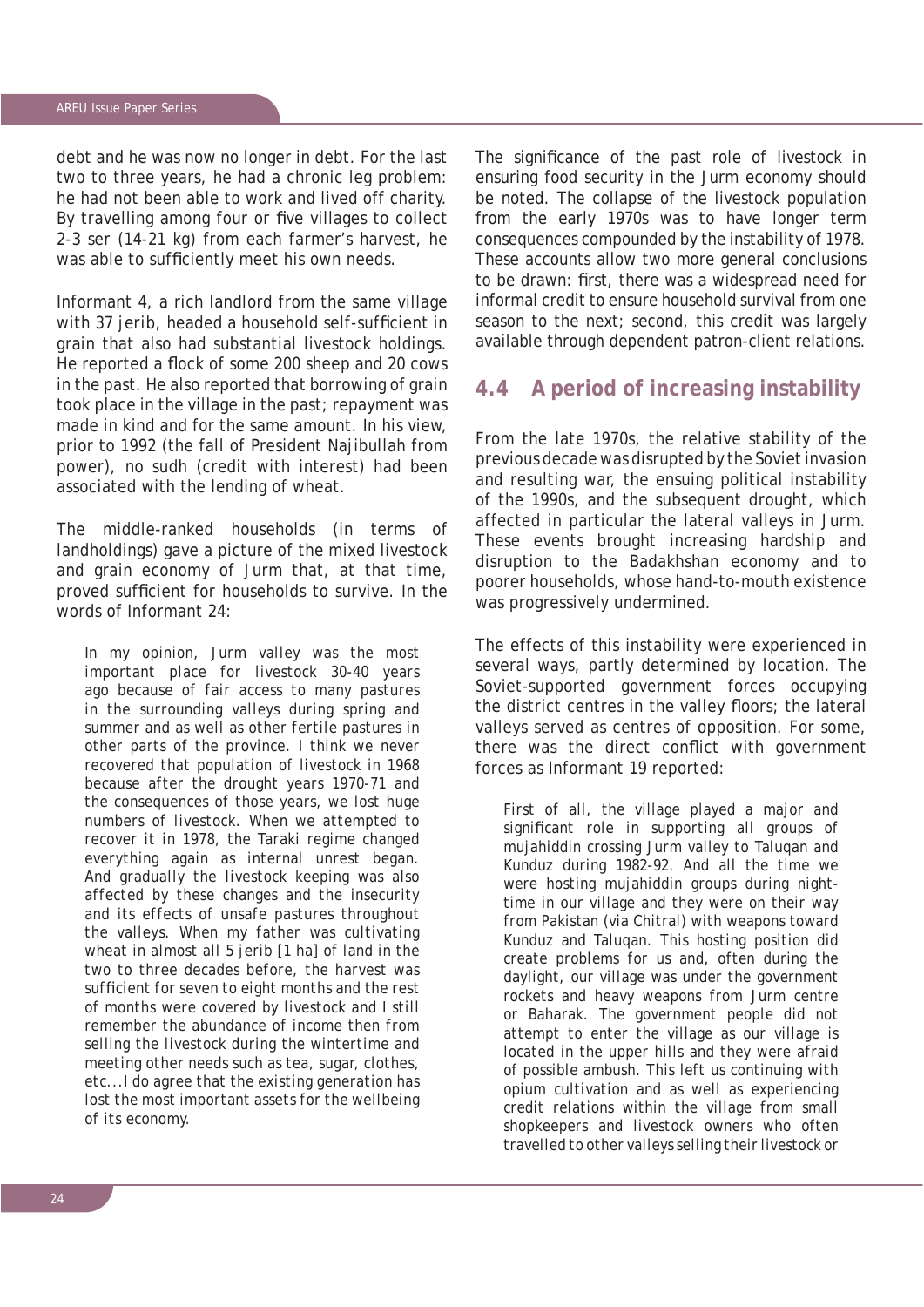*sending them off for sale to Taluqan and Kunduz. I think the village's position as a mujahiddin supporter and accommodation provider left us with a hard time as we had no access to Jurm.*

This was also a time when, as informants reported, the mujahiddin started imposing taxes particularly on the opium crop in the lateral valley villages. From the 1990s, with fading government presence, conditions became much worse with the rise of the local commanders who taxed and looted the local economy. Informant 4, the large landowner from Bd-B, related how they had gradually lost access to pasture outside Baharak, leading to a rapid decline in their livestock holdings. Informant 20 specified the effects:

*Actually the overall situation at that time was very complicated. The faraway pastures were occupied by infl uential commanders in most districts of the province. And, at that time [1992-95], with the spread of local commander power at every village and every district, there were many people like my father who were thinking that before losing their livestock or having them hunted by powerful commanders, it was better to sell them and make money for other expenses. So my father was one of these people who attempted to sell off livestock and spend the money for other purposes.*

The difficulties of this period of instability were then compounded by the effects of the drought that gradually penetrated Badakhshan from 1997 and onwards. For many households, this was a period of acute difficulties and the cause of significant debt. As Informant 6 (from Bd-A) commented:

*We did face problems during drought times in getting credit and repaying it. We borrowed wheat and other commodities on a credit basis from Baharaki and Faizabadi lenders and mostly there were delays [in repayment] as we did not produce enough wheat and crops to repay on time. There was an enormous interest charged, two to three times [the principal amount], to put you in a situation to mortgage your land and then become his sharecropper. There are about 10-15 people from our village and neighbour villages that were small landowners in the 15–20 years before [the beginning of the*  *period of instability]; but during drought time and instability, they lost the lands through mortgaging.* 

Informant 19 (from Bd-E) recounted the story of one poor household:

*I remember a man from our village who is still working as a daily labourer and has a small house with one cow. In 1999, when the effects of the drought really hit the people everywhere, he had gone to Jurm bazaar and bought a pair of shoes for his wife on credit from the shopkeeper. He was supposed to repay the cost of the shoes [60,000 old Afs or \$1] for 2 touli of opium [in 1999, 1 touli was 30,000 old* Afs *or* junbish*59]. But he couldn't provide 2 touli of opium from the next harvest and went to the shopkeeper to make him aware of the situation. When the shopkeeper heard this, he added to the debt another 2 touli of opium for repaying in the next harvest (June 2001) when the borrower is to repay with 4* touli *opium. When he did repay the 4* touli *opium, his pair of shoes actually cost him 280,000 [old]* Afs *[in June 2001, 1 touli of opium was 70,000 old* Afs*]. To me, it means that the borrower repaid the shopkeeper more than three times the actual price.*

Informant 20 from the same village had a similar story in relation to two households.

*There were two men that mortgaged their land to one Jurmi shopkeeper at the rate of 12,000,000 [old] Afs60 [junbish currency] per jerib. Each of these men had given 1 jerib of irrigated land on mortgage. The shopkeeper from the beginning intended to grasp their land forever...but the opium harvest in June 2000 made some things better than in the previous year and one of the men was able to repay the total amount of 12,000,000 [old] Afs back to the shopkeeper and freed his land after one year. But the second man, as his elder son was getting married, had spent lots of money for his son's marriage. He couldn't repay the mortgage price back in June 2000 and was left with 12,000,000 [old] Afs debt for the next year* 

The currency of the Northern Alliance at that time.

At that time in 1999, the exchange rate was  $US$1 = 110,000$  Afs.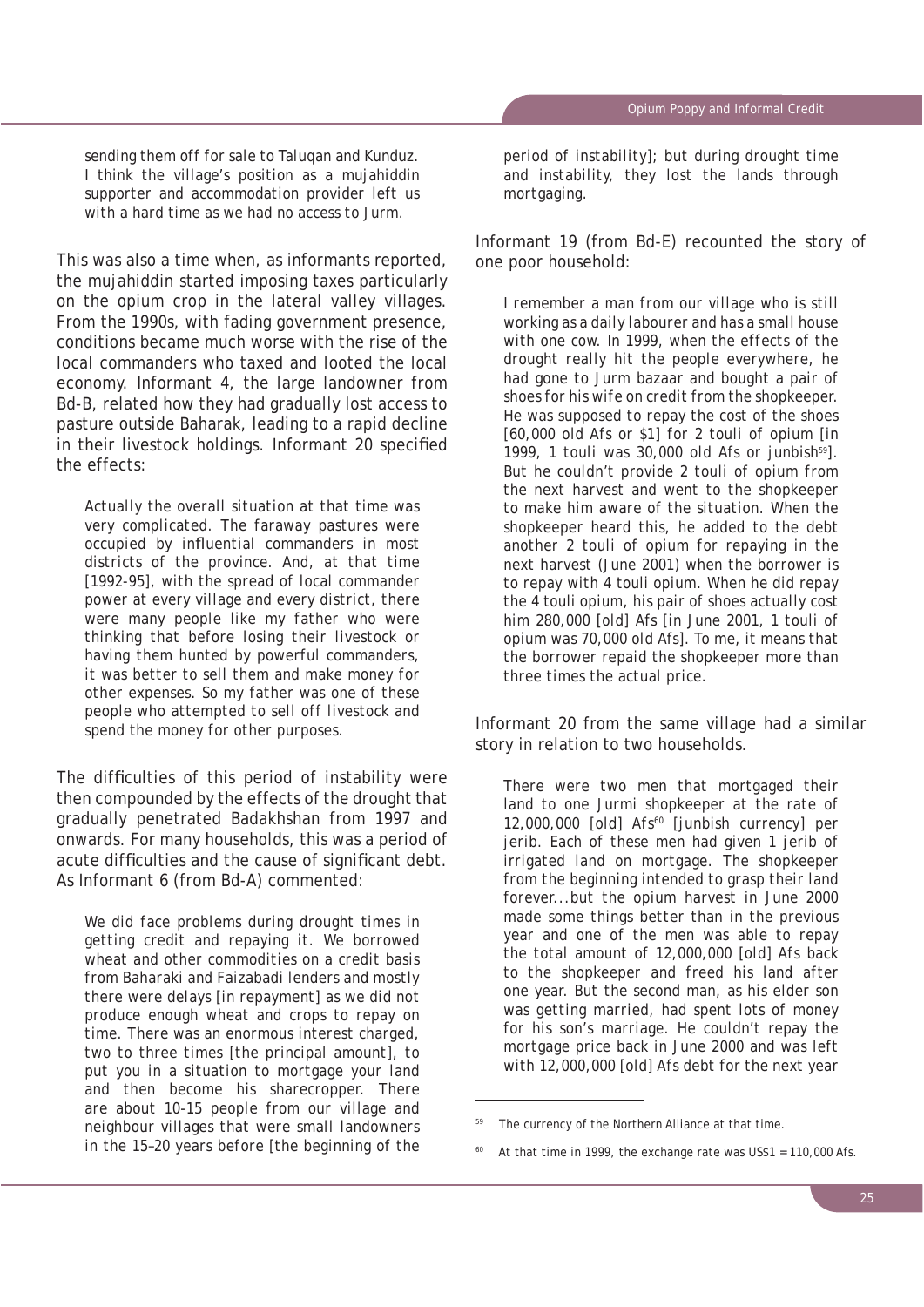#### AREU Issue Paper Series

*to which the shopkeeper charged up another 10,000,000 [old] Afs61 [junbish currency] to bring the land owner to a position that he had to sell. And the shopkeeper achieved this as the land owner couldn't repay with the 2001 opium harvest either and he had to deliver the land document to the shopkeeper against the debt of 22,000,000 [old] Afs [junbish currency]. But the first man was able to repay his debt through 7 touli of opium to the shopkeeper in June 2000 [700,000 Afs per touli in junbish currency] and freed his land just after one year of mortgage.*

It must be recognised that the opportunity to generate large profits from opium cultivation and trade after 2000 undoubtedly led to an undermining of previous norms of acceptable behaviour. Informant 20 described the changes as follows:

*There was a traditional way and pattern of deals for mortgage of land, which were based on equity and justice between two parties. But after the instability period (1994-2000) and then high demand for opium cultivation on mortgaged land, it really affected the customs and rural institutions — everyone wanted to be richer and have more land under his control.* 

Several issues arise from the above household reports. First, the instability that had contributed to a significant collapse in the livestock population was compounded by drought. The resulting threat to household livelihoods and food security led to an increasing demand for credit as poorer households struggled to survive. Second, this rising demand for credit took place in the traditional opium-growing villages as well as in the non-opium growing villages in the valley plains. Third, what appears to have happened is a rise in interest rates in general — not induced by opium but caused mainly by the increase in instability and economic risk. Households growing opium had the collateral for the loans. Given the tradition of repayment in kind (noting that double or triple charges were applied to both opium and non-opium-denominated debt) and the rapid rise in opium prices after 2001, lenders inevitably experienced windfall profits. It should be noted, however, that only one of the three cases of opiumdenominated debt led to the household losing land or key assets.

# **4.5 Changing costs of informal credit**

Reports from various informants were consistent with a change in the terms of credit relations onwards from 1979.

Informant 17 (from Bd-D) described the changes as follows:

In 1980-1992, it was the beginning of high-profit *charging for credit by lenders. There was the time of the "Revolution Years" and everyone insisted on charging more than 25 percent of the original price of each item. Charges on wheat and other items by shopkeepers for six months or seven months was only 25 percent and was common before 1980. And I remember the Bangladesh year [1971] and people were feeling shame when hearing that X or Z shopkeeper is charging more then 25 percent, which was recognised then as a reasonable charge for a shopkeeper to recover his shop supplies after six months...* 

When asked when the charges for borrowing were highest, he responded:

*During the peak of instability in the area*  and internal conflicts as well as during the *Taliban fighting in Talugan and the difficulties of transporting from Kunduz and Taluqan to Badakhshan. This period covered 1996-2000 and during these four years people were in their worst life conditions: having less food, providing food to mujahiddin and as well as [having] less harvest due to drought and losing the livestock due to the crisis in the pastures.*

In summary, Informant 17 indicates that the increasing instability from 1979 led to a rise in interest rates. The instability affected access to assets by households due to loss of access to

It is not clear here whether this was for an additional loan or a charge for non-payment of the original loan. Land mortgage arrangements usually are a fixed loan against the land, which is then used by the lender with the harvest effectively providing interest, or the borrower sharecrops his own land for an agreed share going to the lender as interest. See Klijn and Pain, *Finding the Money*.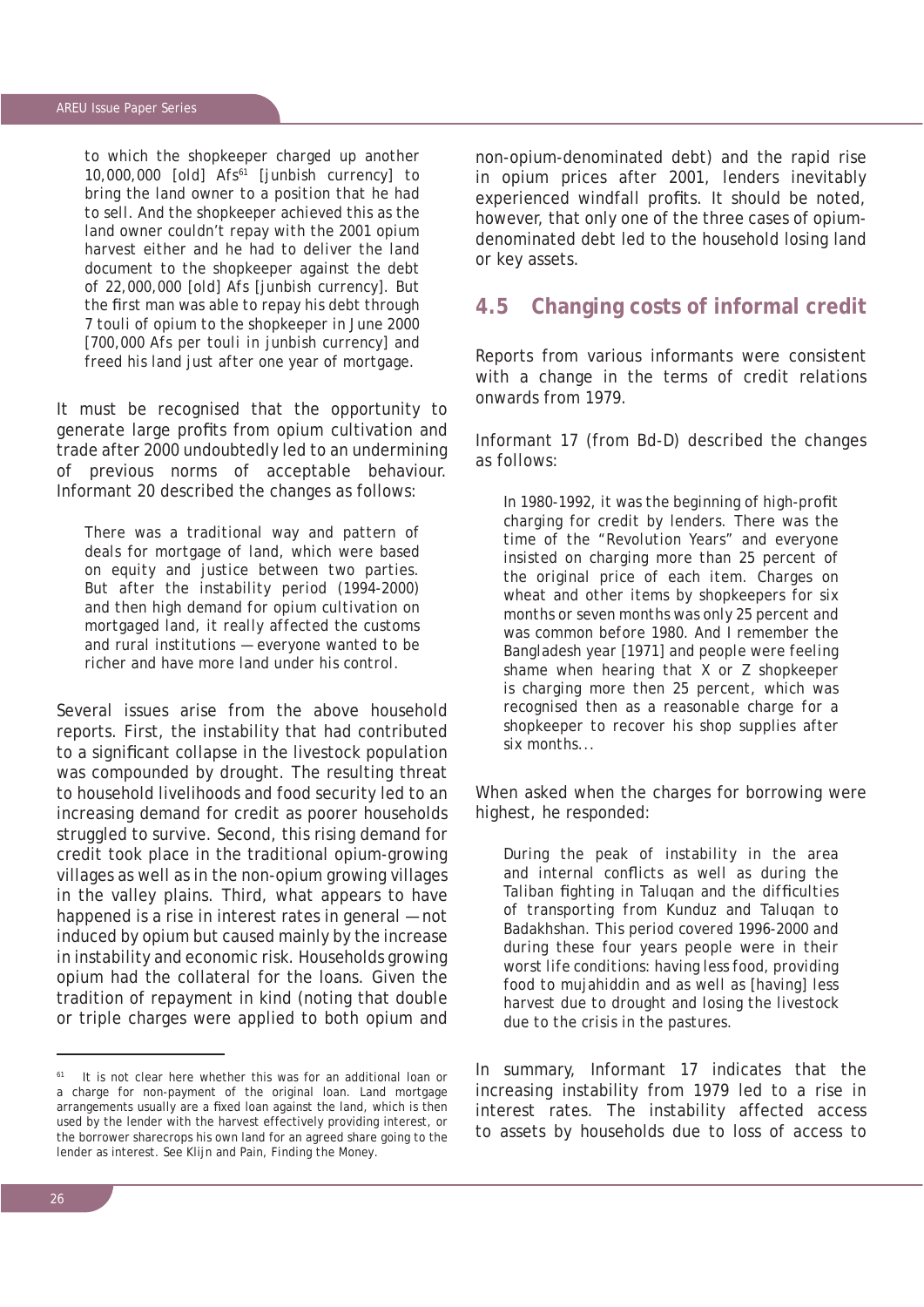pastures, leading to a decline in livestock numbers as noted earlier. The instability also: caused asset loss perpetuated by the predatory behaviour of armed groups; $62$  affected traditional trading of livestock out of Badakhshan; and reduced traditional seasonal labour migration to the grain surplus province of Kunduz.

These effects deepened during the internal conflicts in the early 1990s after the Soviets left; they were compounded once the Taliban rose to power. Badakhshan, from the late 1990s, came under siege from the Taliban as the key Afghan province not under its rule. The drought from 1998, although its effects were not as widespread or severe as in other parts of Afghanistan, hit in particular the villages in the upper valleys that were more dependent on rainfed production and livestock. This led to an increase in demand for credit in order to survive. For those villages already growing opium, this provided the collateral for the credit although there was always the risk of crop failure, potentially leading to debt.

Informant 10 (from Bd-C) confirmed the link between the rise of instability and the increase in charges on credit:

*The era of 1992-2001 was the worst period that we had ever seen and heard about. Wholesalers and commanders (from Faizabad, Baharak and Jurm) were the main winners; and middle and poorest groups were the losers. In one extreme case, a man from our village borrowed 1* ser *[7 kg] rice at the price of 20* laks *of* junbish *money [2,000,000 old* Afs*] equal to 20 touli [the price being 100,000 old* Afs *per* touli*] of opium at harvest time from a retailer in the centre of the district in 1998. Because of the drought, he couldn't repay the opium or the money. The shopkeeper increased the debt to 40* touli *of opium repayable from the next year's harvest, but again he had no luck for a good harvest and the shopkeeper doubled it again to 80* touli *for the following year's harvest time. Finally, the man harvested 1 ser in 2000, which is about 350*  touli*, and the price for each* touli *was 250,000* 

*old* Afs *[*junbish *currency] at harvest time. And when the shopkeeper received 80* touli *of opium, it was equal to 20,000,000 [old]* Afs*. So, actually the borrower consumed 1* ser of rice in difficult *times for 20,000,000 [old]* Afs*.*

Informant 10 went on to describe three periods, each with characteristic interest rates.

*To me and according to our elder people, the credit and charges had a rapid change over the last 29 years in our valley and it was because of the general situation in the area: Up to 1979,*  Ropa ra be Qeran, *1* Afs *to 1.25 [old] Afs was common and acceptable; in 1979-89, it increased to* Ropa ra ba Ropa, *1 to 1.5* Afs*; the time of instability began with the Soviet invasion and support to the mujahiddin; in 1992-2001, it increased to* Ropa ba 5 Ropa *(1 to 5 [old]* Afs *and even 1 to 10 [old]* Afs*); the peak of instability,*  internal conflict, checkpoint charges in all *districts and villages.* 

It is clear that the rise in credit charges, driven by instability and drought, predate the rise of the opium economy in these locations. Therefore, opium poppy cannot be seen as a cause of these higher charges.

#### **4.6 Post-2000**

The 2000 Taliban ban on opium poppy cultivation directly led to an expansion of cultivation of opium poppy in Badakhshan since it was not under Taliban control. Its subsequent effects on price fuelled a rapid expansion of cultivation of opium poppy in Badakhshan. Cultivation spread from the lateral valleys, which were still experiencing water shortages, to the well-watered valley floors of Baharak and Jurm. It is clear as seen in Informant 12's comment below, however, that the spread of opium into the valley floors had started during the drought period. Over the next five years from 2001, the area of opium poppy cultivation in Badakhshan expanded from an estimated 6,342 to 15,607 ha in 2004 before falling to 3,642 ha in 2007. What were the effects of this expansion and the subsequent decline on livelihoods and debt levels?

See Adam Pain, "The Impact of Opium Poppy Economy on Household Livelihoods" for a detailed description of the effects of inter-village conflicts in Khustak valley during this period.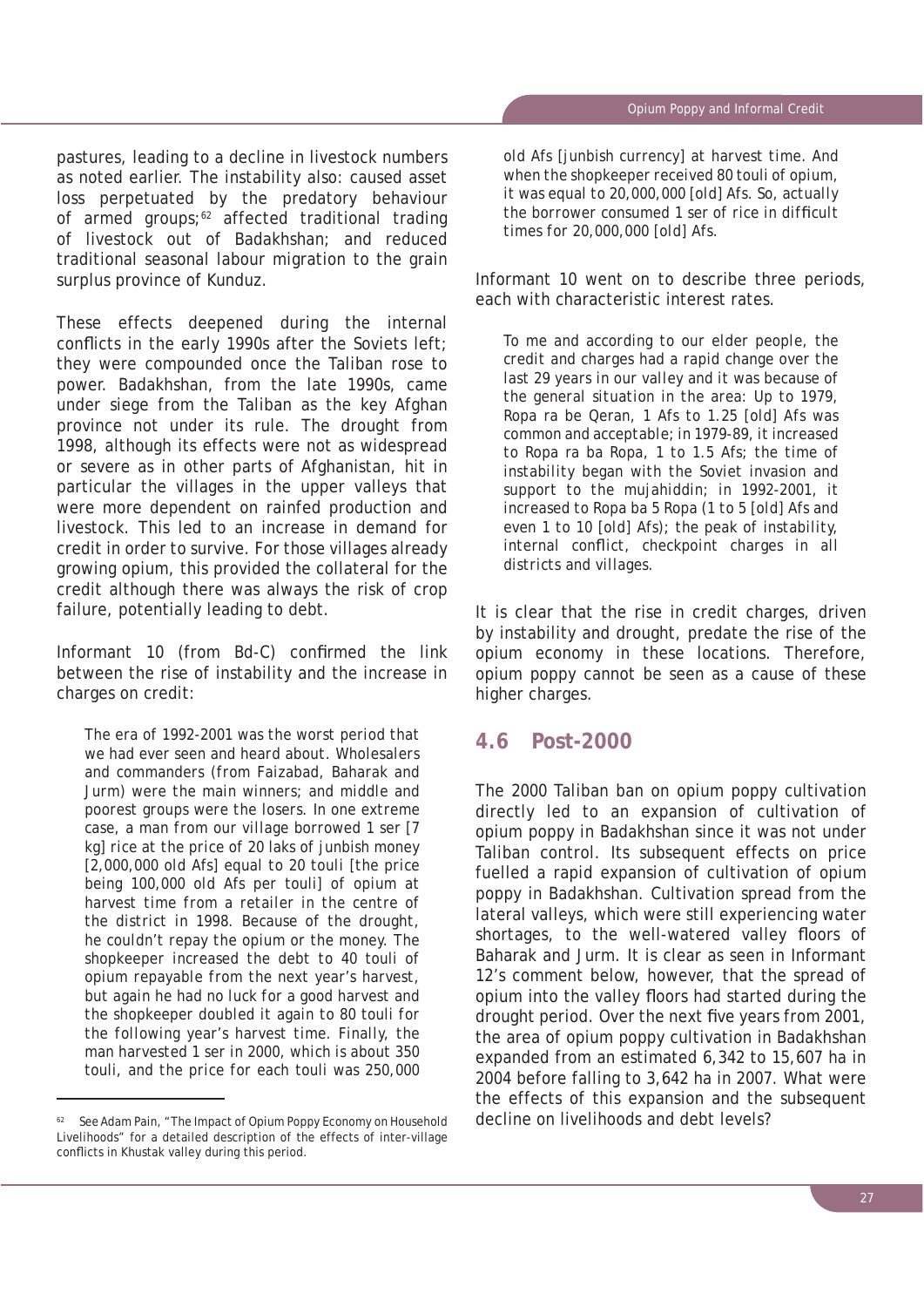Informants from all villages consistently described the period between 2001 and 2006 as the "opium revolution" or "opium festival years." Villages in the upper valleys that had traditionally cultivated opium found that their traditional cash crop had gained substantially in value, generating a level of income that had never before been experienced.

Informant 11, the landless shepherd from Bd-C, commented as follows:

*I was in Shiwa with more than 200 sheep and goats when the "opium festival" began in 2001, but I heard how the availability of opium and cash made the people happy and nobody was paying attention to livestock and its importance. Everyone was talking about the income and assets they earned from opium. When I returned at the end of autumn 2002, I was also enjoying*  the benefits through the interaction with the *livestock owners and they were fully supporting (implying informal credit without cost) my*  family with wheat flour, edible oil (mostly the *opium oil) and other commodities.* 

From the same village and also landless, Informant 12 noted the effects on the cultivation of other crops and his income.

*To me, the main difference is the mass cultivation of opium from 2000 onwards, which made huge money available within every village, while in the previous years there was always a certain percentage of land for other crops (wheat, patak63 and melon). From 2000 onwards, all farming was concentrated on opium poppy cultivation — every portion of land was a poppy growing fi eld. The huge cultivation of opium attracted me to Jurm and I went up there for three to*  four months to work on opium poppy fields. We *experienced the severe drought years in 1999 and 2000. At that time, I did not have any debts left with me but wanted to increase my income as we in Khash also faced the shortage of water and the consequences of smaller amounts of wheat and opium production in those years. As you know, Jurm centre and its suburbs are known for well-irrigated lands and there were* 

63 A *Lathyrus* species grown as fodder but consumed as a famine food, which if eaten in more than small quantities can have permanent toxic effects because of the alkaloids that it contains.

lots of opium poppy fields. And I chose to work for opium poppy fields rather then stay here *and just wait for the patak harvest, which only pays 150* Afs*64 per day. When I went to Jurm, I was paid 250 to 300* Afs *a day as a daily labourer in the opium field and I made about 40,000 Afs.* 

Informant 14 from Bd-D lost his family during a Russian air strike on the village in 1988 when he was 14 and then had the family lands seized by relatives linked to the mujahiddin. He migrated to Pakistan where he worked as a porter and learned tailoring. When he returned to the village in 1992, he began trading in opium in order to make a living.

*When I returned from Pakistan in 1992 and was preparing for my wedding in 1994-95, I borrowed on opium at the rate of 7,000 [old]* Afs*65 per* touli *of opium for nine months. I successfully transported it on my back to the Tajikistan border and sold it at a good price and paid off the 10,000,000 [old] Afs to my creditor and gained 15,000,000 [old] Afs for myself and I was able to have my wedding party. I recognise that 1995 to 1999 were the highest traffi cking years for those people like me who had chosen a highly risky way. Then 2000 to 2005 were the highest years of huge planting and production of opium of all valleys and one could deliver to middlemen and big traders without walking out of the village. I would like to acknowledge that I'm the only person who was able to manage his life and his family life since 1995 out of hard work*  for trafficking, producing and dealing of opium/ *heroin. I played the role of local trader for opium, and once I even transferred about 2-3* ser *(14-21 kg) of opium to Kunduz and Takhar successfully in 2002 and gained good income from it.*

Villages in the valley floor reported on the experience of the expansion into opium poppy cultivation; they spoke of benefits similar to those observed in the lateral valleys from the cultivation, which were multiplied if they were also trading in the district centres. For example, Informant 4, who is a large landowner in Bd-B, noted that opium poppy cultivation had only started in the village towards the end of the 1990s and that it was sharecroppers

The respondent is referring to post-2001 when the exchange rate has been approximately US\$1 = 50 Afs.

At this time, the exchange rate was  $US$1 = 3330$  Afs.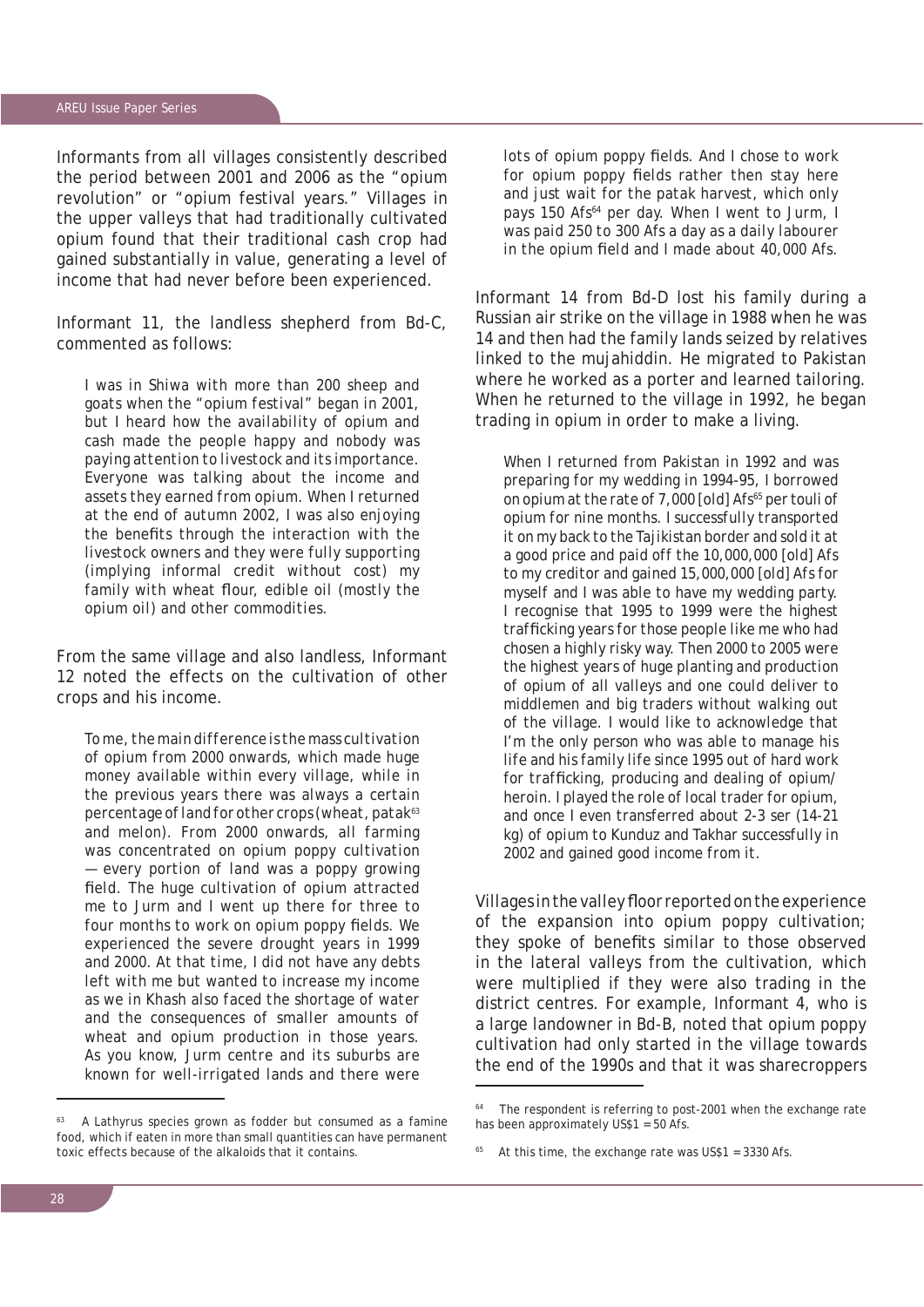who came from Khash who brought the cultivation skills with them. In two sites, cultivation started in the valley and sharecroppers moved in from the lateral valleys. This was found both in Bd-A when sharecroppers from Zardew moved in as well as in Bd-F where labourers from Khash and elsewhere brought the cultivation skills.

In Bd-A and Bd-B, landowners benefi ted considerably, particularly if they hired sharecroppers from the lateral valleys. Others, particularly the sharecroppers in Bd-A, were less successful. Informant 7, owning a *jerib* of land and also sharecropping, reflected on the effects of their lack of skills:

*From 2000 onwards, our village got gradually involved in planting poppy and the first skilled group on planting poppy flew from Khash and Jurm. We did not know how to lance it; that's*  why we people did not make as good a profit as other valleys did in the first and second years *when the price was so high. My brothers, from 2000 onwards, only harvested 5-6 paw every year from half a* jerib *of land.*

Landless households that migrated into the valley benefited considerably from the expansion of the district economy, as Informant 29 (village Bd-B) reported:

*I worked as a fl ock keeper in Zardew until 1999 and then when the drought hit many parts of the country our area was also affected. I did not make enough for my family consumption so I decided to move from the village. And for about 2 years I was working as a daily labourer in Baharak, mostly for construction work. And then when the opium revolution began I found myself fully occupied with many options: working at the central bazaar for loading and offloading; good wage for construction work; and travelling to Faizabad to accompany the shopkeeper and his commodities with the truck.*

The evidence is consistent on the expansion of opium poppy cultivation after 2000 and its spread from the lateral valleys to the main valley floors.

### **4.7 The effects of the expansion**

As some of the informants stories hint at above, the general picture on the effects of the expansion is one of economic transformation in the village economies both for the landless or land-poor as well as the larger landowners. Households were able to repay debts and increase consumption. Informant 14 observed:

*Our village at the heart of this valley has also had a long history of opium and, if there is good rainfall and sufficient water, we can compete with Khashi cultivators. The peak years of producing made a significant change in the economy of this village, which was badly affected during the war era 1982-1992. Most villagers were left with 10 to 15 and even 20 years of debt [in the form of wheat], but they were able to repay their loan to big landowners within the village or the shopkeepers in Jurm and Baharak, with the fi rst opium harvest in 2000 and then in 2001. To me, from 2000 to 2005 was an economic revolution; it was a rescue era for all of us, an extraordinary inspiration within the valleys where people experienced the freedom*  from stress and headaches for the first time in *their lives. Even my son, who is now 12 years old and at that time he was only 7, was able to collect 10-12* touli *of opium per day and was never coming to ask me money for his stationery and other needs. I would say it was the time*  of self-sufficiency of pockets regardless of age, *gender [he mentioned that women were also involved in lancing and collecting opium from*  the matured fields], and occupation. I did not *hear the loan or credit word between 2000 and 2005 in our village.*

For Informant 14, the expansion of opium after 2000 led to a decline in  $-$  if not the disappearance of  $$ the need for informal credit. This was supported by Informant 19, a *mullah* from Bd-E, who also noted the effects on the demand for credit during this period:

*I think the opium revolution years [2001-2005] really played a major role in changing the rural economy positively. And almost all villagers for the fi rst time enjoyed their farming and harvest because within these three to four years, rural people for the first time experienced a life without debts and without seeking credit. And*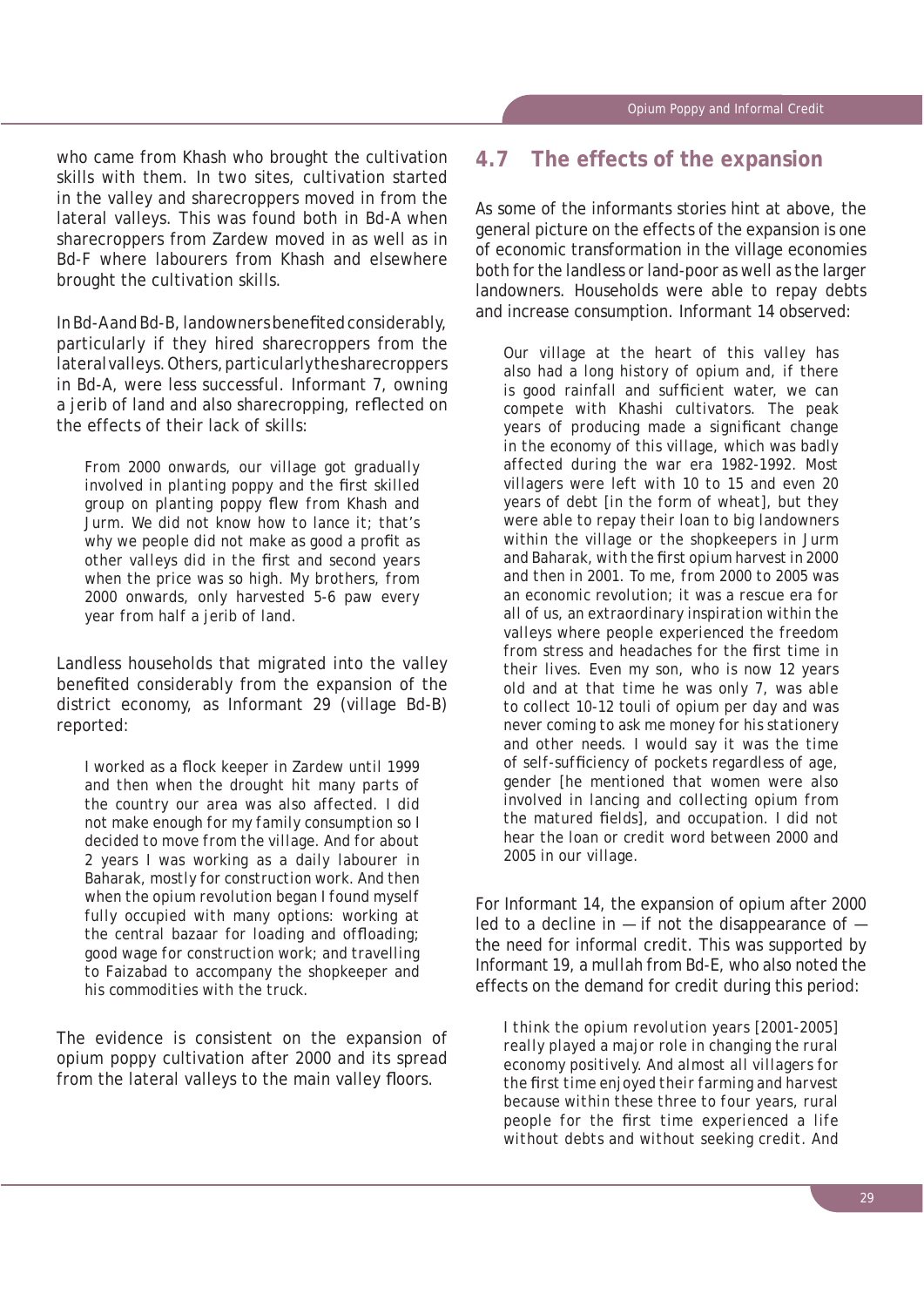*huge spending was noticeable everywhere and anytime. Even the carpeting and supplying of the mosque was another privilege that we grasped between 2001 and 2005. I noticed during the opium revolution years and my two brothers were telling me also, that no one approached them for getting credit from 2001 until spring 2006 and just after the decline of the price of opium in last autumn.*

A landless household from the same village, Informant 22 drew on his own experience of the expansion of opium cultivation, reporting that he had been able to settle his debts:

*Since I was sharing the house with my brother up to 2004, it was the peak of opium revolution or festival. And I benefi ted a lot and had no diffi culties feeding my family for 12 months in good standing. During drought years, I had debt of about 500* laks junbish *money [50,000,000* Afs*66] from a shopkeeper in Jurm. I had borrowed 30* ser *[210 kg] of wheat at the price of 250,000 Afs per* ser *to be paid in the next harvest in 1998. But the next harvest did not help me and my loan fell into another phase [of debt] and the shopkeeper increased the debt to 350,000 Afs per* ser *or equal to a certain amount of opium at the rate of 700,000*  junbish Afs *per 1* touli *opium in the next year. Then I had no luck for a good harvest in the following year and my debt went up to the equivalent of 50,000,000* Afs *for 30* ser *of wheat or the equivalent of opium at the rate of market price at harvest time. The opium harvest brought a big change in 2000 and I was able to pay off the debt for an equal amount of opium — 70* touli *of opium at 700,000 Afs per* touli *— to the shopkeeper. Most of the shopkeepers...preferred to be repaid in opium because they were putting your borrowings in terms of a certain amount of opium.*

This last comment above indicates a preference by traders to denominate debt in opium at this time, even if loans were taken out for other commodities. These informants' accounts generally depict an increase in income derived from both the expansion of opium poppy cultivation area and the price

increase in the period up to 2005. The increase in income allowed not only debts to be paid off but also increased consumption and meeting household food requirements, particularly for poor households. The net effect of this reduced and even eliminated the demand for credit from most households. Even if there were credit needs, the example of the shepherd (Informant 11) shows that for those not directly involved in opium poppy cultivation, the effect of cash surplus in the village was to generate a liberality of access to credit under non-cost or no-charge conditions, or as *zakat*.

This is not to say that households with opiumdenominated debt did not exist. Informant 7 (from Bd-A), who also has debts himself, recounted how one household in his village had accumulated debts from opium cultivation and how a microcredit loan had led his situation to become worse, an outcome that led to reflection on the relative merits of informal credit and microcredit:

*One person has got 70,000* Afs*67 loan for a livestock business and had given his land document as guarantee to the NGO. He bought a couple of cows but couldn't keep the cows as he had another debt from people from Jurm. And when they heard that he had gotten a loan of 70,000* Afs *from the NGO, they came and took the cows to settle the credit on the old loan. Now he has lost the capital that he had and the document of his land is with the NGO. I think he has no way but to sell his land to repay the NGO money, which would be a big loss. Of course the NGO did not know that he had another big loan from the people from Jurm. I think, within the informal credit you can search for many ways and make choices to delay or vary deals with your creditor, but the NGO is strict and you have to be prepared to be punctual and regularise your economic situation to repay the NGO. Otherwise, you will fall into a bigger headache.*

But, as will be seen below, when the effects of the decline in opium poppy price took effect from 2006 onwards, the traders in opium apparently found themselves more at risk than the cultivators.

At this time, the exchange rate was  $USS1 = 110,000$  Afs.

 $67$  At this time, the exchange rate was US\$1 = 50 Afs.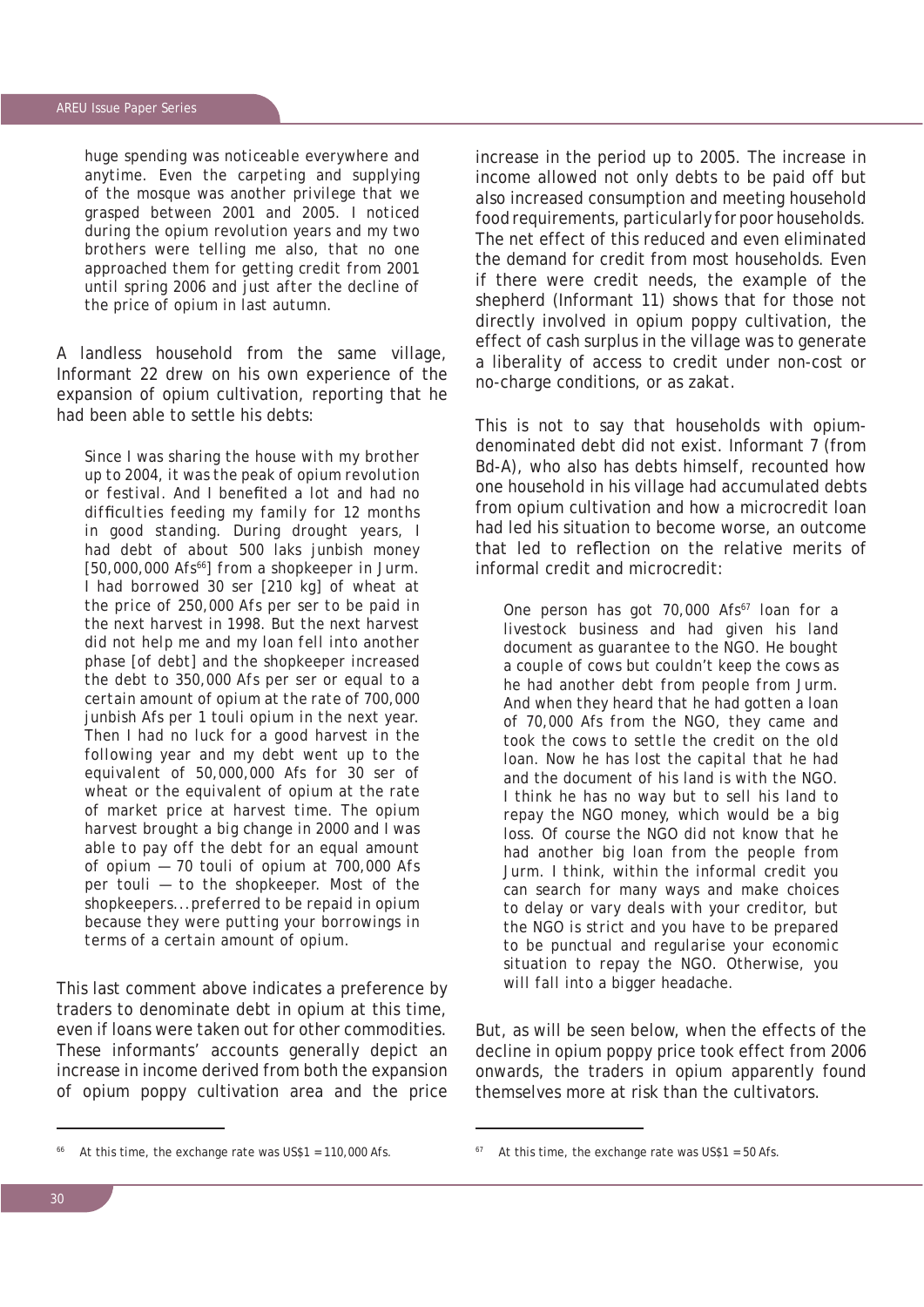For village Bd-A, however, the expansion of opium had more problematic effects. As reported by Informant 7, some sharecroppers found themselves displaced by others who had moved from outside the village and were prepared to accept less advantageous sharecropping terms than had been customary.

*Since the opium cultivation began in 2000 and onwards, low-cost sharecroppers from Zardew*  valley came here. And for the first time thev *broke the price and mutual understanding in the Zardew area and began to provide fertiliser and the landowner only gave seed. This event left us*  with lots of difficulties as many Zardewi entered *in these villages and it was associated with the opium revolution [2001–2005] and they gained*  more than we did on the poppy fields as well.

A further effect of the expansion of opium poppy cultivation was the decline in wheat area. While this did not affect grain supplies, it had a knock-on effect on the availability of wheat straw for winter livestock feed. The price of straw began to rise and, in time, challenged the relative profitability of opium poppy.<sup>68</sup>

# **4.8 The effects of the decline of opium poppy cultivation**

Starting from 2003-04 but significantly from 2005-06, there has been an overall but bumpy decline in the cultivated area of opium in Badakhshan. The reasons for this decline are complex and spatially specific; they relate to a combination of threats and actual eradication, combined with a decline in the relative profitability of opium poppy due to both a rise in price of wheat straw, other potential cash crops (e.g. potato), and a fall in the price of opium. The issue here comes down to the effects of this decline on the debt holdings and livelihoods of those engaged in the opium economy. These effects are multiple and complex.

The initial effect has been a decline in immediate income and employment. As Informant 14's report makes clear, there has been a loss of income creating unemployment. There had also, however, been a shift in expectations driven by the economically better years of opium cultivation. This shift points to an unwillingness to revert to the status quo and prior social relations.

*The declining era of opium cultivation which began last year gradually affected vulnerable families who were sharecroppers, daily labourers and poor families. It left a number of unemployed people walking up and down. Just within the last three to four months, there were 30-40 men married and unmarried who have gone to military service in Kabul to at least avoid themselves from borrowing from rich men within the village or Jurm. This is like prevention before the suffering — their message is clear: death or income.* 

When asked what was meant by "avoid...borrowing from rich men" and "prevention before the suffering," he replied:

*The reason they have chosen that way is that the opium economy left them with high demand and expectations of a reliable income that would properly supply their household, having more fun and working for others on a high wage (500* Afs*69 per day in 2003 and 600* Afs *per day*  in 2004 in a poppy field). They felt prouder and *had pride and said, "Why should we stay here and accept working for others either in the village and elsewhere only for 150* Afs *a day?"* 

In referring to "death or income," presumably the point here is that without a decent income, the risk of death from serving in the army is the choice to be made. Others have not been able to so fully extract themselves from local obligations. Informant 7 (from Bd-A), carrying consumption loans and hit by expenses for medical treatment for his wife, was in danger of having to sell off land in order to extricate himself from debt. He commented as follows:

*Even now, I have debts [taken out last autumn when he was anticipating a good harvest of opium in spring 2007] for the following items from a shopkeeper in Baharak:*

Mansfield, "Governance, Security and Economic Growth."

At this time, the exchange rate was US\$1 =  $50$  Afs.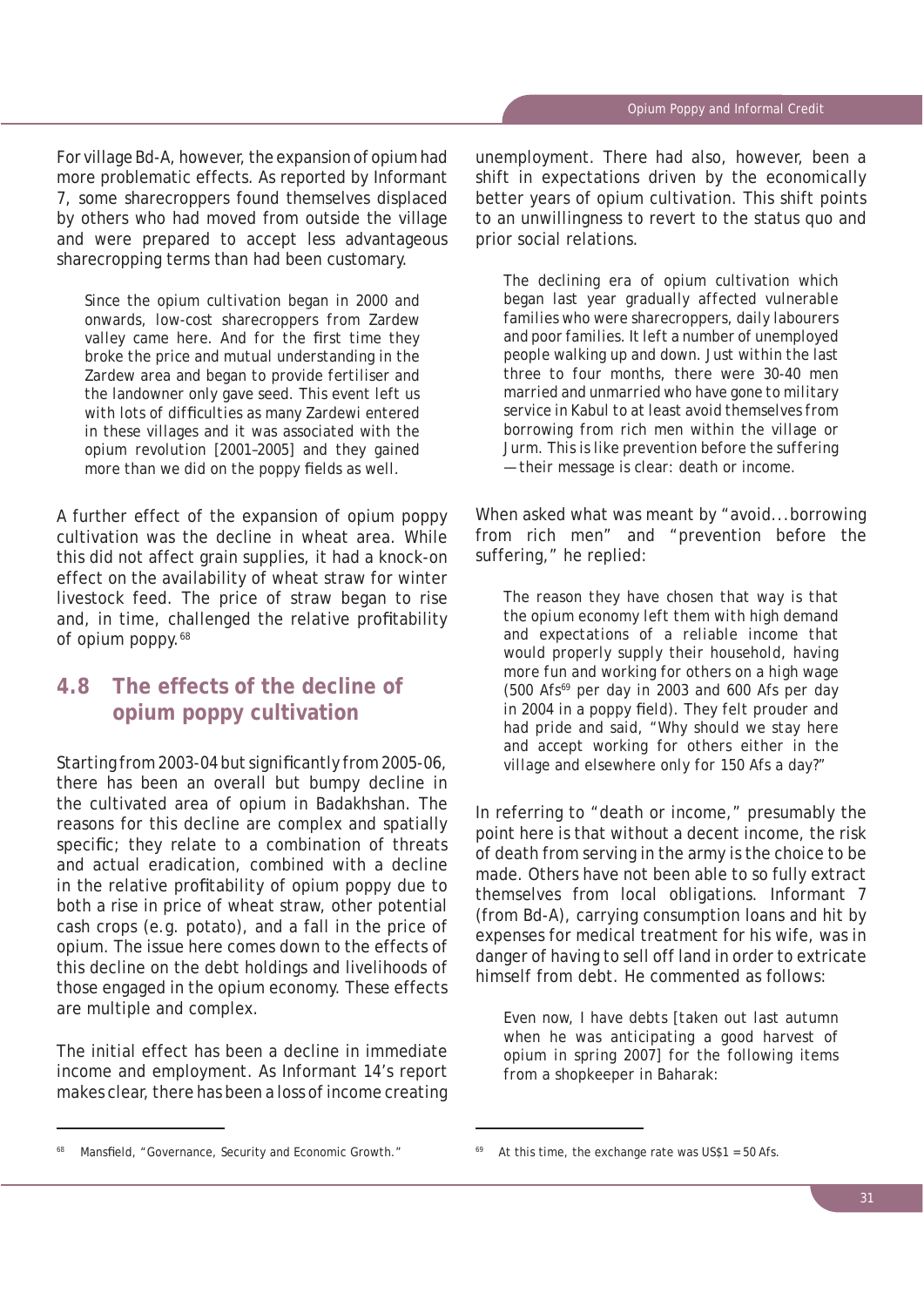- *42* ser [294 kg] wheat flour, at 170 Afs<sup>70</sup> per ser *[against the then-market of 110* Afs *per ser]; and*
- *10* ser *rice at 300* Afs *per* ser *[against the then-market price of 200* Afs *per* ser*].*

*I have to repay the loan to the shopkeeper at the end of October this year. I was anticipating a good harvest of opium this year but there was none and I have had another extra and unexpected expense, which was medication for my wife last spring. This has left me with a huge shortfall. I already mortgaged my 2* jerib *of land (15,000* Afs *per* jerib*) to two people in Baharak and I'm certain that I'll not be able to repay the mortgage price. And my intention is to sell half of the land this autumn to recover the mortgage price, freeing at least the half of the land for myself to cultivate for my own next autumn.*

But he felt fortunate to be able to obtain a mortgage at all:

*I feel lucky myself that I've been able to mortgage my land at the rate of 15,000 [*Afs*]71 per* jerib*. This year, there is less willingness from Baharaki and Faziabadi to get lands as mortgage, as there is not much hope for opium cultivation this year. If I can sell for 80,000*  Afs*...then I can pay off the mortgage price and free the other jerib of land for 30,000* Afs*. Then I have a plan to spend the 50,000* Afs *for winter supplies as well as wheat seed and fertiliser to plant this autumn. Before mortgaging my land, last year I cultivated poppy as a sharecropper on 2* jerib *of land owned by a Faizabadi. And at the beginning, we had agreed to share the fertiliser, labour and all preparation, which cost us 6,000 Afs. I confidently got four bags of fertiliser as credit from a Baharaki shop at the price of 700* Afs *per bag with repayment after one month (the actual price was 500*  Afs per bag). When the poppy field failed last *year, the landlord sent a message that he will*  not pay his share since the poppy field failed. *Because he has got some linkage with powerful people, I couldn't do anything, I sold my cow for 4,000* Afs *and paid off the shopkeeper 2,800*  Afs *for the four bags of fertiliser. While I was* 

*sharecropping the Faizabadi land, I left my land without cultivation last year as I did not have the cost for fertiliser, labour, etc. So I lost 4,000*  Afs *from my own pocket to pay off my loan and keep alive my credibility in the bazaar.*

The decline in the opium economy, and as noted by this informant on the difficulty of being able to mortgage land, has led to a decline in the value of land. But this account also highlights: the use of informal power to default on agreements against which the less powerful have less redress; a reluctance of lenders to advance funds against the cultivation of opium given its uncertain prospects; and, the need above all to keep credit worthiness alive.

But as Informant 12 made clear, some households appeared to have kept considerable reserves of opium as a hedge against price changes. This indicates in part the effects of increased income that allowed some degree of strategic planning and maintaining reserves for an uncertain future:

*First of all, we are a small-sized family and, secondly, I managed to make some reserves. I thought to make some reserves and did not spend on general goods. Because as a sharecropper for any grains and crops, I never had tested such a hot market for opium in my life. My guess was true that there would not always be a hot market for opium and not always a successful harvest of opium as in previous years. I am confi dent that it can be something that we carry on until next year. The reserve made me able to avoid taking any action that may make me fall into debt. There are many villagers like me and even daily labourers that have small amounts of opium reserves — roughly between 100 and 200*  touli *— that they kept at home for exchange for other commodities while needs arise.*

Shopkeepers also reported that opium cultivators had even provided them with reserves of opium as deposits against future consumption needs. As a result, a number of these shopkeepers (located at the bottom end of the opium trading chain) became indebted to these customers because the price of opium had since fallen. Informant 26, for example, who was now in debt after borrowing for his son's medical expenses, commented:

At this time, the exchange rate was  $US$1 = 50$  Afs.

At this time, the exchange rate was  $US$1 = 50$  Afs.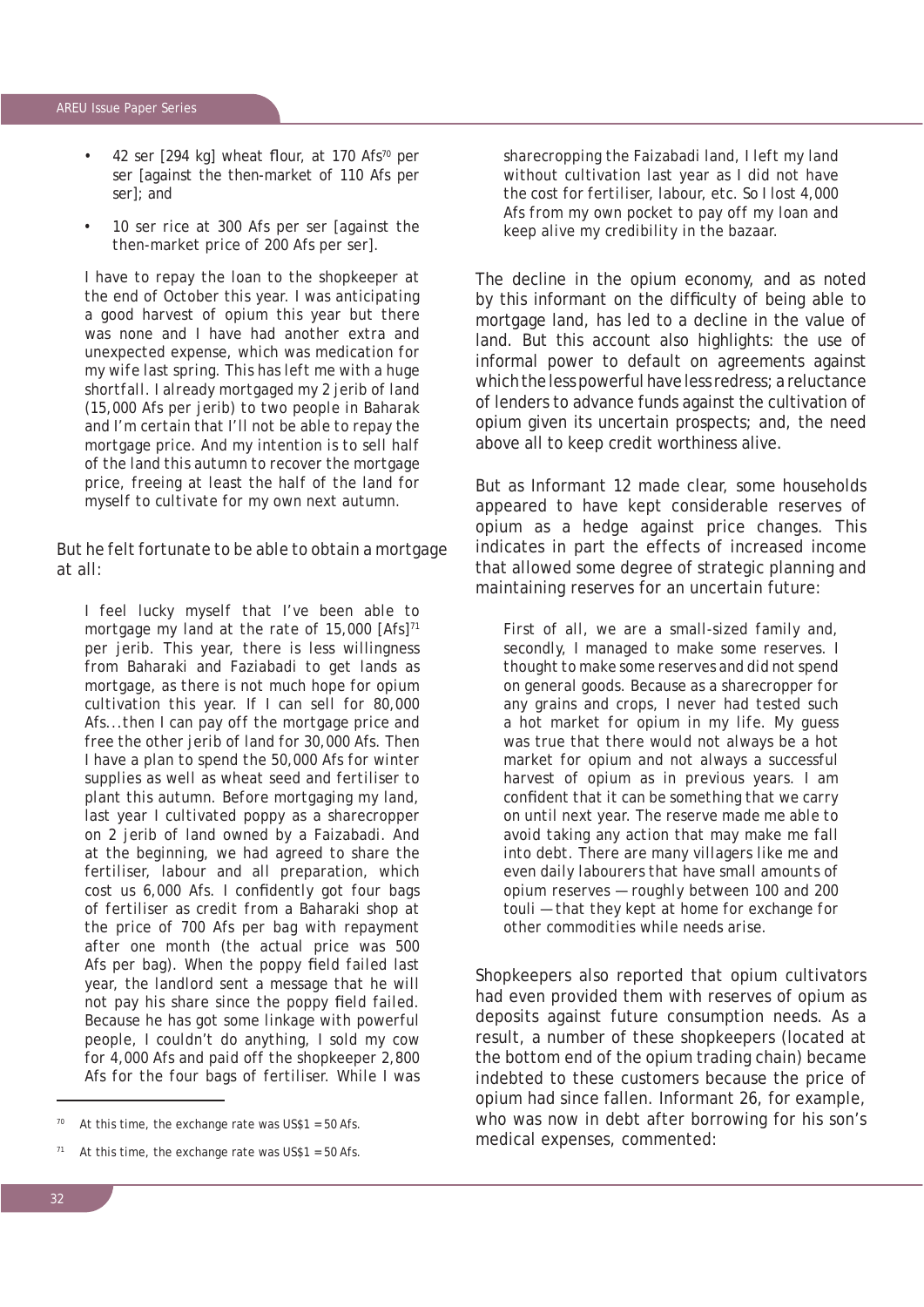*I did not fall into debt before 2001 myself and remember the overall deals between 1996 and 2000 as it was a prosperity period for us traders. But I have never heard of such stories of the big debts that now exist.*

He then pointed to a closed shop facing his; the owner of the shop had disappeared for the past two months. This was because he had collected more than 30 kg of opium from different villagers; all these opium consignments had not been sold by his partner, a middleman, who had sent a message that, until he was able to sell them at a good price, he would not return to Jurm. This led the shopkeeper to shut down his shop because many villagers were coming to collect commodities as repayment for the opium they had delivered to him. He continued to say:

*In 1376 or 1377 [1997 or 1998], even during these drought years, people were able to repay their loans in the following years little by little. Because, in my opinion, there is a balance between the borrower commitment and the creditor conditions, both parties were meeting their conditions and there were very few people that failed in meeting their commitment. I think the availability of opium, its infl uence on making deals, and the increasing demand for credit from 2006 to now have really changed the behaviour of the people. There is now a general sense of fear of losing money if someone asks you for a loan. I know the people are the same people as they were in the 1990s but the behaviour and the way of thinking has been quite changed since 2000 and because of the shock of opium and huge money flows in 2001 until 2005.* 

Local level traders were more directly and immediately hit by changes in market conditions than producers were. Informant 20 in Jurm very clearly commented on the dependency of these local traders on traders at higher levels:

*There are some shopkeepers that built relationships in opium dealing with people in the village since the harvest of 2000. These shopkeepers were attracted to the village and its opium harvest after 2000 and had been in regular contact and dealt with these people.* 

*It has been said that there are bilateral deals with shopkeepers in Jurm centre and that the shopkeepers are in contact with next level of wholesalers and, thus, opium middlemen and [maybe big opium traders]. But one thing is very certain, unless there is no previous contact or relationship between (or a recommendation involving) the big or middle shopkeeper(s) in Jurm and the next level, wholesalers and the middlemen*  for drug trafficking, these shopkeepers would *never attempt to buy, exchange and accumulate the opium at their shops.* 

Thus, from 2005-06 onwards, trading in opium was seen to have become more risky and uncertain as the overall price declined. Various informants (e.g. Informant 30) reported how their trading partners, mainly from outside Badakhshan, had simply failed to maintain contact or defaulted on the sale.

# **4.9 Conclusions from Badakhshan**

In summary, some villages in Badakhshan have had a long history of opium cultivation and the commodity has long played a role in barter or exchange relations, including those related to credit. The rise in the costs of credit prior to 2001 appears to have been a function of the considerable economic instability, independent of and predating the expansion of opium poppy cultivation. Many households were most certainly in debt toward the end of the 1990s, largely as a result of the drought and instability; this thus raised the demand for credit, which in the lateral valley villages may have been opium-denominated. The expansion of opium poppy cultivation after 2001, moving from more remote, higher valleys into more fertile and better-irrigated valleys, was largely driven by the price increase and not opium-denominated debt. For most households, the effects of opium poppy expansion were largely positive rather than negative: opium cultivation increased income, allowed repayment of debts incurred as a result of the drought, and led to a decline in demand for credit even though cash and credit were now more readily available. The effects of the decline in opium poppy cultivation are likely to vary. For farmers in the well-watered valley plains, the decline in the profitability of opium in comparison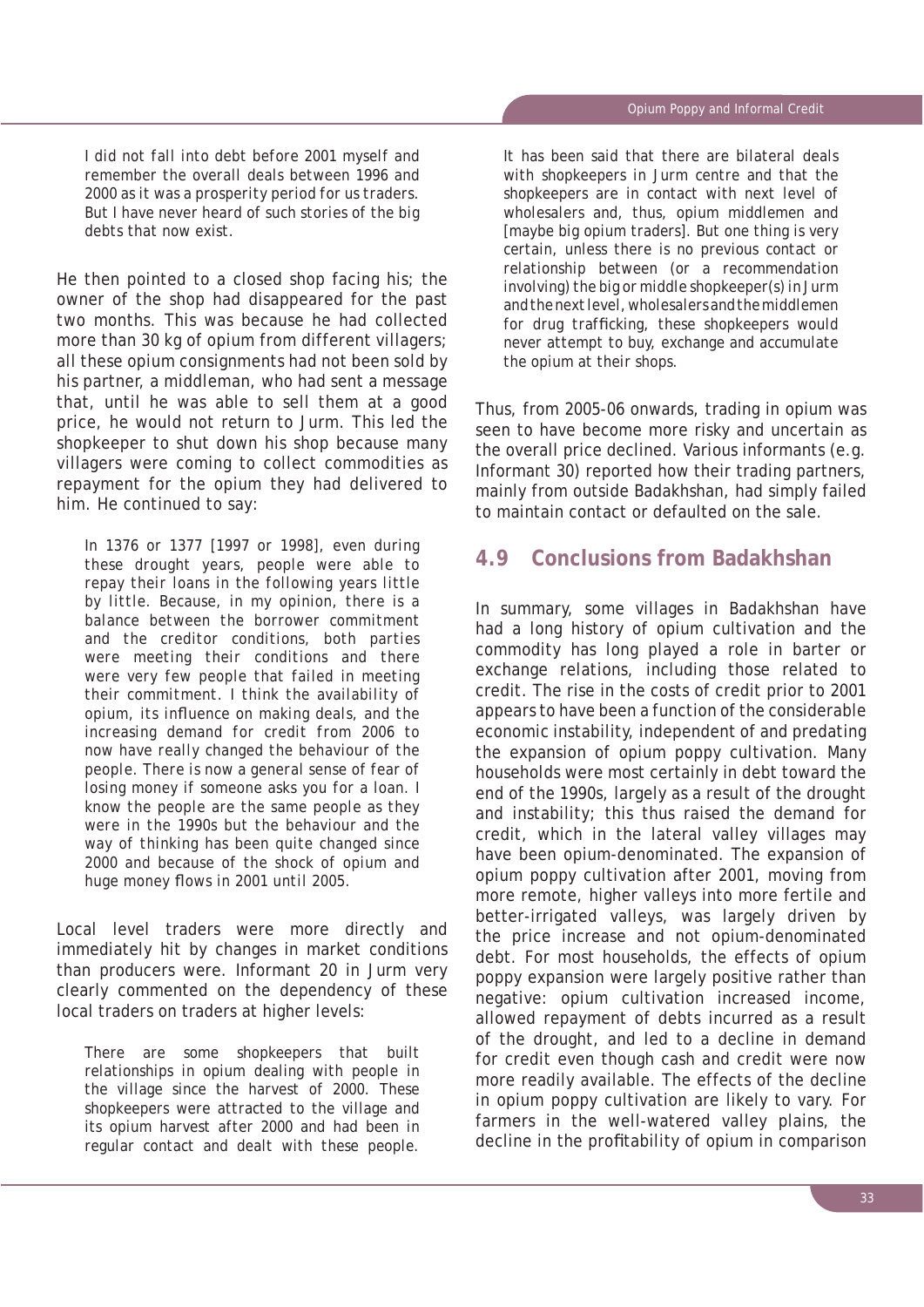with others crops will ease the transition away from opium production. For those households in the lateral valleys, constrained by land and water, the consequences have been more severe; the demand for informal credit is likely to rise along with pressures to migrate to seek labour and employment opportunities.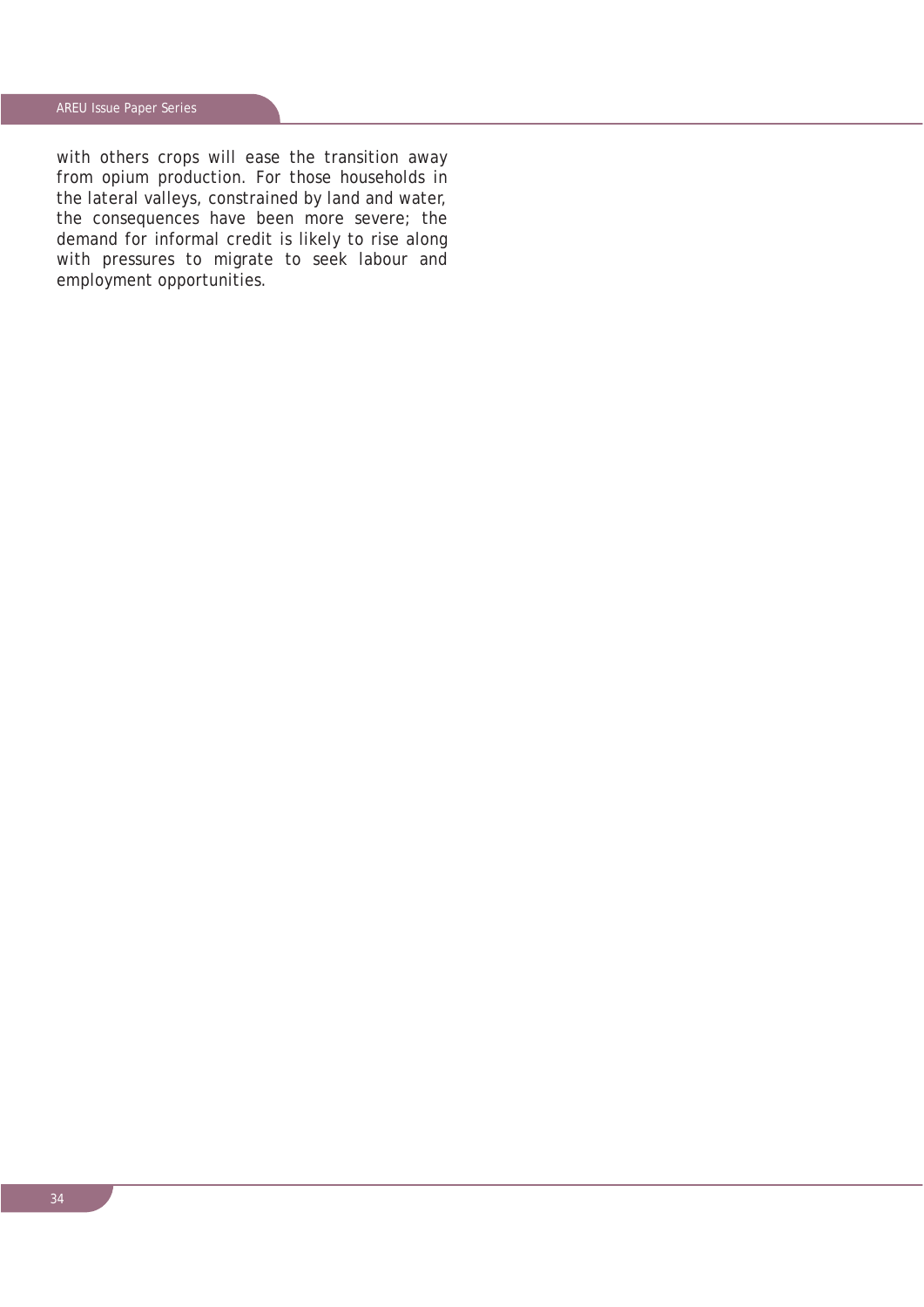# **5. Opium and Informal Credit in Balkh**

Even though the history and diffusion of opium poppy cultivation in Balkh is rather different, the experience of the expansion in this province has led to overall conclusions similar to those of Badakhshan. It will be argued that the effect of the expansion of opium poppy cultivation after the Taliban ban in 2001 has been generally positive, with little evidence of opium-denominated debt. The key contrast between the provinces, however, is that in Balkh, benefits of cultivation have been deeply skewed to the advantage of particular social groups located in better-irrigated areas. This relates to the history of opium poppy cultivation in the province.

# **5.1 Background**

Balkh as an agricultural landscape stands in complete contrast to that of Badakhshan. With an almost featureless flat landscape (except for the southern backdrop of the Aruz Mountains), Balkh essentially has a plain economy characterised by a major irrigation scheme. This permits doublecropping and, since the 1930s, it has had a grain surplus economy with cotton as a major commercial crop. While Badakhshan's altitude and water availability differ between the main valley floors and the lateral valleys, the contrasts evident in Balkh's landscape tend to be human-made, defined by differential access to irrigation. Critical to this is an area's relative position on the irrigation canals; upstream positions are better watered than downstream positions. Therefore, like the case of Badakhshan, location matters in the context of livelihood opportunities.

The Balkh irrigation system is old; some parts reputedly date back to more than 1000 years.72 Its subsequent development and elaboration beginning from the 1900s, however, has led to the establishment of an intricate system with more decentralised and diverse informal management arrangements. During the 1990s, this system gradually broke down, caused by complex reasons related to:

decreased flows [of water], increased demands, *crop intensification processes balancing decreased individual farm areas, and expanding non-agricultural uses [, combined with] abuse of power and corrupt government that have contributed to the collapse of former agreements on water distribution.73*

The development of this irrigation system since the 1930s appears to have been primarily driven by concerns to develop a taxation system for water distribution rather than a system focusing on efficient and equitable water distribution.<sup>74</sup> Indeed, there is evidence that structural inequalities have been built into the irrigation system — either by design or default with "no attempts or intention to allocate downstream villages' longer irrigation times...to compensate for downstream effects of reduced water flow."<sup>75</sup>

Overlying the complexity of water distribution in the Balkh system are patterns of settlement history and ethnic identity that are partly the causes of existing patterns of distribution inequality. There has been a complex history of settlement since the 19th century.<sup>76</sup> The area had first been settled by Durrani Pashtuns and then, beginning in the 1930s, by Pashtuns of Ghilzai origin from Eastern Afghanistan. Both groups had been encouraged and coerced to settle to bring both the northern Turkmen plains and its people under the influence of the Afghan state and also, in part, as a means of handling political dissidence in the South.

The settlement process continues to this day and has contributed to establishing political and economic

 $72$  see Pain "Water Management, Livestock and the Opium Economy: Opium Poppy Cultivation in Kunduz and Balkh," 8.

<sup>73</sup> Pain, "Water Management, Livestock and the Opium Economy: Opium Poppy Cultivation in Kunduz and Balkh," 9; drawing from Jonathan Lee, "Water Resource Management on the Balkh Ab River and Hazhda Nahr Canal Network: From Crisis to Collapse," Report for UNAMA Northern Region, Central Asian Free Exchange (Kabul, 2003).

Pain, "Water Management, Livestock and the Opium Economy: The Spread of Opium Poppy Cultivation in Balkh," 16.

<sup>&</sup>lt;sup>75</sup> Pain, "Water Management, Livestock and the Opium Economy: The Spread of Opium Poppy Cultivation in Balkh," 16.

<sup>76</sup> Pain "Water Management, Livestock and the Opium Economy: The Spread of Opium Poppy Cultivation in Balkh," 15.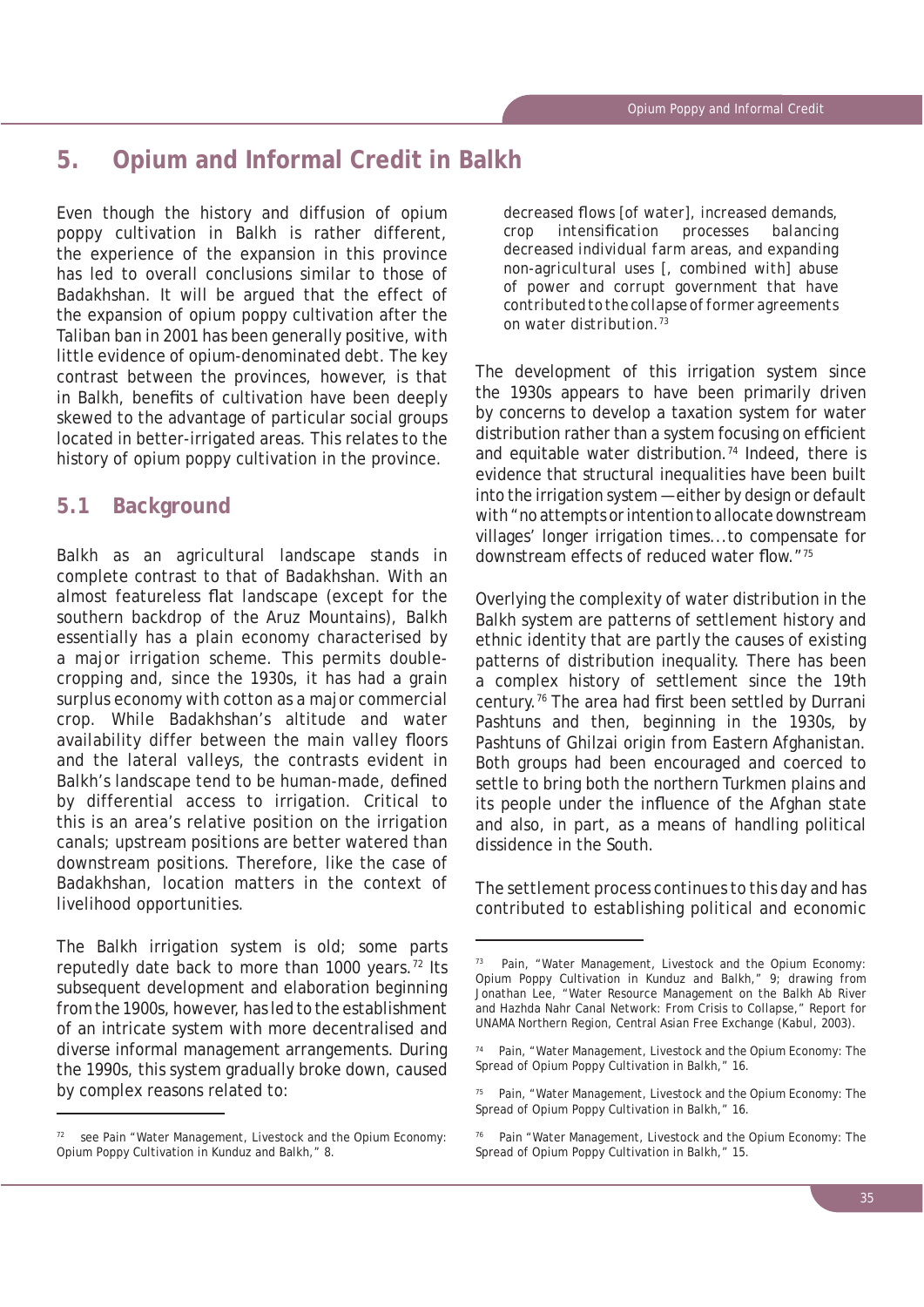ascendancy of Pashtun peoples over the original of Tajik, Turkmen and Uzbek populations in the northern plains. Nowhere is this more evident than in the spatial patterns of settlement, which were primarily upstream of pre-existing settlements.

These patterns of settlement and water distribution — in a sense, the basic structural factors determining the Balkh context — are fundamental to an understanding of the history of the opium economy in Balkh. Previous publications by Pain as well as fieldwork in Chimtal and Charbolag districts (which, until 2003, together provided more than 60 percent of opium poppy area in the province) indicate three distinct phases in the spread of opium poppy cultivation in the province.<sup>77</sup>

Like Badakhshan, there has been a long history of cultivating opium poppy in Balkh. This cultivation has most likely been on an even smaller scale than in Badakhshan before 1978; like in Badakhshan, there were no reports of a government trading company collecting the production. Balkh differs from Badakhshan, however, because cultivation was not associated with particular villages until the 1990s; prior to this, it was small-scale and done by farmers on an individual basis. Small local demand drove the cultivation, which appears to have been generated exclusively by the Turkmen population, which traditionally consumes opium. While they may also have been the cultivators of opium poppy in Balkh, it appears that the opium poppy was largely cultivated upstream by non-Turkmen people for the local Turkmen market. (One should also note that there has also been a long history of marijuana cultivation in the province.) This first phase of opium poppy cultivation lasted until about 1992.

From 1992, a second phase of cultivation developed within Chimtal.<sup>78</sup> This can be characterised as a hot spot where highly localised, intensive cultivation took place; but it was fairly limited in its extent overall. Apparently first initiated by opium trade linked to the north, opium production from 1994 came to be concentrated around midand upstream locations in Chimtal and associated almost exclusively with Durrani Pashtun villages, particularly after the Taliban captured the north in 1996. Production appears to have been driven by a change in market conditions, with the demand for the product coming from outside the province. From 1994, the appearance of Kandahari traders, probably building on prior trading networks (that involved birds of prey), also drove production. Contributing to the expansion was the importation of higher-yielding varieties of opium. Opium cultivation did not spread more widely during this phase because it appears to have been largely determined by informal market regulation and restrictions. Another contributing factor seemed to be the fact that the market for opium was closely linked to the trading networks of the Durrani Pashtuns and, of course, intimately connected to the Taliban's means of power. Other villages were simply afraid to grow it.<sup>79</sup> Linking opium poppy cultivation to social networks based on ethnic identity is critical to understanding the spread of opium poppy prior to 2001 and the difference in benefits gained from its cultivation after 2001.

With the Taliban's fall from power, a shift into the third phase of cultivation took place, characterised by cultivation spread much more widely over a larger area but of varying intensity depending on location. Water availability proved a critical factor in determining intensity of cultivation; opium poppy cultivation was concentrated upstream (south) in the areas using well water, often in areas that were double-cropped. The rate at which cultivation spread was also more rapid in the upstream parts of the irrigation system while the process was more gradual and uncertain in downstream parts.<sup>80</sup> The reasons for this are complex but relate to: lack of access to opium trading networks; the availability of skills and labour for cultivation; price; and the

<sup>77</sup> Pain, "Water Management, Livestock and the Opium Economy: Opium Poppy Cultivation in Kunduz and Balkh" and "Water Management, Livestock and the Opium Economy: The Spread of Opium Poppy Cultivation in Balkh" for an extended discussion of this.

See Pain, "Water Management, Livestock and the Opium Economy: The Spread of Opium Poppy Cultivation in Balkh" for the characterisation of three phases of cultivation of opium poppy in Balkh.

<sup>79</sup> Pain, "Water Management, Livestock and the Opium Economy: The Spread of Opium Poppy Cultivation in Balkh," 19-20.

<sup>80</sup> Pain, "Water Management, Livestock and the Opium Economy: The Spread of Opium Poppy Cultivation in Balkh," 21-24.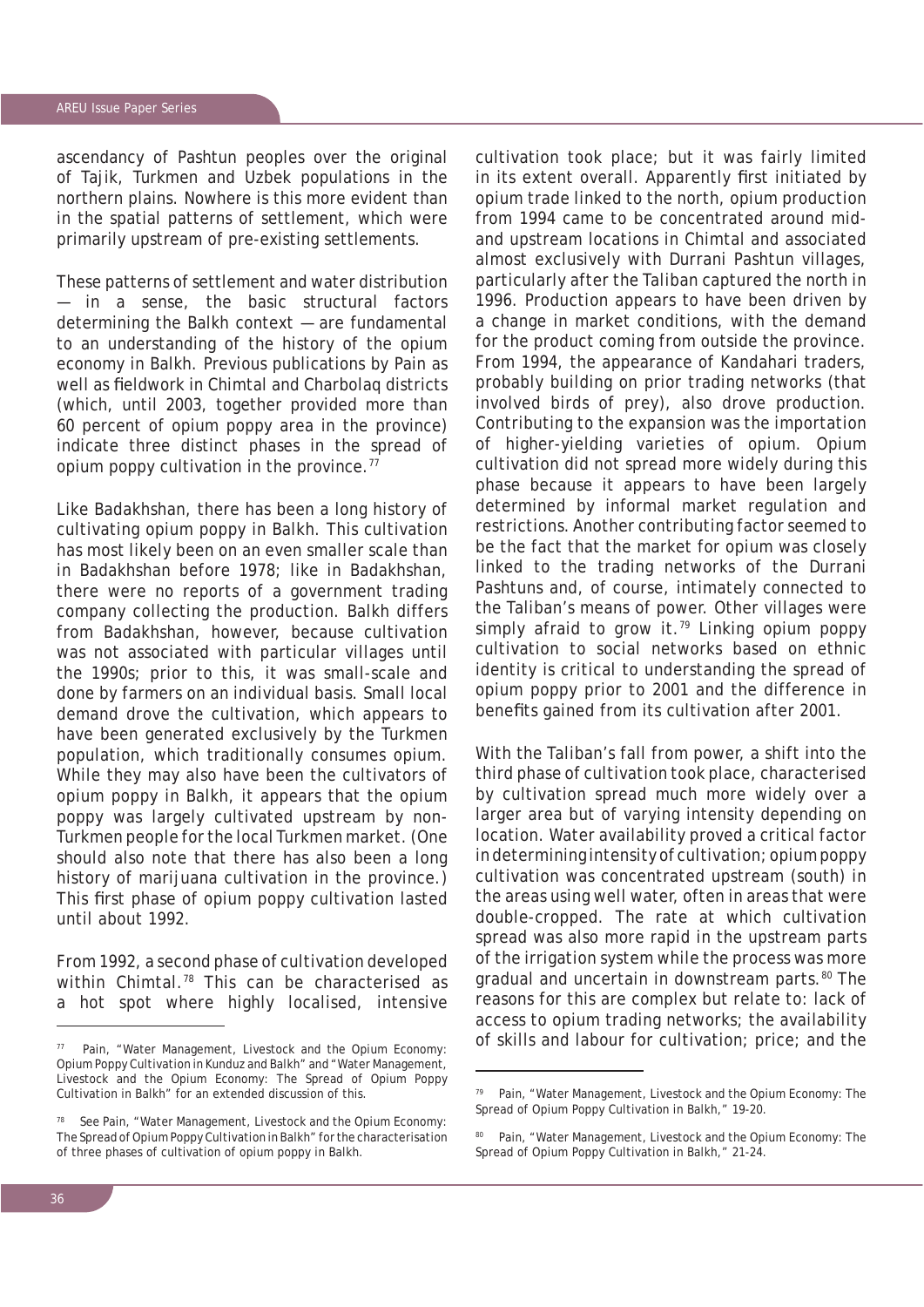availability of water. From 2006-07, a fourth phase of cultivation has potentially emerged: opium poppy cultivation has ceased in Balkh.81 Despite claims to the contrary, $82$  this phase has had little to do with the development of alternatives or of a more accountable administration. While opium poppy cultivation has dramatically declined, however, the cultivation of marijuana has expanded considerably in 2007.

What role has credit linked to opium played in this evolving history of opium poppy cultivation? The following discussion seeks to explore the key contrasts between Badakhshan and Balkh.

# **5.2 Credit and debt relations prior to 1978**

Given the grimness of the previous two decades, one could understand the tendency of informants to romanticise the past. Informants nonetheless presented a consistent picture of relative prosperity and a secure agricultural economy, based largely on a double-cropped, intensively irrigated system, in the decades leading up to the 1970s. Villages located at the bottom end of the irrigation system only had secure water for a single wheat crop, but their large livestock herds supported a robust village economy. Others, such as villagers from Chim 09, for example, described a secure and prosperous economy around the cultivation of winter wheat, summer cotton, melon and vegetables, benefiting from the proximity to the urban market of Mazar. At that time, more than half the households in the village had land; those without land could secure sufficient grain to meet household requirements by working as sharecroppers.

Badakhshan reported no formal system of credit prior to 1978 (and certainly not after 1978). On the contrary, in Balkh, government-based credit was available for the cultivation of commercial crops for those with land and who had paid their taxes. Informant 16 (Chim 20) commented:

*There was a system of formal credit for farmers through the agricultural bank who had a positive balance on their tax payment records at the agricultural department. The informal credit was mostly like the qarzi-hasana experienced for decades among relatives and friends in this village.* 

If farmers did not take credit from the government, seasonal credit for inputs was always available from commodity traders. Reportedly given at the equivalent of a 25 percent mark-up, this credit is comparable to that reported for Badakhshan for this period. Informant 15 (Char 65) reported that he used to borrow chemical fertiliser from the cotton trading shop in Mazaar and repay at the time of harvest.

As Informant 16 observed above, *qarz-i-hasana* was also available among relatives and friends. Informant 18 (Chim 20) reported similarly:

*My father was known as a benevolent person in the village. While we were harvesting good enough wheat in past years (1983-85), other poor villagers were coming to us to get credit and then repaid during the harvest and we never charged any surplus or profit on it.* 

As the informants from Badakhshan illustrate, people providing credit and people receiving credit are likely to have differing perspectives on the costs and consequences of giving or taking credit. However, the point here is to illustrate the relative prosperity of Balkh in contrast to that of Badakhshan. The former is likely to have had greater surpluses available for lending even though socioeconomic inequalities, particularly regarding landownership, may have been greater than for Badakhshan. What remains unknown is the extent to which the degree of ethnic heterogeneity in Balkh — and the related underlying power inequalities — restricted informal credit relations to inside a single village rather than between villages that may each have been inhabited by a different ethnic group. The extent to which these divides may have created greater bonds of solidarity within villages also remains unknown.

<sup>81</sup> Pain, "Water Management, Livestock and the Opium Economy: The Spread of Opium Poppy Cultivation in Balkh," 35-36.

<sup>82</sup> UNODC and MCN, *Annual Opium Surveys 2004, 2006 and 2007*.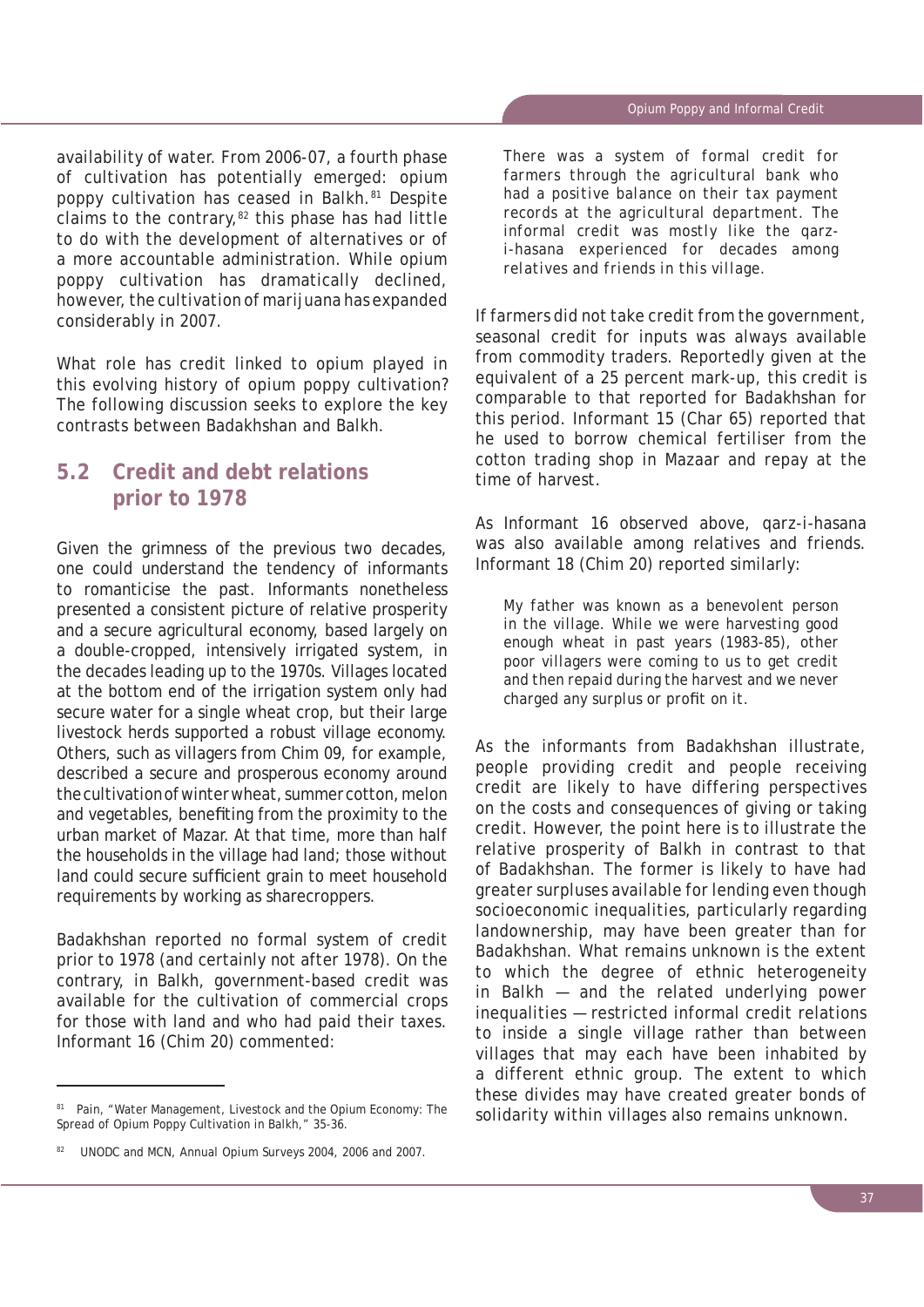# **5.3 1978–2001: The emergence of instability and drought**

During the conflicts of the Soviet era, Balkh experienced considerable disruption; its rural infrastructure was possibly damaged even more than in Badakhshan. Many households fled during this period as a result. After 1992, many refugees returned.83 Underlying tensions began to surface between largely ethnically homogeneous villages as power swung among different political groups prior to 1996. After this year, non-Pashtun populations were subjugated by the Taliban. The consequences of this were major disruptions of traditional practices of water distribution, worsening with the onset of the drought in 1998. One informant from Char 51 recounted that during 1989-90, for example, internal conflict led a commander from Hezb-i Islami (under Hekmatyar) to block the irrigation systems so that water could not flow to downstream villages of the rival Jamiat-i Islami (under Rabbani). The same informant also described what happened to their livestock economy:

*Our village has a background of keeping livestock and access to pastures, but unfortunately due to crisis over the pasture disputes in the last decade (1996-2006) we gradually lost the livestock and many villagers sold them to cope in the bad economy years. For keeping large*  numbers of sheep and goats, first of all, you *need security in your village and the surrounding area and then a secure and free pasture that the government has control of. Otherwise you can't keep even ten sheep as flock. Besides the security problems, the three years of drought was another cause of losing livestock.*

Many households left during the period of the Taliban and of the drought and worked as migrant labourers, as illustrated by Informant 9 (Char 51):

*I used to borrow cash in advance from my employer, a building constructor in Mazar, while staying and working there during the Taliban era. I depended on day labour work whenever*  *it was possible. In the drought years, I used to work in Baghlan, Kunduz and Doshi on rice farms and construction projects. And my family were with my father-in-law in Mazar.* 

With the cultivation of opium poppy restricted to specific villages in middle and upper Chimtal, the potential for opium-based credit was also confined to these areas. The role that opium-based credit played in these villages is unknown, although the comments by informants from Chim 19 (see below) indicate that it was likely to have been available. What is clear is that for the majority of villages that were not growing opium at this time, the rural economy largely collapsed: many people lost assets and remained in considerable debt as the post-2001 era emerged.

# **5.4 2001: The rise and fall of opium poppy cultivation and its socially differentiated consequences**

The story about the expansion of opium poppy cultivation in Balkh and its links with informal credit is rather different from that of Badakhshan. In the latter province, it spread from more marginal environments to those with better resources and greater proximity to district centres. In contrast, the pattern in Balkh saw opium poppy cultivation remaining concentrated in the better-watered areas, having had a more restricted spread downstream depending on water availability. The availability of irrigation water has remained a critical determinant of where poppy has been cultivated and the returns from its cultivation.

Overall the effect of the growth of the opium economy in the two study districts in Balkh was positive.84 Describing the period as "prosperity years," most villages reported direct benefits through either cultivation or improved on-farm employment opportunities in the district, as described by villagers from Char 23.

*As we are from the same tribe and living in one village, we normally borrow from our relatives* 

<sup>83</sup> Described in detail in Pain, "Water Management, Livestock and the Opium Economy: The Spread of Opium Poppy Cultivation in Balkh," 20.

As described in Pain, "Water Management, Livestock and the Opium Economy: The Spread of Opium Poppy Cultivation in Balkh," 31-33.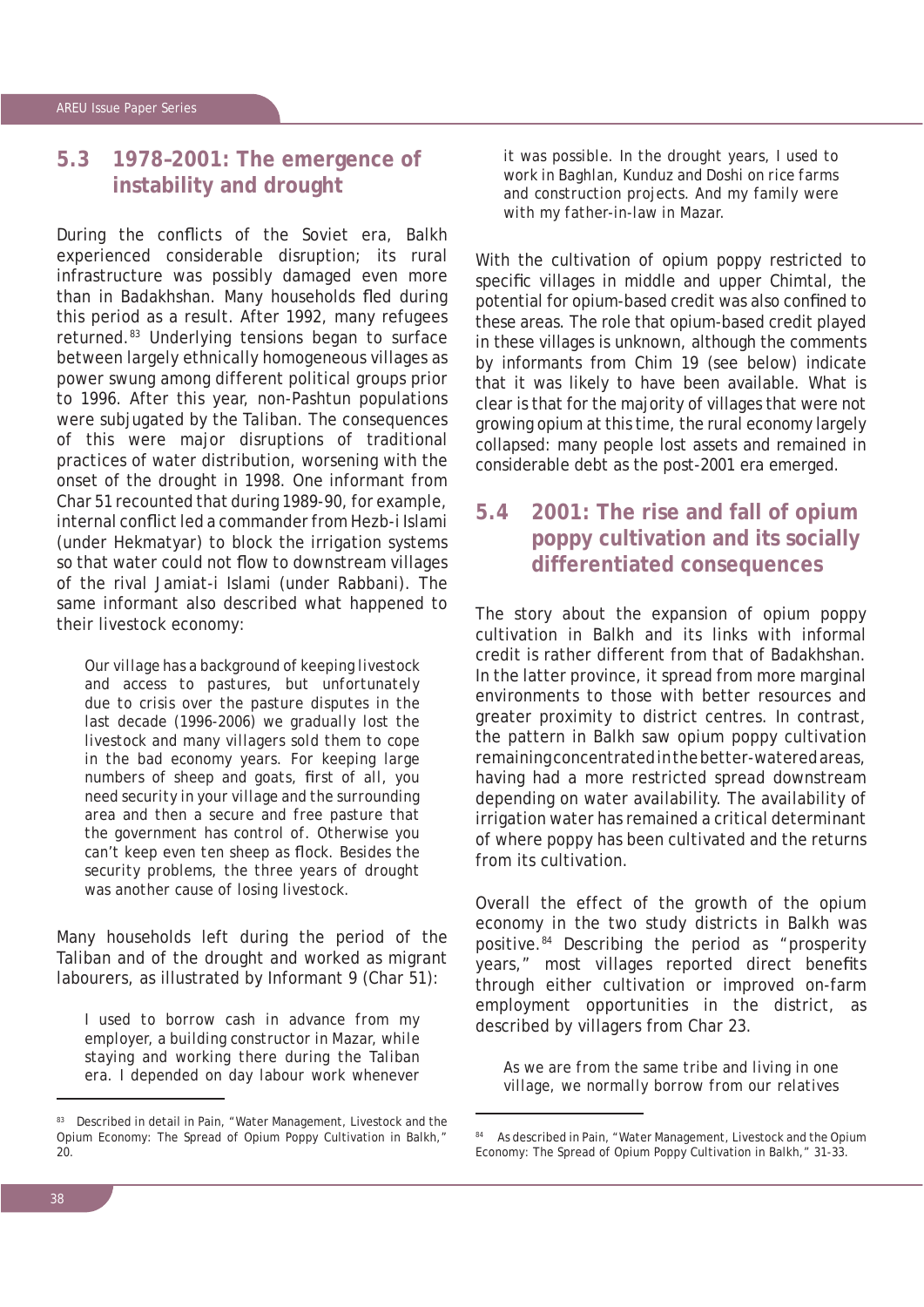for difficult times. But in the prosperity years *(2001-04), we had a good time and it was an era for earning more money. We as a mass group of labourers, mostly earning a 25 percent share of the crop at harvest time, used to work on the poppy-cultivated lands in the upper-end villages, Char 055, Char 060, Char 024, Char 062, and Char 070. We were receiving advance informal credit (based on mutual understanding) from the landowners and they deducted it from our daily wage during harvest time. We were happy about this because the income source was guaranteed for us. And we were sure that, after such hard work during ploughing, sowing and the harvest, we would receive a huge amount of money after deducting our in-kind loans because during the winter we were receiving*  wheat flour, rice, vegetable oil and also straw *for feeding our livestock from the landowner or his recommended local trader. There is the issue of trust and knowing each other very well*  to prove loyalty and to keep the confidentiality *of the cultivated land's location, the size of the actual land with poppy...opium cultivation is a reality and we are not going to hide it and it seemed logical for us because we had a betteroff life and were building up our assets.*

Informant 9 from Char 51, who is landless, was specific in terms of the benefits:

*Like other villagers, I recognise 2001-03 as the best years for income and prosperity and for reserving assets and livestock. Within those years, I was able to buy four goats, one cow and just last summer I sold them back to handle my shortfalls and economic difficulties. I used to work as a labourer on poppy farms in many villages including the top, middle and bottom end [of the irrigation system] and even in our village. The term of my work was getting one portion out of four during the harvest. In the top-end villages, it was daily payment and, even in villages like here and in the neighbourhood, I used to get advance cash of about 15,000-20,000 Afs85 to cover my family needs. And the terms of repayment was a deduction from the daily wage, which was 200* Afs *for weeding and 300-350*  [Afs] *during lancing per harvest. There are a variety of terms for payments for day labour contracting with a poppy land owner. In villages* 

where the chance of trafficking is more or less *diffi cult and the land owner cannot process and sell huge consignments independently, they are paying the daily wage in-kind (opium) on the basis of 25 percent or whatever is negotiated.*  For villages with high trafficking opportunities *and good networks, they never pay the daily wage labourers in kind but in cash.*

Informant 9, commenting on employment in opium cultivation and its variation by location, highlights the way in which access to opium-based credit depends not only on where but also who one is. Obtaining credit from opium traders for opium cultivation depended on whether one was linked to a particular social network, primarily based on ethnic identity. A key informant from Chim 19 clearly stated:

*Pashtun traders lend only to other Pashtuns cultivating here...there are traders coming in advance and giving credit packages as strong incentives to cultivate the crop, but these are mainly from Helmand and Kandahar.*

The links between membership in social networks and credit access on the basis of opium cultivation was confirmed by another source from Daulatabad who was directly involved in giving opium-based credit:

*There was a wide scale of informal credit that was introduced when opium poppy cultivation spread in the area between 1999 and 2005. The amount was between 100,000 and 300,000* Afs*<sup>86</sup> of credit to local farmers through local traders, preferably those involved in opium trade, and team leaders who were fully responsible for organising skilled and unskilled groups of day*  labour on the poppy fields. There was a high *speed of opium cultivation, harvesting and traffi cking in those years and we have heard the huge amount of loans (200,000-300,000 Afs) to the team leaders and farmers who were responsible*  for a cluster. A cluster means five to ten farmers *with a commitment of cultivating poppy in 1 or less than 1* jerib *of land [1* jerib *= 0.2 ha].*  That was the first time that we were hearing *about this size of a loan within the district. The majority of lenders were the local opium traders who were well linked to the district authorities* 

At this time, the exchange rate was  $US$1 = 50$  Afs.

At this time, the exchange rate was  $US$1 = 50$  Afs.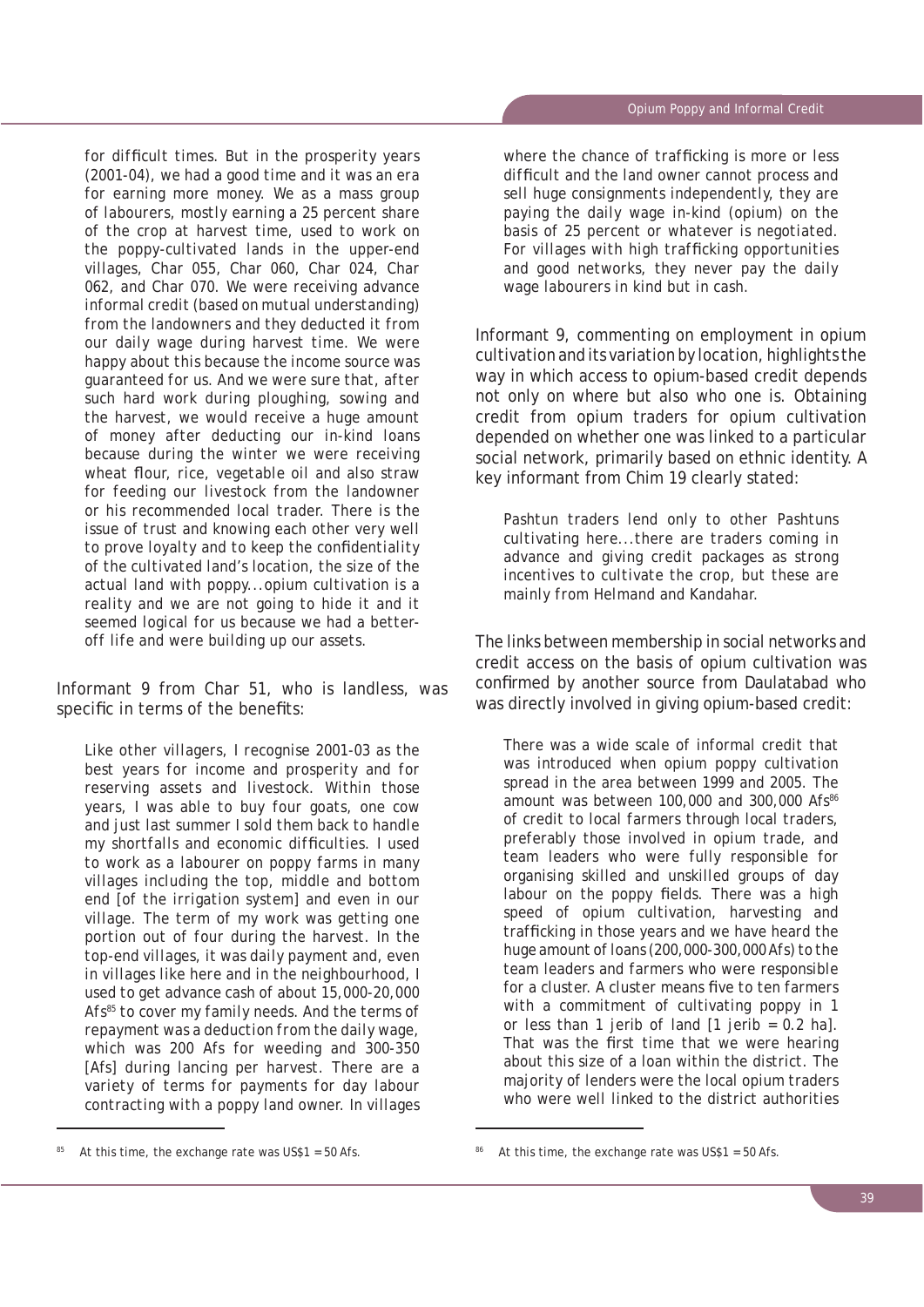*(particularly police and highway police). And*  they were helping the local traffickers in safely *transporting [the opium] within the district and even sometimes within the province and to other provinces and particularly to Helmand and Nimroz in 2004 and 2005.* 

The above account points to a degree of organisation and scale of opium cultivation closely linked to credit and trading networks that were not reported in Badakhshan.

Thus, the linkages of opium-based credit and the benefits of opium cultivation have to be clearly disaggregated by location and social identity. Upstream, returns to opium poppy cultivation have been highest<sup>87</sup> because of access to irrigation water. This access leads to higher, more reliable yields and better prices because of more direct access to opium traders. The benefits from opium cultivation in these locations have been considerable. For households downstream, the upstream cultivation has provided direct employment opportunities. As described by informants from Char 23, these have offered direct access to informal credit for consumption purposes and transformed household food security. For those households seeking to cultivate downstream, however, not only was opium-based credit from traders essentially not available, but the scale of production was smaller and resulted in lower yields and prices. Where credit in relation to opium cultivation was required, it was reportedly obtained within the village through networks of relatives and friends.

Indeed, one informant from a Hazara village (Chim 14) reported that he had been able to obtain credit from a widow in the village to support his opium poppy cultivating activities:

*When I got married in December 2004, I borrowed 80,000* Afs*88 from a widow and repaid her back*  in May 2005 with some small profit. Then she *trusted me to give money for helping me in the cultivation of any crops. But, of course,* 

*she was confident of production and generating more income via poppy growing. Repaying in*  time, with profit and being trustworthy will *not come via wheat.*

There was no doubt that the period 2001–04 was seen as a cash-rich time. For those with land, this came from the direct income from opium poppy; for those without land, this came from the employment that it generated. A number of people reported that the increased income led to an increase in the amount of *qarz-i-hazana* available, although there were mixed views in terms of the overall changes in levels of demand for credit. In a mid-stream village in Chimtal (Chim 14), there were comments on a dramatic decline in demand for credit because most people had cash as a result of being involved in the opium economy. A key informant in Char Bolaq pointed to ready access to credit in the district bazaars, which could easily be paid back by working as a labourer.

In contrast to Badakhshan, the more restricted spread of opium poppy in the Balkh districts points to more differentiated effects according to location, even though most derived some benefit. Unlike in Badakhshan, the view that the need for credit had entirely disappeared was not widespread. Indeed, examples of households in debt from growing opium were reported even in upstream villages (e.g. Char 65), but these were seen to be a minority of cultivators and not a cause of major debts. A cultivator with limited land (Informant 11 in Char 65) had clearly not seen major benefits from growing opium poppy on a sharecropping basis:

*Last year, I harvested cotton from my own land and sold them for 15,000* Afs*89 to a cotton trader*  within the village who lends to me in difficult *times. I'm also working as a day labourer for a shopkeeper to handle and transport their commodities and thus working on their land upon their call. My family livelihood depends on my horse cart and farming. I'm regularly receiving goods (sugar, tea, cloth, potato, etc.) as credit from the shops in my village and repaying them whenever I earned money with the horse cart. But mostly I prefer to work on* 

Pain, "Water Management, Livestock and the Opium Economy: The Spread of Opium Poppy Cultivation in Balkh," 24-25).

At this time, the exchange rate was  $US$1 = 50$  Afs.

At this time, the exchange rate was  $US$1 = 50$  Afs.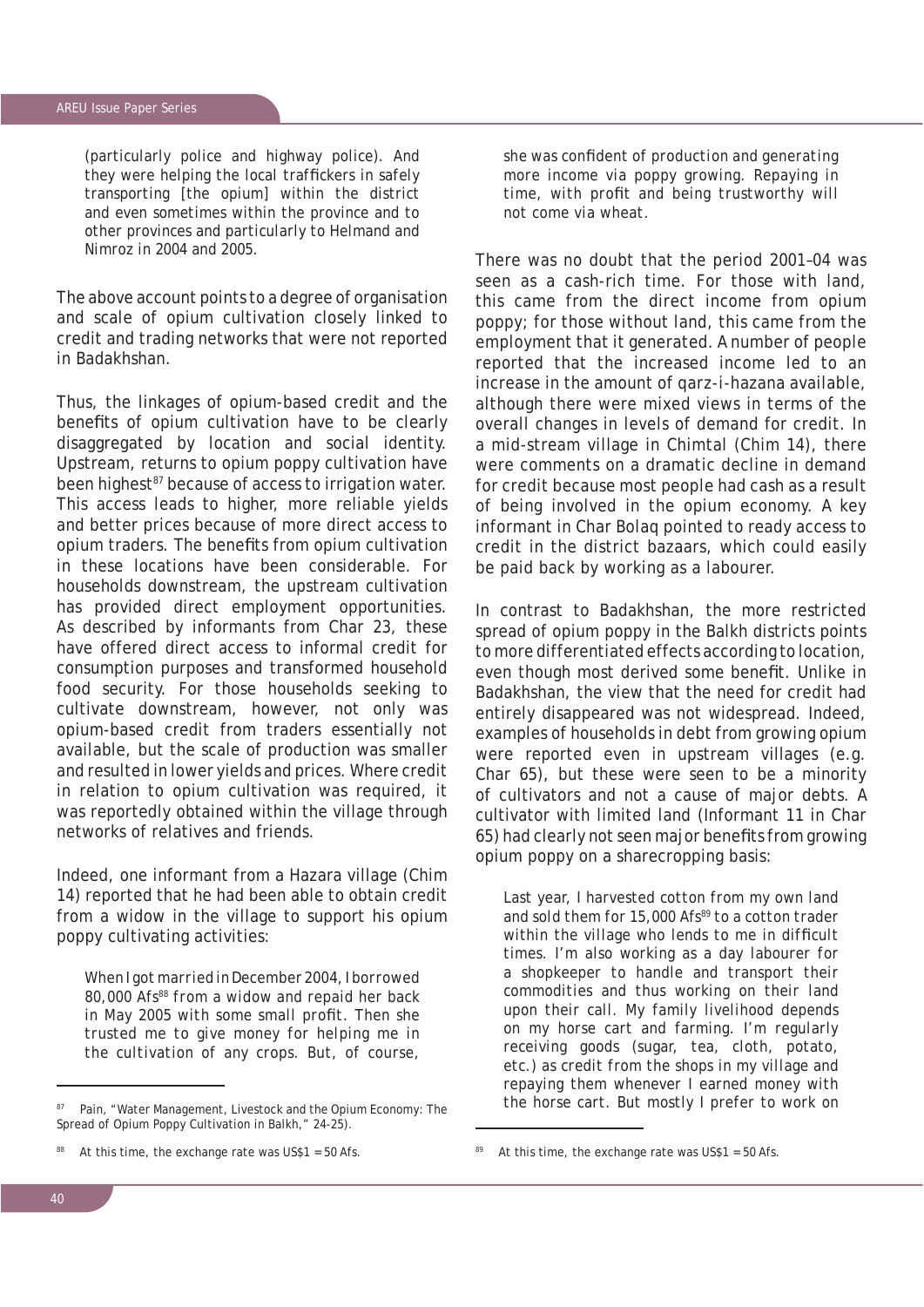*their land on a rotational basis. For example, a shopkeeper has got 2* jerib *(0.4 ha) of land and wishes to have someone to supervise the land management (it means being responsible for irrigation, ploughing, sowing and harvesting). It makes sense for people like me to pick up a small amount of money from here and there to cover winter season consumption. I used to work as a senior farmer to supervise the land with poppy cultivation and other crops on the basis of credit. The landowner gives me the authority to supervise other labourers and my family members were working on the land during harvesting...last spring I was supervising 3* jerib *of land, on which was poppy, and another 15*  jerib *(3 ha) of wheat. For both crops, the term was one-quarter of the share at harvest time. During harvest, I received 3 kg of opium and 3* bukhar *[448 kg] of wheat from the other 15*  jerib*. I kept the wheat for winter consumption but, due to the low price of opium last spring [2006], I did not make much money from it.*

Crop eradication that was carried out in the districts from 2005 appears to have been highly selective and discriminatory in its focus. It affected certain villages and households; one sharecropping household in Chim 19 was left with major debts after the crop was eradicated.<sup>90</sup>

Undoubtedly, the views on the benefits of growing opium poppy were strongly influenced by the consequences of the sharp cessation of opium production during the 2006-07 cultivation season. For those at the top end of the irrigation system, it represented a major loss of income but did not undermine basic food security and the continued assurance of double-cropping. For those households downstream, the loss of substantial income from working on the crop and the scarce water resources — with unresolved water distribution issues — have meant that household food security has been undermined. They look back at the recent years of opium poppy cultivation as the "prosperity years" for good reason. As Informant 1 (Char 19) made clear, within one year after the crackdown on opium poppy cultivation there was a general decline in cash availability and a lack of labour-based credit.

Pain, "Water Management, Livestock and the Opium Economy: The Spread of Opium Poppy Cultivation in Balkh," 29.

Access to credit tightened; as in the past, it became based more on close socially ascribed relations.

*I have nothing except this land to cultivate on and have been forced to borrow from my close relatives recently. This borrowing is more in kind rather than in cash because, mostly when you are in need, it means that you are in shortfall of food items and the rich, close relatives give wheat and other goods. I borrowed a small amount of food items from the village shop and as well as from shops in the district centre. But borrowing money and items requires you to know shopkeepers from the same tribe and ethnicity; otherwise, you can't borrow anything. For the time being, I owe about 2,500* Afs*91, the cost of food items (mostly wheat and edible oil) that I have to repay back to the shopkeeper in small amounts of money (250–300* Afs*) each week.*

# **5.5 Conclusion: Two provinces compared**

A key contrast between Balkh and Badakhshan is the pattern of spread of opium after 2001, although both had a prior history of cultivation of the crop. In Balkh, the crop has spread from the high potential areas (upstream, well-watered) into the less wellirrigated areas; indeed, water availability has constrained further crop expansion. In Badakhshan, the reverse has happened; the crop spread from the more marginal areas into higher potential areas in the valley floor. Both expansions have been driven by the post-2001 price rise in the crop although, in the case of Balkh, the relaxation of control of the market during Taliban rule (which had restricted production) has also been an influence. The more detailed evidence from Badakhshan points to a rise in costs of credit that predate the expansion of opium and were determined more by an environment of instability and economic risk. In both provinces, levels of debt were likely to have been high prior to 2001 and primarily induced by drought rather than opium.

The effects of the expansion of opium poppy, however, have been rather similar but worked through in different ways. In Badakhshan, the generalised expansion of cultivation led to years of prosperity for

At this time, the exchange rate was US\$1 =  $50$  Afs.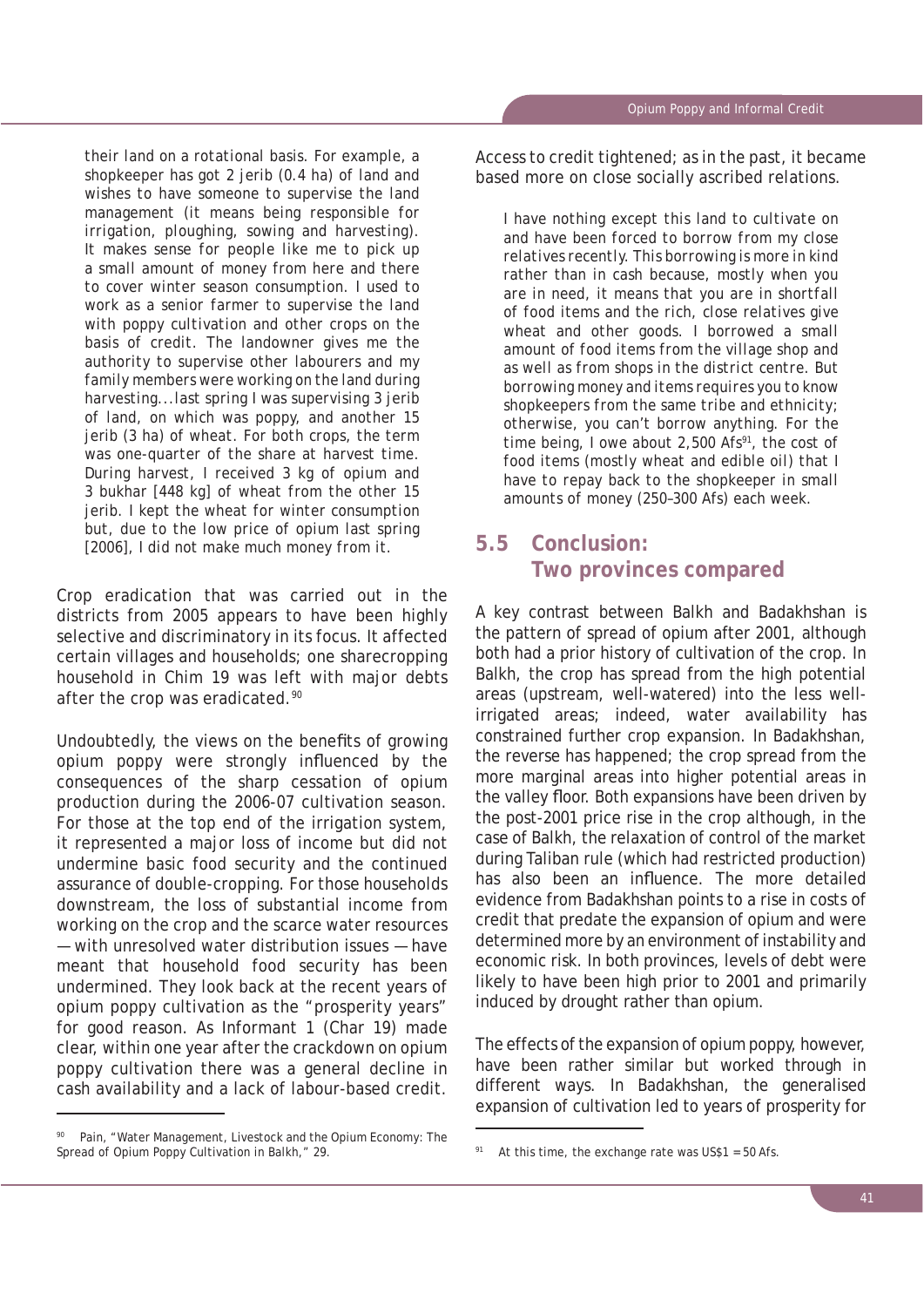many, if not most, providing the means to repay debt and recover assets. It would appear to have effectively reduced the demand for informal credit to achieve consumption smoothing. The expansion of opium in Balkh, on the other hand, has been somewhat more constrained through the interlinked effects of social regulation and water constraints.<sup>92</sup> These reflect the more ethnically complex nature of Balkh in comparison with Badakhshan. For cultivators upstream in high potential locations who have ready access to credit and well-watered areas, opium cultivation has been a highly profitable enterprise for those with land; there has been some degree of the trickle-down effect for the landless in these areas. The upstream cultivation has also provided a large source of employment for labourers from downstream villages. Downstream cultivation has been more restricted and the returns to cultivation considerably less than upstream. Like Badakhshan, however, while the benefits of opium cultivation have been much less widespread, there is little evidence of opium-denominated debt originating during the boom years or emerging with the cessation of cultivation. This is largely because of the effect of opium poppy cultivation being mainly reported as necessary for reducing the need for credit. On the other hand, the cash that opium injected into the local economies appears to have made credit more readily available and more widely accessible if needed.

In both contexts, potential transforming effects of opium on social relations should be noted. In Badakhshan, opium poppy cultivation allowed for years of financial independence from prior dependence of clients on patrons; this had reportedly led, in some cases, to a reluctance to return to the old status quo. Even in Balkh, the expansion of opium poppy may have had some beneficial effects, opening up hierarchical power structures, possibly reducing conflict and contributing to stability. But one cannot ignore the effects that the opium economy has had on bolstering informal and formal power structures both in Badakhshan<sup>93</sup> and in Balkh.<sup>94</sup>

<sup>92</sup> Pain, "Water Management, Livestock and the Opium Economy: The Spread of Opium Poppy Cultivation in Balkh."

<sup>93</sup> Mansfield, "Governance, Security and Economic Growth."

<sup>94</sup> Pain, "Water Management, Livestock and the Opium Economy: The Spread of Opium Poppy Cultivation in Balkh."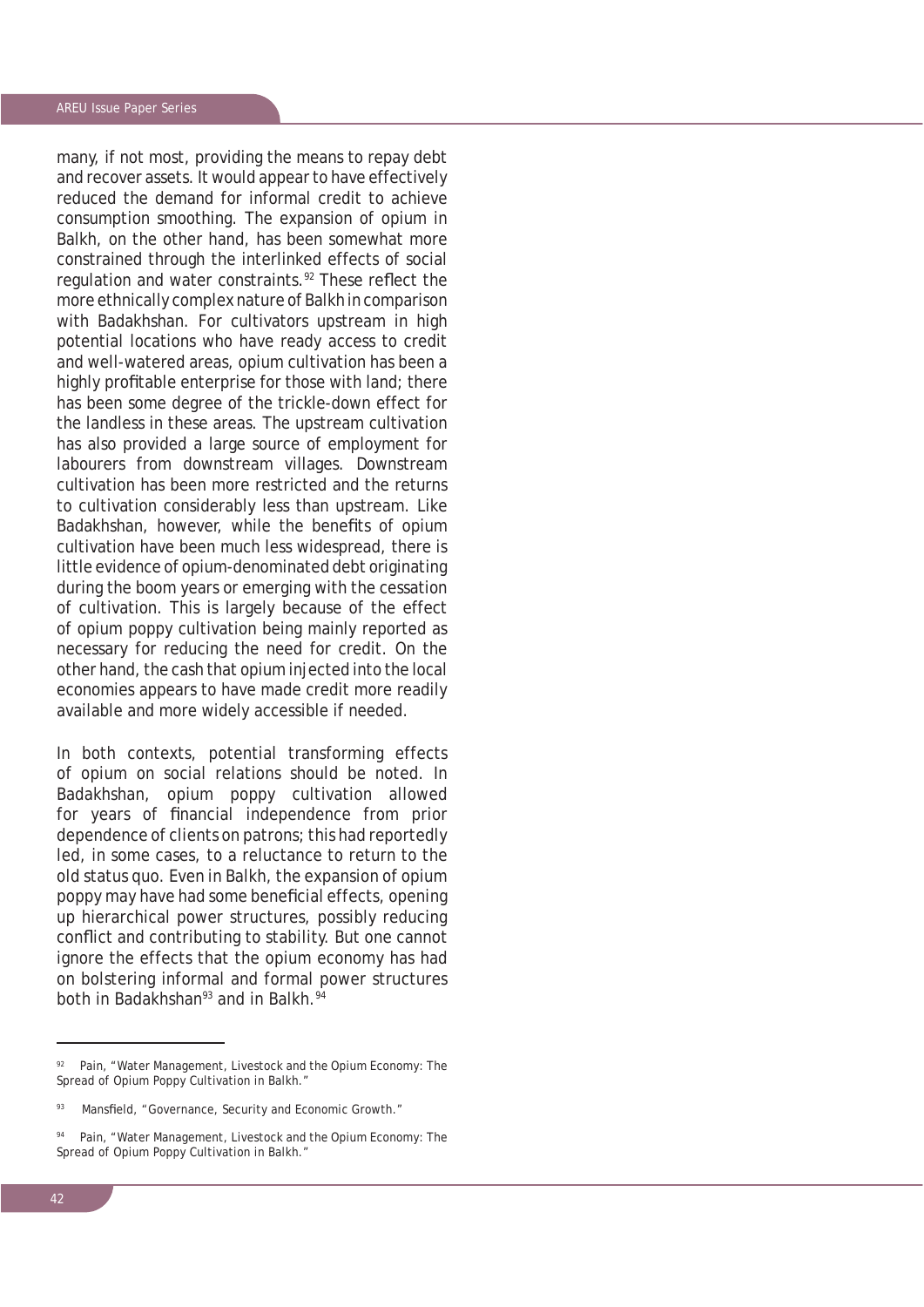# **6. Opium and Informal Credit: The Wider Lessons**

# **6.1 Introduction**

To address contrasts between evidence from the field and wider assumptions about the links between opium and informal credit, three key questions were posed earlier. First, what have been the historical roles of informal credit and debt prior to the growth of the opium economy? Second, in what ways might opium-based credit have altered the nature and terms of such credit? Third, what wider lessons might be drawn to determine the most appropriate interventions that could respond to the role of opium poppy in informal credit transactions?

In response to the first, the evidence from the two study areas should be considered separately. In the case of Badakhshan, historically a relatively poor province, there is a need to further distinguish between the lateral valley villages that historically had grown opium poppy and the plain villages that only moved into its cultivation after 2000. In the valley villages, given their history, the trading of opium has been fundamental to their village economy and a part of the informal credit system. This has not been the case in the plain villages. In both settings prior to 1978, the evidence clearly shows a need for informal credit — particularly for the poorer sections of the community — almost entirely for consumption smoothing. Such informal credit appears to have been central to patronclient relations. This credit was largely obtained from landlords or shopkeepers and included both interest-free credit and, according to reports, credit at a cost of about 25 percent interest.

In Balkh, a relatively prosperous grain surplus economy, both formal and informal credit was reported to have been available before the Soviet invasion. The formal credit was linked into the production of cotton. Informal credit, largely village and patron-client based, was also available and used.

With respect to the second question about the effects of opium poppy cultivation on informal credit, the long conflict between 1978 and 2001 that was compounded in the last year by a major drought, has to be taken into account. In Badakhshan, the period of instability saw a collapse in the livestock population; this had previously been a mainstay of the provincial economy. Conflict, instability and predatory behaviour by local power holders all contributed to a rising context of insecurity; the effects of this were then compounded by the drought that led many households into debt. This was the time when the costs of informal credit, according to the testimony of informants, began to rise prior to the start of the opium economy's expansion in the province in 2000.

The field reports from Badakhshan provided evidence that expanded opium cultivation after 2000 was more debt-relieving than debt-creating. The rise in the value of the crop after 2001 led to an expansion of cultivation in the main valleys; in many cases, this resulted in the recovery of debt induced by the drought and instability prior to 2001. For most, if not all, the peak years of opium poppy cultivation were described as "festival years" or "the opium revolution" and years of freedom from want.

There was evidence of opium poppy cultivation leading to debt but, interestingly, the dimensions of this were rather different from those reported elsewhere. Most of the debt reported was incurred by traders or shopkeepers hit by the price volatility of opium and its more recent decline. Some were left in debt to cultivators (rather than the reverse) after cultivators lodged opium with shopkeepers as advance payment against future demand for commodities. In other cases, due to major health costs, for example, some traders had taken on debts against future trade that then suffered from the fall in price. Some traders had simply overextended themselves and become decapitalised because of the recent fall in price.

In Balkh, the growth of the opium economy started prior to 2001 but had been highly regulated and restricted to a particular social group in an upstream, well-watered location in Chimtal. Its expansion after 2001 tended to be concentrated in the areas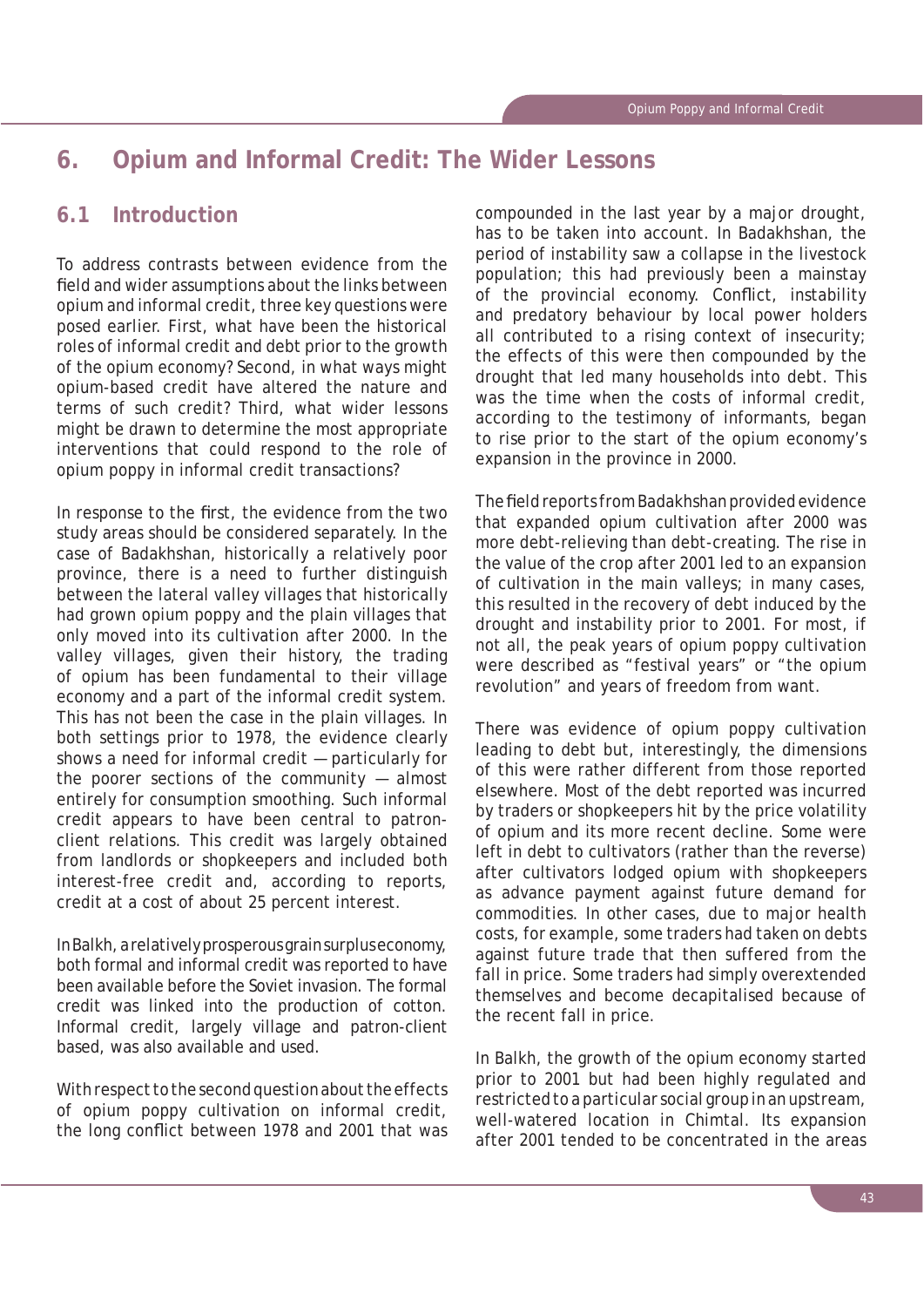with the highest incidence of double-cropping in both Chimtal and Charbolaq. Driven by price and a relaxation of social control of the markets in this ethnically diverse location,<sup>95</sup> the expansion led to, as in Badakhshan, a recovery of the rural economy and a freedom from debt for many.

In sum, it is difficult to argue on the basis of the evidence collected in both Badakhshan and Balkh that opium-based credit has either altered the scale and terms of credit or even increased levels of debt. If anything, opium has largely reduced the need for informal credit.

Two more general issues require discussion before addressing the third question (financial instruments that could potentially respond to the need for informal credit). The first issue concerns the costs associated with opium-based credit; the second is the relationship between the demand for informal credit and the availability of formal financial services.

#### **The cost question: Are the costs of opiumbased credit high?**

There are views that the costs of informal credit are unreasonably high and are exceptionally so when it comes to opium-based credit. This is exemplified in a working paper for the World Bank by Goeldner: "most credits currently available in rural areas are at usury rates or are available only against a poppy crop"96 and in an UNODC paper that states "opium traders frequently act as narco-userers."97 When referring to "high" costs of informal credit, the yardstick for comparison is in relation to formal credit, which had been notably absent in Afghanistan during the last two decades. But what is "high"? Are they high compared to informal interest rates in others countries?

Drawing on the Hariss-White and Colatei study on long-term village change in India, there is evidence of interest rates associated with informal credit;

these rates are variable according to source, borrower, collateral provided and purpose of use. These rates consistently range from 20 percent to 140 percent annually.<sup>98</sup> In their work on informal financial markets in Africa, Aryeetey and Udry cited similar values and reported interest rates for informal loans for three-month loans of 25-30 percent. But they also commented:

*Annualizing such rates is often not realistic since annual loans are seldom considered and the rate determination process differs when annual loans are being made. In the cases that repayment went beyond six months to one year, higher interest rates ranging between 50 percent and 100 percent of the principal for the period became observable. 99* 

As a point of illustration, it should be noted that the interest rates reported for Southern India and West Africa for informal credit do not differ greatly from those reported for informal credit in Badakhshan prior to 1992. The interest rates reported in relation to opium by UNODC and cited elsewhere are several degrees higher than this.100 But to focus on the interest rates, as most observers have, is to miss the point of the role that informal credit plays. Aryeetey and Udry commented on the nature and role of informal credit:

*In addition to performing their core role in the inter-temporal allocation of resources, however, credit transactions reflect the economic environment within which they occur. In rural areas in poor countries this environment is characterised by objective risk, with unpredictable variations in income as a result of weather and other exogenous processes. Complete insurance markets are* 

Pain, "Water Management, Livestock and the Opium Economy."

Goeldner, "Roles and Opportunities for Rural Credit Initiatives in Afghanistan's Opium Economy," 26.

UNODC, "The Opium Economy in Afghanistan," 12.

Barbara Hariss-White and Diego Colatei, "Rural Credit and the Collateral Question" in *Rural India Facing the 21st Century, Essays on Long Term Change and Recent Development Policy*, ed. Barbara Hariss-White and S. Janakarajan (London: Anthem Press, 2004), 278.

Ernest Aryeetey and Christopher Udry, "The Characteristics of Informal Financial Markets in Africa" (paper presented at the plenary session of the bi-annual research conference of the African Economic Research Consortium, Nairobi, Kenya, 1995), 28.

UNODC's 2003 publication, "The Opium Economy in Afghanistan," cites costs of 58 percent of the harvest value of the crop for opiumbased credit.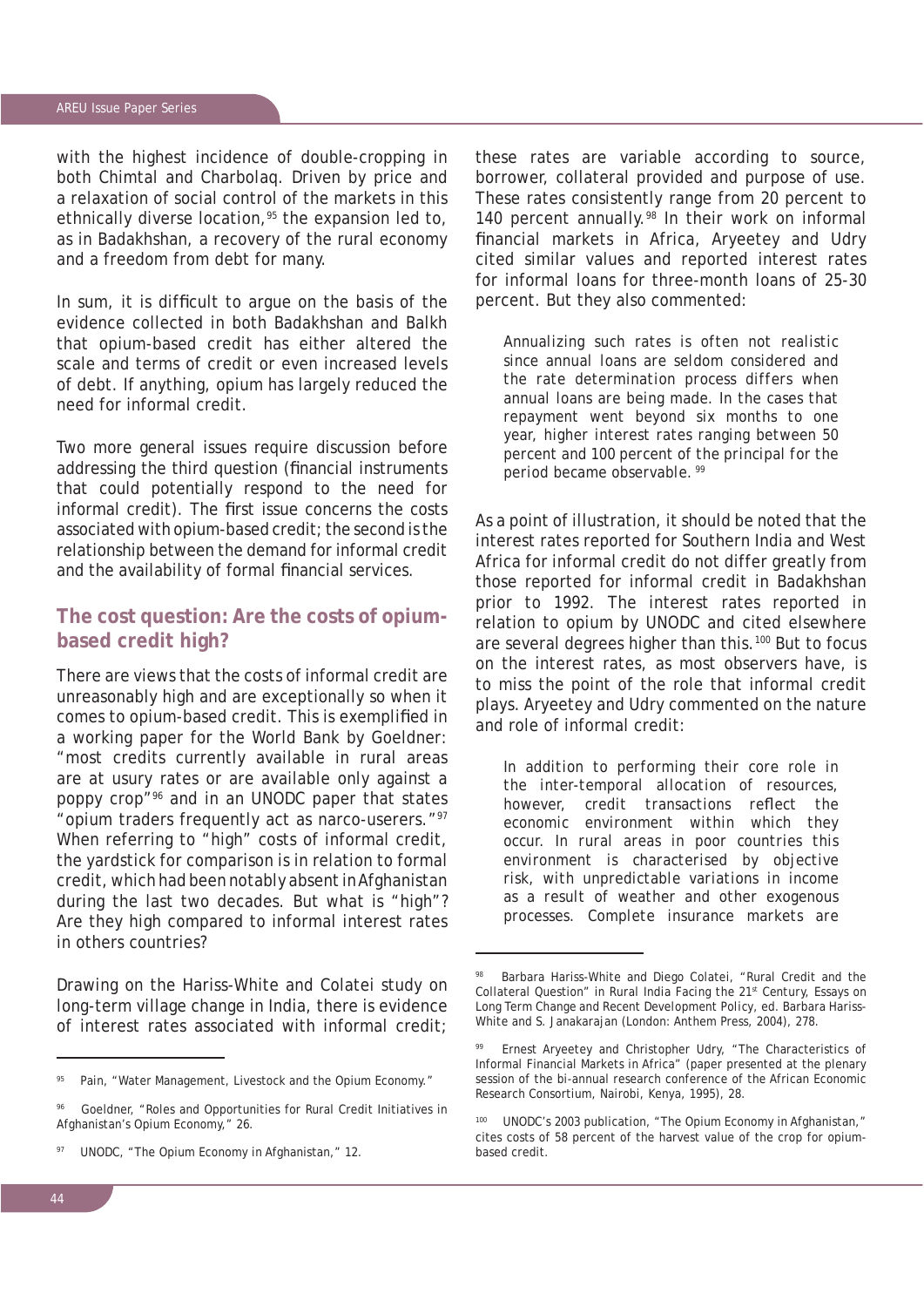*absent, so credit transactions take on a special role in allowing resources to be transferred in response to income shocks. <sup>101</sup>*

As the Badakhshan informants made clear, it was the risky nature of the economic environment that led to a general rise in interest rates during the 1990s; this reflected Aryeetey and Udry's point on the need to understand the economic environment within which credit transactions take place. There is no systematic data on inflation and currency devaluation for Badakhshan. There were reports on the rise in interest rates and numerous anecdotal accounts of predatory behaviour of individuals; comparative data on inflation and currency devaluation from Faryab during the 1990s makes the point. Save the Children USA described the context and the problems of inflation and devaluation created in the financing of a group lending scheme for women:

There was significant erosion of loan capital *due to rapid devaluation of the local currency… from the period of January to August 1996, the Afghani gradually deflated by 253 percent compared to the dollar. At that time, SC/ US [Save the Children USA] made efforts to retain the value of the loan fund by increasing management fees. However, from September to December 1996, the Afghani devalued a further 180 percent. This led to the decision to link the*  Afghani *loans to the dollar and eventually to distribute loans in US Dollars.102*

The document goes on to chart the specifics of the devaluation of the Afghani during this period as summarised in Table 4.

Under such conditions, it is not surprising that informal credit interest rates rose in response to the major currency risks that traders were facing. Save the Children notes that a number of carpet traders (in Andkhoy) failed to make the shift into dollarbased credit quickly enough, became decapitalised and went bankrupt.

| Table $4:$ |           | Devaluation of the Afghani, |
|------------|-----------|-----------------------------|
|            | 1995-1999 |                             |

| <b>Date</b> | <b>Exchange rate to US dollar</b> |
|-------------|-----------------------------------|
| 1995 May    | 4,500                             |
| 1996 Jan    | 7,348                             |
| 1996 May    | 12,000                            |
| 1996 Aug    | 18,606                            |
| 1996 Sep    | 25,548                            |
| 1996 Dec    | 33,568                            |
| 1997        | 60,700                            |
| 1998        | 76,923                            |
| 1999        | 93,800                            |

While currency devaluation has not been a feature of the post-2001 economic context and the Afghani has been remarkably stable (and perhaps overvalued because of the opium poppy economy), price volatility has been a key feature of the opium market dating back to before 2001.<sup>103</sup> In part, this reflects the identity of opium poppy as an agricultural commodity as well as the seasonality of production (and associated risks of crop failure) and prices according to supply and demand. In part, it reflects the illicit nature of opium (at least since 2001), the effects of counter-narcotic activities and the associated risks of eradication, and the local political context. For pre-2001, Byrd and Jonglez drew from long-term UNODC price monitoring data and calculated yearly averages of monthly rates of change in price of between 7 and 35 percent for Nangarhar and Kandahar.<sup>104</sup> While these may have declined marginally since 2001, they concluded (drawing from data on yearly averages of monthly rates of change in opium prices from six provinces, including Badakhshan and Balkh):

*There is substantial price volatility with prices changing by more than 10 percent each month on average in most localities, even apart from* 

<sup>101</sup> Aryeetey and Udry, "The Characteristics of Informal Financial Markets in Africa," 2.

 $102$  Save the Children USA, "Microfinance in Northern Afghanistan, 1995-1999."

<sup>103</sup> Byrd and Jonglez, "Prices and Market Interactions in the Opium Economy."

<sup>104</sup> Byrd and Jonglez, "Prices and Market Interactions in the Opium Economy," 123; opium price data is available from other locations but only since 2003. According to Byrd and Jonglez ?(page 120), "these exhibit broadly similar trends to those for Kandahar but at different levels and with fluctuations".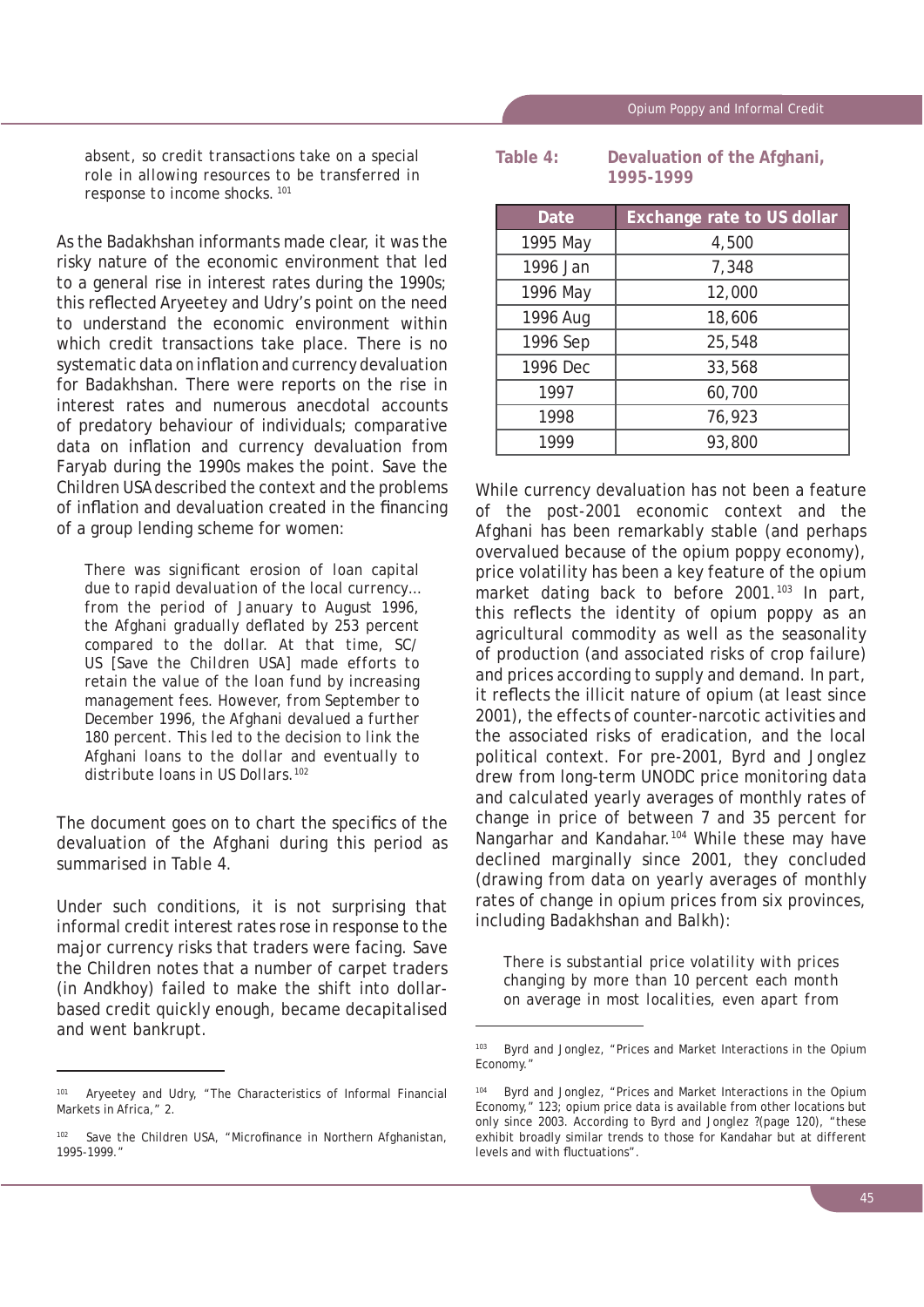#### AREU Issue Paper Series

*the period of the Taliban in late 2001, a time of very high price volatility due to the large step-change in prices. But it is hard to draw any conclusions about changes in price volatility over time. In fact the hypothesis that price volatility did not change significantly in recent years as compared with the late 1990s cannot be rejected. This suggests that market factors — in addition to, for example, changing intensity of enforcement efforts against opium — are major contributors to price volatility.*

In addition to the measured monthly volatility of opium prices, there is also anecdotal information on daily price fluctuations which may vary by 20-30 percent within a day.105 Indeed, three Ghor opium traders reported that only in about 50–60 percent of their transactions did they either break even or make a profit, and they regarded market-based risks as the greatest of the risks that they faced (which included theft, seizure and adulteration). The evidence from Badakhshan of the losses made by various opium traders, the effects of price declines in 2005-06, and problematic access to the main market (working through intermediaries) substantiates the point.

In summary, opium traders particularly at the village and district levels, and therefore towards the bottom end of the opium value chain, have faced considerable risk because of changes in price as they dispose of the crop to larger, middle-level traders. This is the group that provides the bulk of the informal credit advances to cultivators against a future opium crop; they carry the risk of losing payment on those credits if there is crop failure or eradication. Besides the uncertainty of the delivery, the risks that they face in the disposal of opium must be understood by explaining the terms under which they give credit and the costs that they attach to it. Certainly, when circumstances are good and the opium can be quickly sold at high prices, the profits are considerable. But as suggested by the evidence from the Ghor traders, there are probably many transactions on which they either break even or incur losses.

105 Adam Pain, "Opium Trading Systems in Helmand and Ghor Provinces," in *Afghanistan's Drug Industry: Structure, Functioning, Dynamics and Implications for Counter-Narcotic Policy*, edited by Doris Buddenberg and William A. Byrd (Kabul: UNODC and The World Bank, 2006).

As Ayreetey and Udry stated, "credit transactions reflect the economic environment in which they occur." Unless this is sufficiently taken into account, it is difficult to argue that the interest rates of opium are unreasonably high. The evidence shows a highly risky market for opium trading. Although there has not been a direct comparison of traders' risk for opium versus other commodities, the probabilities are that the risks for opium lending and trading are higher than for other commodities<sup>106</sup>; consequently, so are the rewards when the trade is successful.

There is a final comment to be made about the perception of cost. To an external observer, the cost of informal credit may seem comparatively high, although (as noted above) this hardly factors in the specifics of economic risks. But what do the farmers think? Comments from Jurm district respondent cited in Driver Study 4 are revealing:

*I have 8* jerib *[1.6 ha] of rainfed land with a family of ten people. Last year my wife was very ill. We needed money for her treatment, so I took an advance payment of 49,000* Afs*107 against 15 kg of opium. I took my wife to Faizabad to see the doctor and get medicine. There was very little money left. Last year [2005] I cultivated 2* jerib *[0.4 ha] of rainfed land with poppy, but I only got a yield of 3 kg of opium. I gave this to the trader who lent me the money. He converted the 12 kg of opium that I still owed him into cash at 4,000* Afs *per kg [a total of 48,000* Afs*]. I did not have cash so I sold 2.5* jerib *[0.5 ha] of my land for 62,500* Afs*. I repaid the trader and the rest of the money I used for my family expenses. I am very happy with this local trader; he is a very good person as he helped me with my wife's illness. If I had not cultivated opium poppy, I would not have gotten the loan and my wife would not be better. <sup>108</sup>*

 $107$  At this time, the exchange rate was US\$1 = 50 Afs.

108 Mansfield, "Exploring the Shades of Grey: An Assessment of the Factors Influencing Decisions to Cultivate Opium Poppy in 2005-2006."

A preliminary look at price data since 2005 ( http://www.fao. org/ES/esa/en/pubs\_tfr.htm), indicating the major agricultural commodities in Afghanistan have much lower (less than 5 percent) monthly rates of changes in price. However, as noted by Lister and Brown, the raisin market can experience substantial daily fluctuations in price in response to strong demand and trader collusion (see Sarah Lister and Tom Brown with Zainiddin Karaev. "Understanding Markets in Afghanistan: A Case Study of the Raisin Market" (Kabul: AREU, 2004).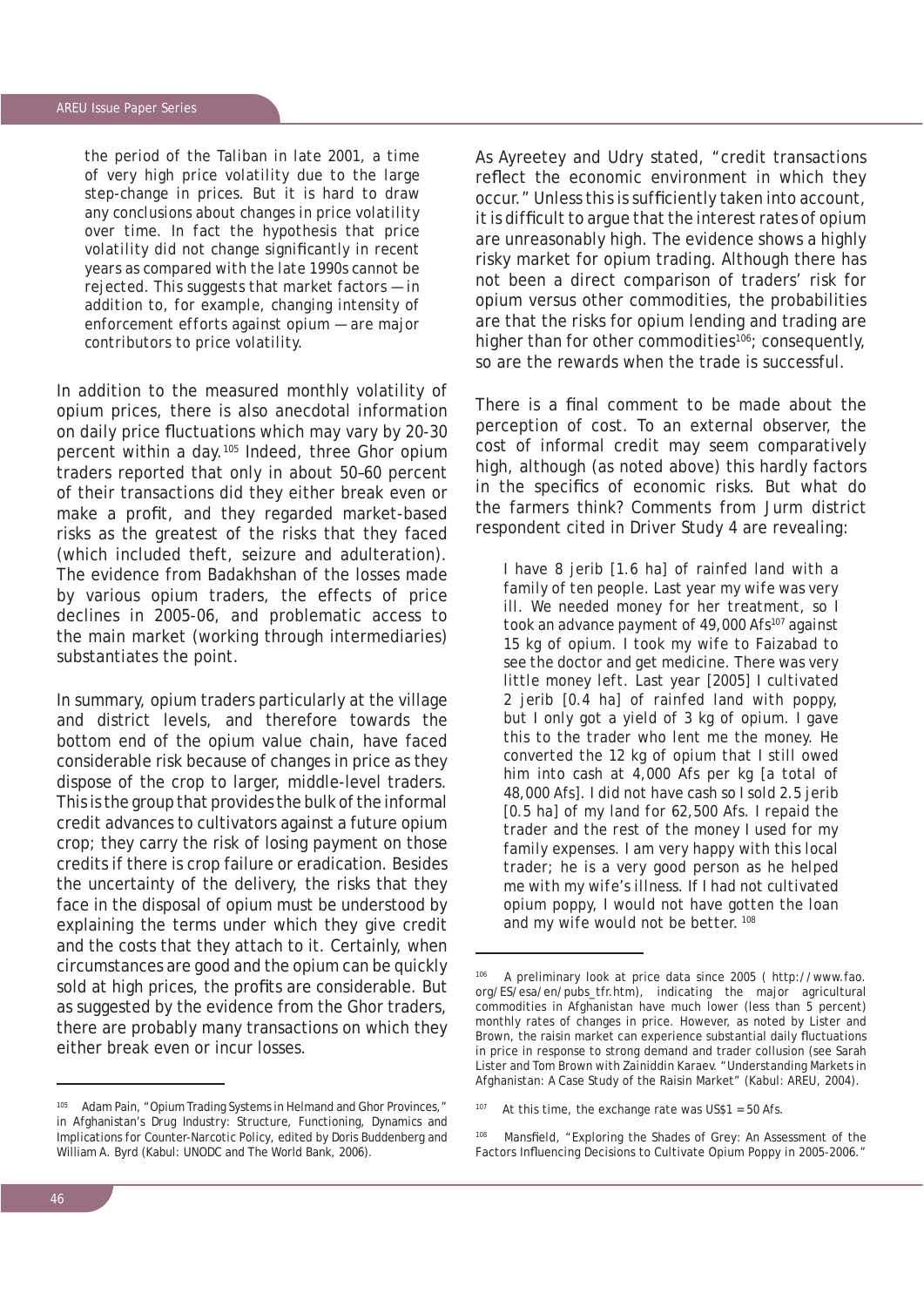Is this simply a case of false consciousness, in which the respondent should be made aware of the costs of the credit or of the treatment? Or is it more a case of his sense of reality that these are the only options available and he is grateful that the option exists? Perhaps, considering the plight of individuals in this position, the bigger question is: is there an opportunity for formal credit to be considered as providing some degree of insurance mechanism to handle medical expenses?

# **6.2 Is the rise of informal credit due to the absence of formal credit?**

As noted earlier, it is implicitly assumed in some of the cited literature that a demand for informal credit exists due to the absence of formal credit or, at least, a proper banking system. Given that formal credit is highly unlikely to have been offered for opium poppy cultivation, it is difficult to predict what would have happened if this had been the case.

Comparative evidence from a study on rural India indicates that formal credit can have effects on informal credit rates.<sup>109</sup> With the spread of formal rural credit systems there (in this case, stateregulated rural credit), there was a decline although not disappearance — in moneylender credit and beneficial effects on reducing informal credit interest rates. Formal credit, however, has never replaced informal credit and access to it has been concentrated disproportionately among those with assets. If anything, in recent years, there has been a resurgence of informal credit; the authors concluded that "the informal sector dominates rural credit, both in number of loans and in volume of money."<sup>110</sup>

With respect to India, the authors also noted that formal credit systems do not displace informal credit in part because informal credit addresses the needs for consumption smoothing rather than productive investment for which formal credit is targeted.<sup>111</sup>

Indeed, the pervasive demand and successful access to informal credit in Afghanistan<sup>112</sup> point to a critical, second role: to provide informal insurance and security in a context of risk and insecurity.

Part of the problem is that viewing informal credit through the lens of formal credit misreads the nature of informal credit and the function that it serves.<sup>113</sup> Informal credit is not simply credit operating outside formal regulation but is qualitatively different. An AREU paper on informal credit practices in rural Afghanistan points to, for example, the significance of non-interest bearing loans in informal credit;<sup>114</sup> the evidence from Badakhshan points to the effects of opium-generating income on increasing the availability of *qarz-i-hasana*. Indeed as noted by Harriss-White and Colatei in their study of rural credit, loan cost arguments used to explain the high interest rates of informal credit "cannot account for the high frequency of loans to poor people at no interest."115 This serves as a reminder that many forms of informal credit exist and that it is not just confined to advances against future crops.

The explanation for the existence of informal credit is partly an issue of collateral. Formal microcredit requires collateral provided either through land ownership documents or, in case of group lending, the burden of the risk of lending is not on the lender but based on collective collateral to ensure repayment through peer pressure. Collateral requirements reflect the attempts by lenders to reduce the risk of default on lending in a context where they have limited information on the trustworthiness or reliability of the borrower. Informal credit, on the other hand, is based on personal knowledge and reputation;<sup>116</sup> this allows for a much greater flexibility both in the provision of

<sup>109</sup> Hariss-White and Colatei, "Rural Credit and the Collateral Question," 253.

Hariss-White and Colatei, "Rural Credit and the Collateral Question," 279.

<sup>111</sup> Hariss-White and Colatei, "Rural Credit and the Collateral Question," 255.

<sup>112</sup> Klijn and Pain. *Finding the Money.*

<sup>113</sup> As discussed in Klijn and Pain, *Finding the Money,* 39-48.

<sup>114</sup> Klijn and Pain. *Finding the Money.*

<sup>115</sup> Hariss-White and Colatei, "Rural Credit and the Collateral Question," 255.

Current research by AREU on microcredit has found that in Bamiyan that access to microcredit is also based in part on social networks and personal relationships (Erna Andersen, pers. communication, Kabul, January 2008).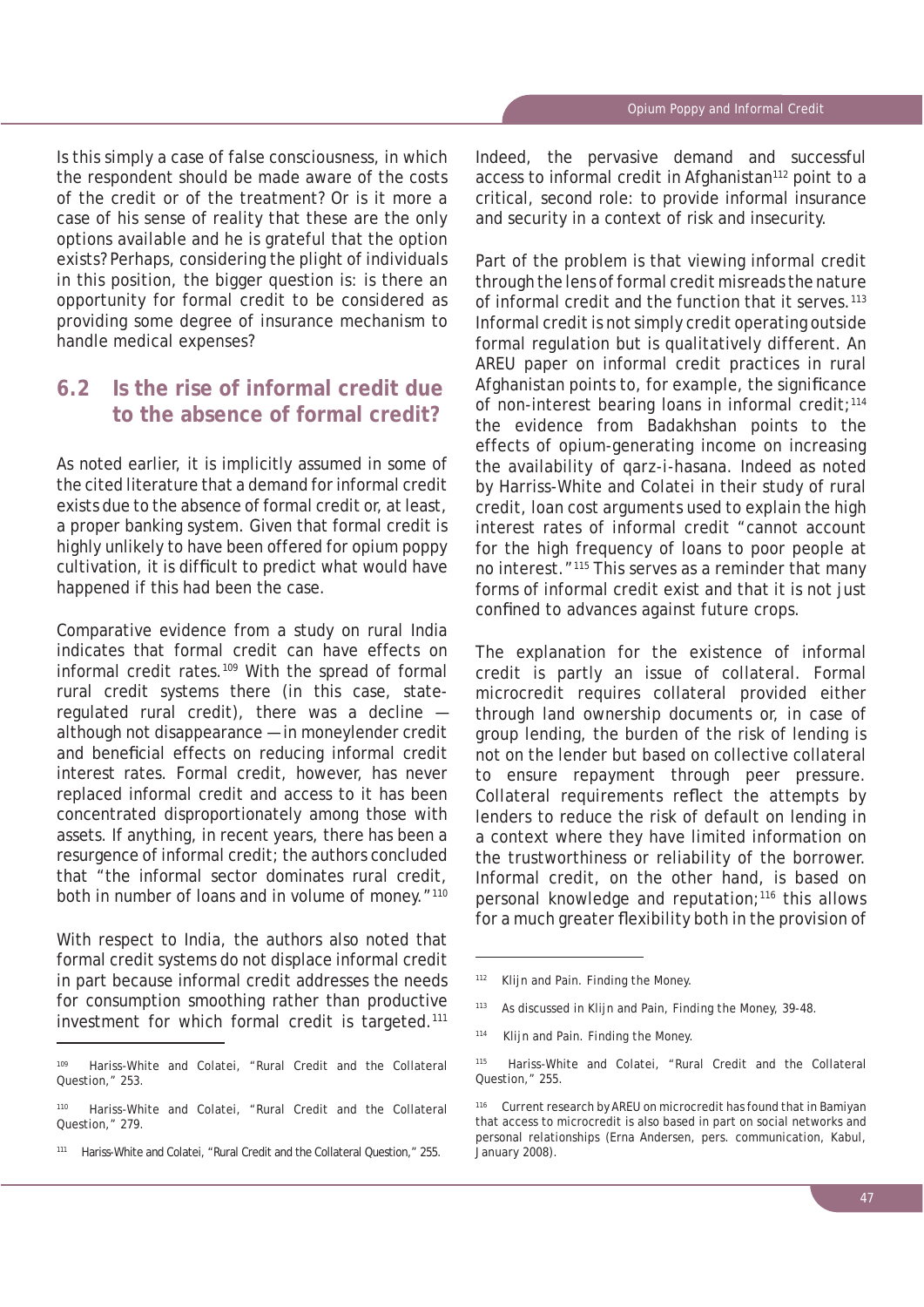credit and the uses of the credit. It does, of course, carry higher risk, but default is rare because of the role that it fulfils in providing informal insurance. While data was not collected specifically on this topic in Afghanistan (it would have been difficult to do so), a more exhaustive study on informal credit collateral and interest rates in southern India found that interest rates charged by moneylenders are largely a reflection of the transaction costs and the marketability of collateral offered.<sup>117</sup>

#### **6.3 Conclusions and implications**

This paper presented a number of key arguments and evidence from case study areas that had a long history of informal credit. Informal credit has particularly played a key role in consumption smoothing in the precarious mountain economy of Badakhshan. In addition, the growth of opium poppy in these areas has not been a direct causal factor in altering the terms of this credit or in creating new levels of debt and, if anything, has reduced the need for informal credit. Considering the above, the question to ask is: what are the wider implications?

First, attention has to be drawn to the fact that the opium cultivation areas of Badakhshan and Balkh expanded because of the opium price rise after 2000. In contrast to Helmand and Nangarhar, for example, no specific legacy of opium-linked credit and opium-denominated debt increased the levels of debt on account of the change in price. However, there was a legacy of significant household debt accumulated from the drought which, in many cases, the cultivation of opium poppy helped to repay. The expansion of cultivation in the two case study provinces was driven by debt and the need to meet consumption needs; in the core production areas of Balkh, it was additionally driven by profit. It cannot be argued that opium-based debt drove the expansion. In addition, respondents in neither case reported experiencing significant crop failure or, until 2006, the effects of eradication, thus removing two key risks associated with opium poppy cultivation.

Second, these case studies illustrate the complexity of the opium economy. They do not at all dismiss specific evidence on opium-based debt and credit from other provinces, but they do falsify the general narratives that have been constructed around the nature of the opium economy and its effects on rural households' debt. In an explanation of opium poppy cultivation in Afghanistan, Mansfield asked, "Why is it [that] when it comes to a debate on opium poppy cultivation, the diversity that is at the forefront of discussion on Afghanistan is lost?"118 In the face of complexity, the tendency is to simplify, but doing so risks evidence-building becoming policy-driven rather than policy-driving.

What lessons should be drawn from this study? The first is specific and relates to the effects of the decline in opium poppy production on household welfare. It must be remembered that the primary function of opium poppy-based credit for poor farmers is to provide for consumption smoothing and not for investment in productive assets. Microcredit specifically is not intended to fulfil consumptionsmoothing needs, but in practice it may well be used for this.<sup>119</sup> Microcredit instruments, therefore, are highly unlikely to reduce the demand for opiumbased credit and for informal credit in general; the exception, however, may be for those agricultural surplus producers with larger land holdings who have market access and the resources to produce for the market. While investment in productive assets may, in the longer term, generate some reserves that will provide the basis for consumption smoothing for poorer households, this cannot be assumed to be either a quick or secure route for many. The response to the need for consumption smoothing is more of a social policy issue than one to be addressed solely by financial instruments; there are, however, no inherent reasons why financial instruments to meet consumption and informal insurance needs should not be developed as part of an integrated package.

<sup>117</sup> Hariss-White and Colatei, "Rural Credit and the Collateral Question."

<sup>118</sup> Mansfield, "Economical with the Truth: The Limits of Price and Profitability in Both Explaining Opium Poppy Cultivation in Afghanistan and in Designing Effective Responses" in *Reconstructing Agriculture in Afghanistan* (London and Rome: Practical Action and FAO, 2007), 213.

Paula Kantor and Erna Andersen, "Microcredit, Informal Credit and Rural Livelihoods: A Village Case Study in Kabul Province" (Kabul: AREU, 2007).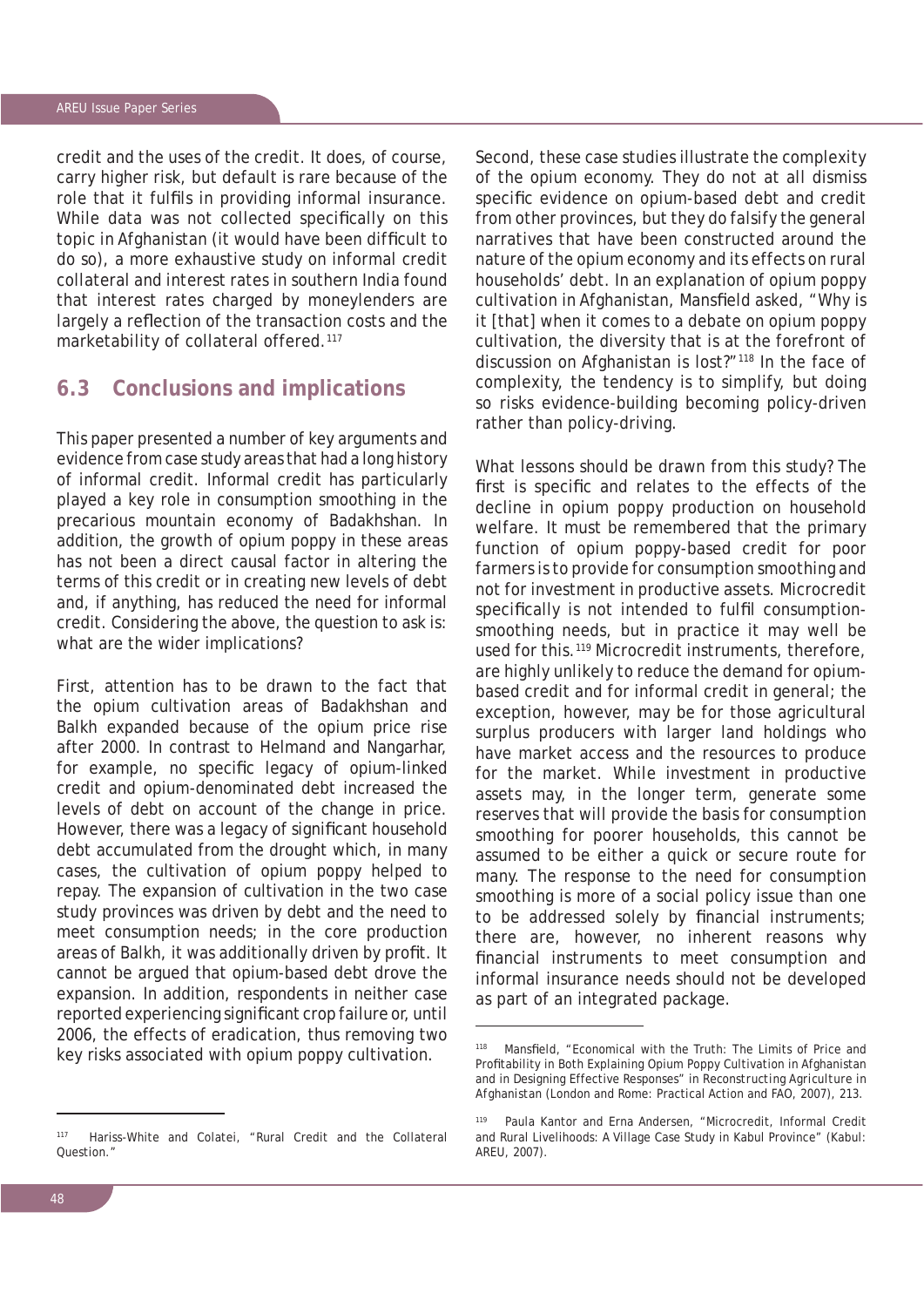This is of particular significance given the recent decline in opium poppy cultivation in both Badakhshan and Balkh. The decline owes as much to a combination of wider counter-narcotics efforts, both informal and formal, as it does to the decline in the relative profitability of the crop. For the well-watered areas of Balkh or the main valleys of Jurm or Baharak, there may well be agricultural alternatives. For the marginal valleys of Badakhshan or downstream in Balkh, where altitude or water constraints severely limit crop possibilities, the need for informal credit and insurance products for consumption smoothing and income protection will increase when the opium crop disappears. Unless sufficient off-farm employment is generated in the rural economy (difficult to do in the short term), the prospects for welfare outcomes of households in marginal conditions are extremely grim if the constraints on the cultivation of opium poppy are maintained.

The second lesson concerns the potential for reducing the costs of informal credit, which are seen to be high compared to the costs of formal credit. Again, costs have to be seen in relation to the role that the credit fulfils and the collateral that is provided by the borrower. Where credit demands are for consumption smoothing, the reputation and need to maintain credit-worthiness for informal security purposes are paramount. Personal knowledge of the lender is fundamental and such loans may well be unsecured. Under such conditions and since microcredit is lent only with some form of collateral, informal credit is likely to be the only type of credit available; charges may be higher than those for microcredit precisely because of the associated risks. The question is whether the difference between the current costs of informal credit<sup>120</sup> and microcredit can be reduced.

As the evidence from Badakhshan shows very clearly, the rise in costs of informal credit had nothing to do with the expansion of opium cultivation but was largely determined by increased economic risk under conditions of political instability. Microcredit, if given in sufficient volume and scale,

may have a subsequent effect in terms of the overall share of credit accessed through informal credit arrangements; it, however, will never replace informal credit. The issues then are more about changes in the context of chronic conflict and instability, as well as a reduction in insecurity and instability that would eventually spill over into reducing borrowing costs for informal credit.

Finally, this analysis raises a bigger set of issues that relates to existing perspectives on Afghanistan's rural economy with respect to the drivers of opium poppy cultivation, social inequality, informality, risk and markets. With respect to the drivers of opium poppy cultivation, the village case studies show a complexity of drivers determined largely by social position – profit for the resource-rich and powerful but debt relief and food security for the poor. But it must be emphasised that debt created by social inequalities is not caused by opium poppy although in some places opium poppy may have reinforced existing inequalities. Thus, and indeed as noted in Section 2 and drawing from UNODC<sup>121</sup>, opium-based credit is a reflection of existing inequalities, largely a result of a heavily skewed land distribution. The decline of an opium-based economy will not remove that fundamental driver; formal credit, even if it delivered its aims, also would not do so. On the basis of comparative evidence, informal credit is highly unlikely to disappear; indeed for the poor, it is likely to remain their primary source of access to credit.

Will a new, market-driven agriculture resolve issues of risk and inequality? In a sense, the opium poppy economy has been an example of market-driven agriculture and its tendency to create inequality. If opium cultivation ceases, the only risk that will disappear is the one associated with its illegality — eradication. All other risks — seasonality of production and prices, crop failure, markets structured and regulated by informal and formal power relations, price changes driven by globalised markets and limited assets among poor households — will continue to be a major source of insecurity for the poor. With limited formal collateral to offer, reputation and personal networks will be the primary means through which to access informal

<sup>&</sup>lt;sup>120</sup> among those varieties of informal credit with associated costs (i.e. excluding *qarz-i-hasana*).

<sup>121</sup> UNODC, "The Opium Economy in Afghanistan," 116.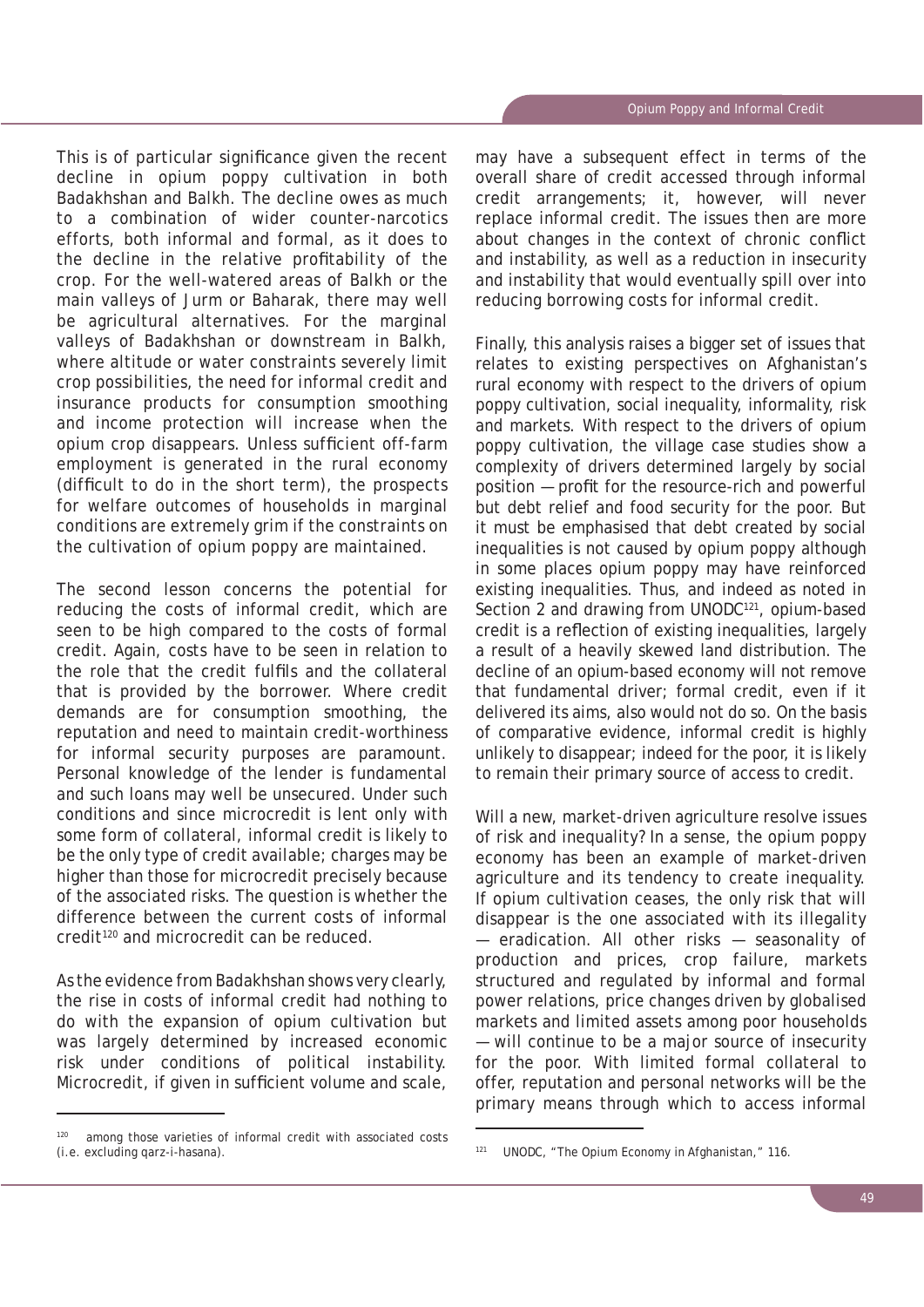credit and, in some circumstances, microcredit.<sup>122</sup> It could well be that the economic transformation set in place in Afghanistan by the opium economy will be consolidated in due course by a different market economy; this may occur without resolving the fundamental structural determinants that originally drove the rise of the opium economy and determined the distribution of its benefits. Addressing the structural determinants of poverty — and the causes of poverty inequalities — should be part of the state-building agenda. It is, however, conspicuously absent.

<sup>122</sup> Kantor and Andersen, "Microcredit, Informal Credit and Rural Livelihoods."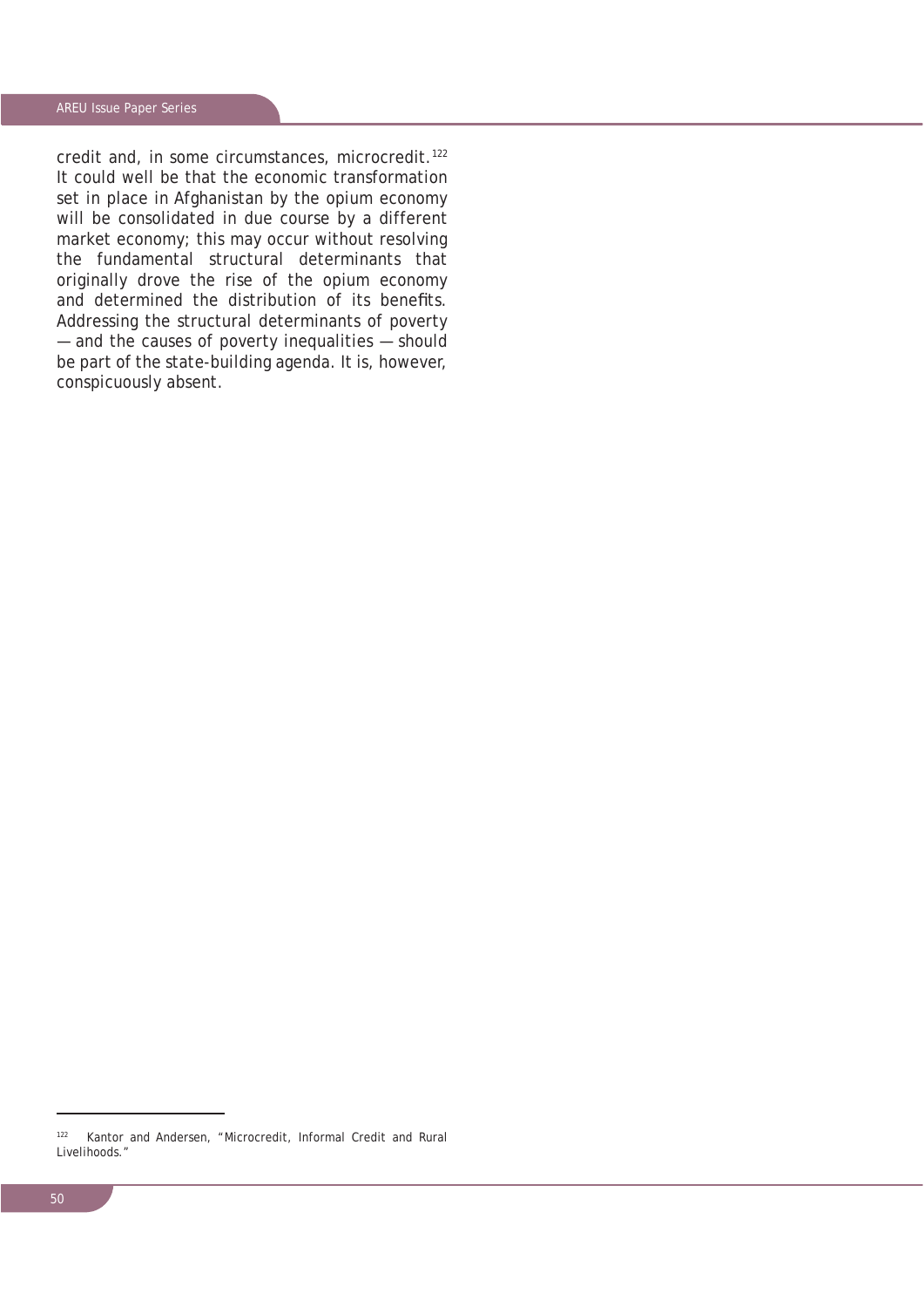# **Bibliography**

Aryeetey, Ernest and Christopher Udry. "The Characteristics of Informal Financial Markets in Africa." Paper presented at the plenary session of the bi-annual research conference of the African Economic Research Consortium, Nairobi, Kenya, 1995.

Byrd, William A. and Olivier Jonglez. "Prices and Market Interactions in the Opium Economy." In *Afghanistan"s Drug Industry: Structure, Functioning, Dynamics and Implications for Counter-Narcotic Policy*, edited by Doris Buddenbenberg and William A. Byrd. Kabul: UNODC and The World Bank, 2006.

Flyrbjerg, Bent. "Five Misunderstandings about Case-Study Research." *Qualitative Enquiry* 17, no. 2 (2006): 219-245.

Goeldner, Karri. "Roles and Opportunities for Rural Credit Iniatiatives in Afghanistan's Opium Economy." In *Rural Finance in Afghanistan and the Challenge of the Opium Economy*, edited by Mohammad Ehsan Zia, David Radcliffe, Christopher William, Karri A. Goeldner, Renate Kloeppinger-Todd, Samuel Maimbo, David Mansfield, Douglas Pearce, Stephen Rasmussen and Erick Zeballos, PREM Working Paper Series, Report No SASPR-9. Washington, D.C.: World Bank, 2005.

Goodhand, Jonathan. "From Holy War to Opium War?: A case study of the Opium Economy in North Eastern Afghanistan," Peace Building and Complex Political Emergencies Working Paper Series, no. 5. Manchester, UK: University of Manchester, 1999.

Hariss-White, Barbara. *India Working: Essays on Society and Economy*. Cambridge, UK: Cambridge University Press, 2003.

Harriss-White, Barbara and Diego Colatei. "Rural Credit and the Collateral Question." In *Rural India Facing the 21st Century, Essays on Long Term Change and Recent Development Policy*, edited by Barbara Harriss-White and S. Janakarajan. London: Anthem Press, 2004.

Hill, Polly. *Development Economics on Trial*: *The Anthropological Case for a Prosecution*. Cambridge, UK: Cambridge University Press, 1986.

Kantor, Paula and Erna Andersen. "Microcredit, Informal Credit and Rural Livelihoods: A Village Case Study in Kabul Province." Kabul: AREU, 2007.

Klijn, Floortje and Adam Pain. *Finding the Money: Informal Credit practices in Rural Afghanistan*. Kabul: AREU, 2007.

Lautze, S., E. Stites, N. Nojumi and F. Najimi. *Qaht-e-Pool, A Cash Famine: Food Insecurity in Afghanistan 1999-2002*. Medford, MA, USA: Feinstein International Famine Centre, Tufts University, 2002.

Lee, Jonathan. "Water Resource Management on the Balkh Ab River and Hazhda Nahr Canal Network: From Crisis to Collapse." Report for UNAMA Northern Region, Central Asian Free Exchange. Kabul: 2003.

Lister, Sarah and Tom Brown, with Zainiddin Karaev. "Understanding Markets in Afghanistan: A Case Study of the Raisin Market." Kabul: AREU, 2004.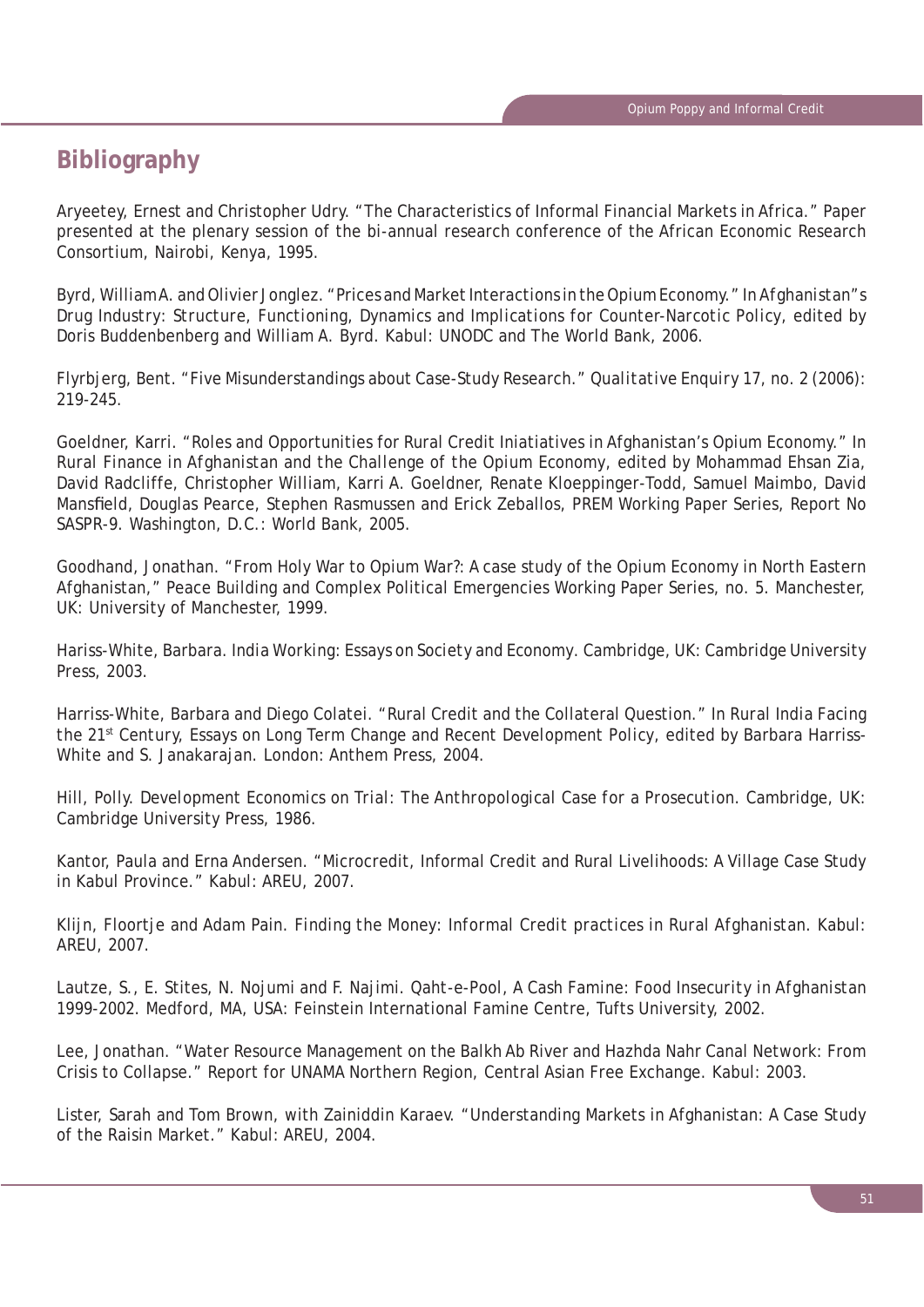Mansfield, David. "Beyond the Metrics: Understanding the Nature of Change in the Rural Livelihoods of Opium Poppy Growing Households in the 2006-2007 Growing Season." London: Afghan Drugs Inter Departmental Unit of the UK Government, 2007.

Mansfield, David. "Coping Strategies, Accumulated Wealth and Shifting Markets: The Story of Opium Poppy Cultivation in Badakhshan 2000-2003." Aga Khan Development Network, 2004.

Mansfield, David. "Economical with the Truth: The Limits of Price and Profitability in Both Explaining Opium Poppy Cultivation in Afghanistan and in Designing Effective Responses." In *Reconstructing Agriculture in Afghanistan*. London and Rome: Practical Action and FAO, 2007.

Mansfield, David. "Exploring the Shades of Grey: An Assessment of the Factors Influlencing Decisions to Cultivate Opium Poppy in 2005-2006." London: Afghan Drugs Inter Departmental Unit of the UK Government, 2006.

Mansfield, David. "Governance, Security and Economic Growth: The Determinants of Opium Poppy Cultivation in the Districts of Jurm and Baharak in Badakhshan." Kabul: GTZ and Aga Khan Development Network, 2007.

Mansfield, David, "What is Driving Opium Poppy Cultivation? Decision Making Amongst Opium Poppy Cultivators in Afghanistan in the 2003-2004 Growing Season." London: Drugs and International Crime Department of the Foreign and Commonwealth Office, 2004.

Mansfield, David. "What is Driving Opium Poppy Cultivation? The Pressures to Reduce Opium Poppy Cultivation in Afghanistan in the 2003-2004 Growing Season." London: Afghan Drugs Inter Departmental Unit of the UK Government, 2005.

Mansfield, David and Adam Pain. *Evidence from the Field: Understanding Changing Levels of Opium Poppy Cultivation in Afghanistan*. Kabul: AREU, 2007.

Pain, Adam. "The Impact of Opium Poppy Economy on Household Livelihoods: Evidence from the Wakhan Corridor and Khustak Valley in Badakhshan," Unpublished study for the Aga Khan Development Network Badakhshan Programme. Kabul: GTZ, 2004.

Pain, Adam. "Opium Trading Systems in Helmand and Ghor Provinces. In *Afghanistan's Drug Industry: Structure, Functioning, Dynamics and Implications for Counter-Narcotic Policy*, edited by Doris Buddenberg and William A. Byrd. Kabul: UNODC and The World Bank, 2006.

Pain, Adam. "Water Management, Livestock and the Opium Economy: Opium Poppy Cultivation in Kunduz and Balkh." Kabul: AREU, 2006.

Pain, Adam. "Water Management, Livestock and the Opium Economy: The Spread of Opium Poppy Cultivation in Balkh." Kabul: AREU, 2007.

Save the Children USA. "Microfinance in Northern Afghanistan, 1995-1999." Draft. Islamabad: Save the Children USA, 2000.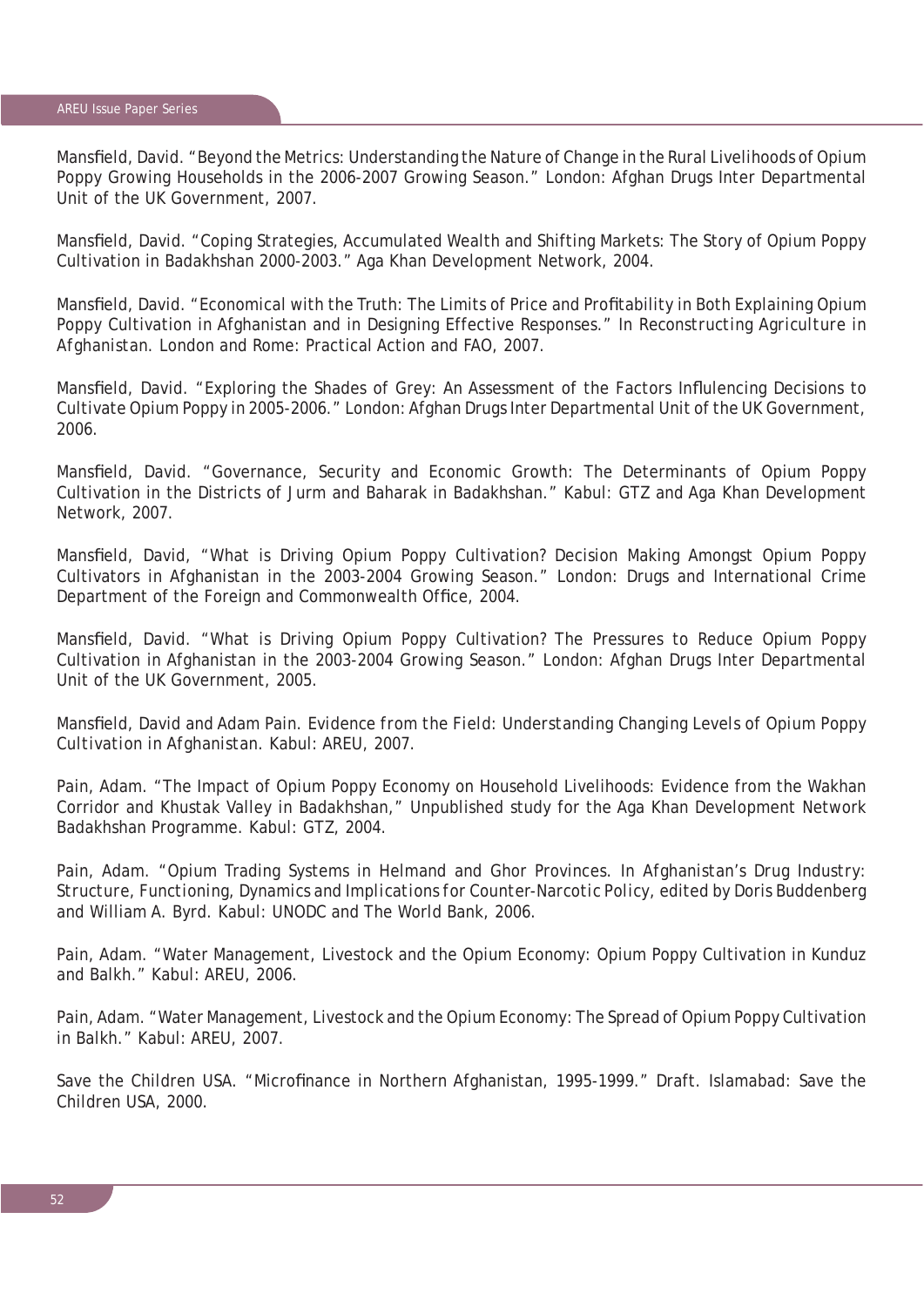United Nations International Drug Control Programme. "The Dynamics of the Farmgate Opium Trade and the Coping Strategies of Opium Traders," Strategic Study no. 2, Afghanistan. Islamabad : UNDCP, 1998.

UNDCP. "The Role of Opium as a Source of Informal Credit," Strategic Study no. 4, Afghanistan. Islamabad: UNDCP, 1999.

United Nations Office on Drugs and Crime. "Opium Poppy Cultivation in a Changing Policy Environment: Farmers Intentions for the 2002-2003 Growing Season," Strategic Study no. 9, Afghanistan. Kabul: UNODC, 2003.

UNODC. "The Opium Economy in Afghanistan: An International Problem." Vienna: UNODC, 2003.

UNODC and Ministry of Counter Narcotics. *Annual Opium Surveys*. Kabul and Vienna: MCN and UNODC, 2004, 2006 and 2007.

Ward, C., David Mansfield, P. Oldham and W. Byrd. "Afghanistan: Economic Incentives and Development Initiatives to Reduce Opium Production." Kabul: The World Bank and Department for International Development, UK, 2008.

Zia, Mohammad Ehsan, David Radcliffe, Christopher William, Karri A. Goeldner, Renate Kloeppinger-Todd, Samuel Maimbo, David Mansfield, Douglas Pearce, Stephen Rasmussen and Erick Zeballos. "Rural Finance in Afghanistan and the Challenge of the Opium Economy," PREM Working Paper Series, Report no. SASPR-9. Washington, DC: World Bank, 2005.